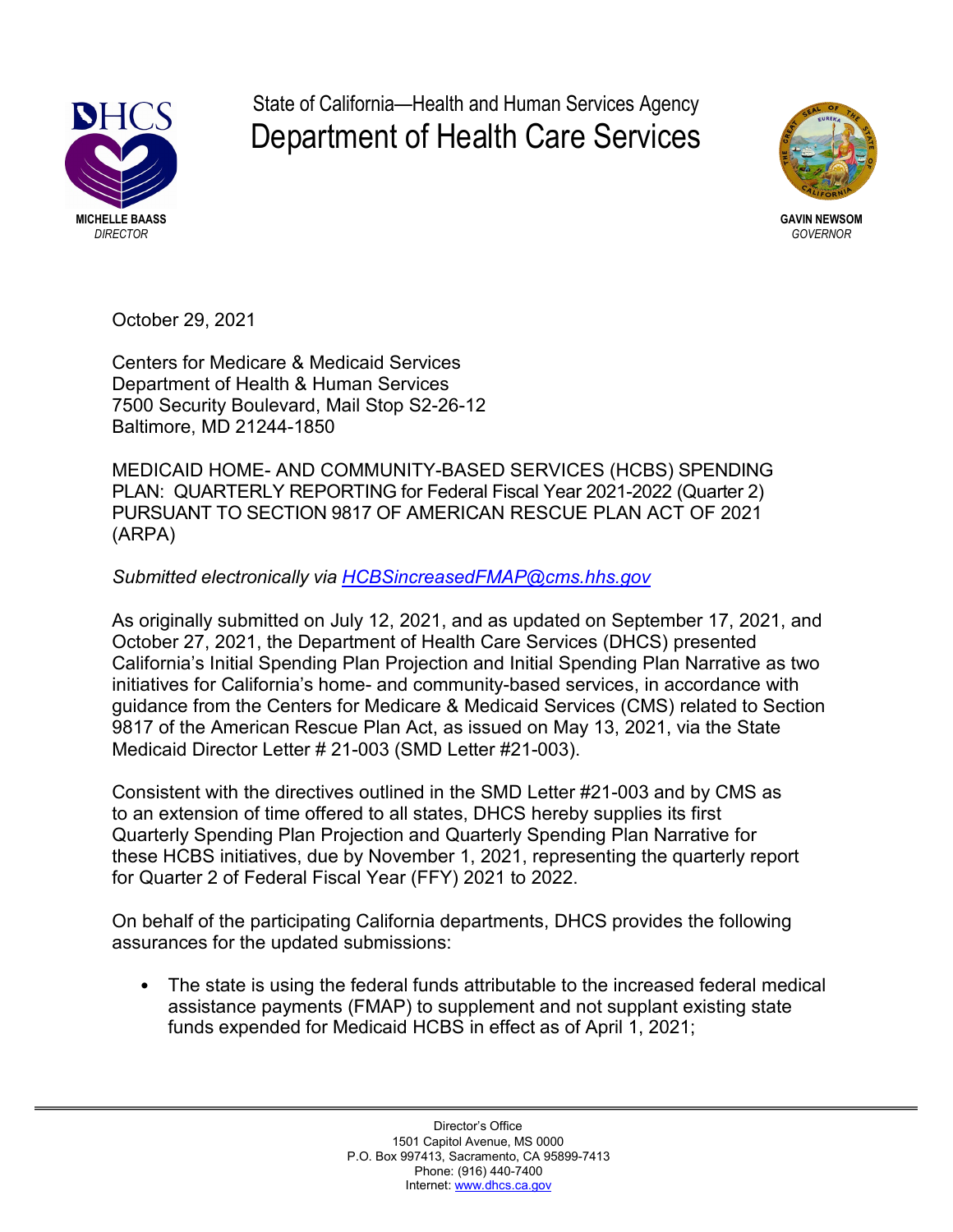- The state is using the state funds equivalent to the amount of federal funds attributable to the increased FMAP to implement or supplement the implementation of one or more activities to enhance, expand, or strengthen HCBS under the Medicaid program;
- The state is not imposing stricter eligibility standards, methodologies, or procedures for HCBS programs and services than were in place on April 1, 2021;
- The state is preserving covered HCBS, including the services themselves and the amount, duration, and scope of those services, in effect as of April 1, 2021; and
- The state is maintaining HCBS provider payments at a rate no less than those in place as of April 1, 2021.

If you or your staff have any questions or need additional information regarding this HCBS Spending Plan Quarterly Reporting Assurance Letter, please contact Saralyn M. Ang-Olson, JD, MPP, Chief Compliance Officer, by phone at (916) 345-8380, or by email at [Saralyn.Ang-Olson@dhcs.ca.gov.](mailto:Saralyn.Ang-Olson@dhcs.ca.gov)

Sincerely,

Jacey Cooper State Medicaid Director Chief Deputy Director Health Care Programs

Enclosures: California's Quarterly HCBS Spending Plan Projection and Quarterly HCBS Spending Plan Narrative, for Quarter 2 of Federal Fiscal Year 2021-2022

cc: Michelle Baass **Director** Department of Health Care Services [Michelle.Baass@dhcs.ca.gov](mailto:Michelle.Baass@dhcs.ca.gov)

Erika Sperbeck Chief Deputy Director Policy and Program Support Department of Health Care Services [Erika.Sperbeck@dhcs.ca.gov.](mailto:Erika.Sperbeck@dhcs.ca.gov)

cc: Continued Next Page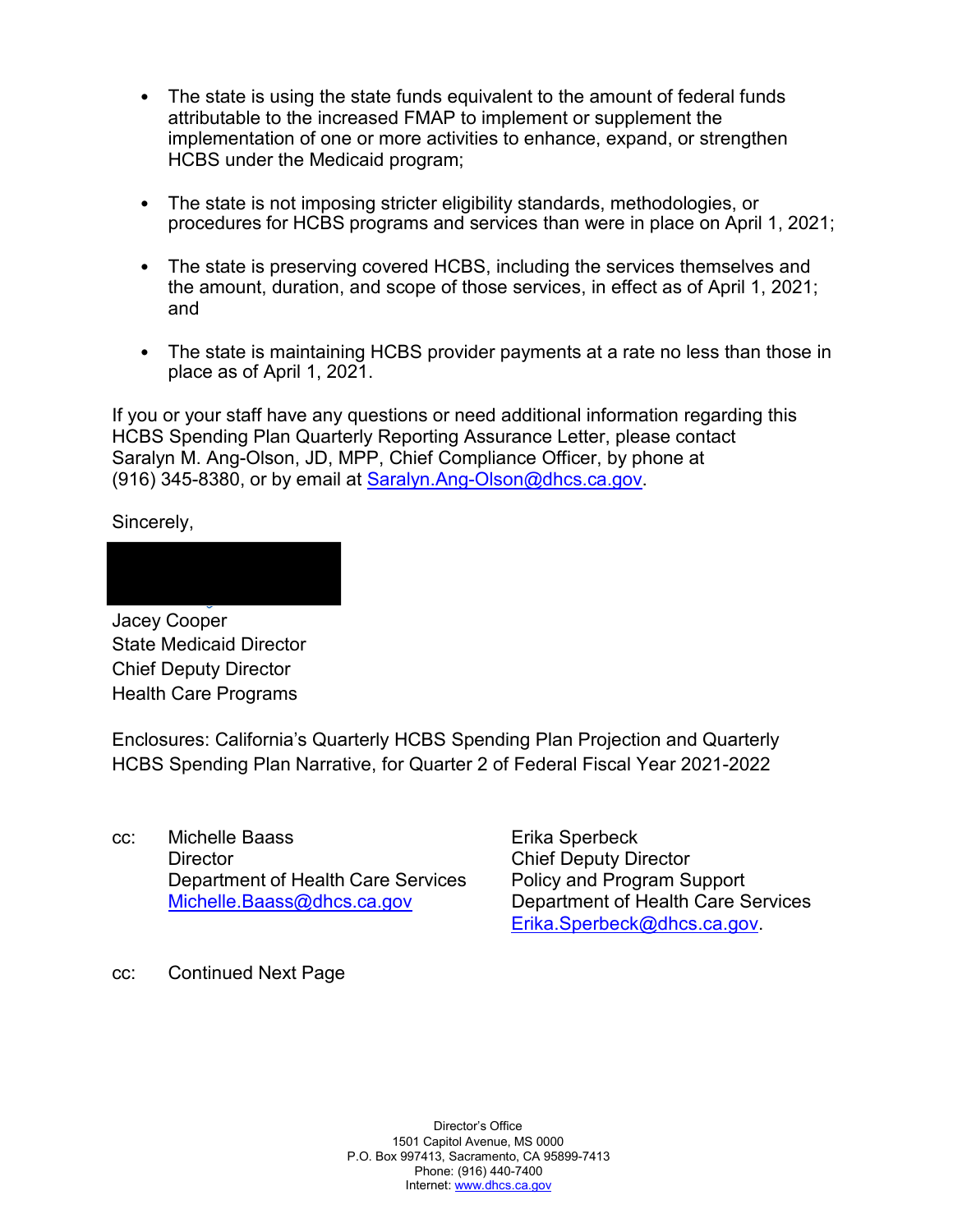cc: Saralyn M. Ang-Olson Chief Compliance Officer Office of Compliance Department of Health Care Services [Saralyn.Ang-Olson@dhcs.ca.gov](mailto:Saralyn.Ang-Olson@dhcs.ca.gov)

> Aaron Toyama Senior Advisor Director's Office Department of Health Care Services [Aaron.Toyama@dhcs.ca.gov](mailto:Aaron.Toyama@dhcs.ca.gov)

Lori Walker

Deputy Director & Chief Financial Officer Fiscal Forecasting Division Department of Health Care Services [Lori.Walker@dhcs.ca.gov](mailto:Lori.Walker@dhcs.ca.gov)

John Puente Deputy Director and Chief Counsel Office of Legal Services Department of Health Care Services [John.Puente@dhcs.ca.gov](mailto:John.Puente@dhcs.ca.gov)

Director's Office 1501 Capitol Avenue, MS 0000 P.O. Box 997413, Sacramento, CA 95899-7413 Phone: (916) 440-7400 Internet: www.dhcs.ca.gov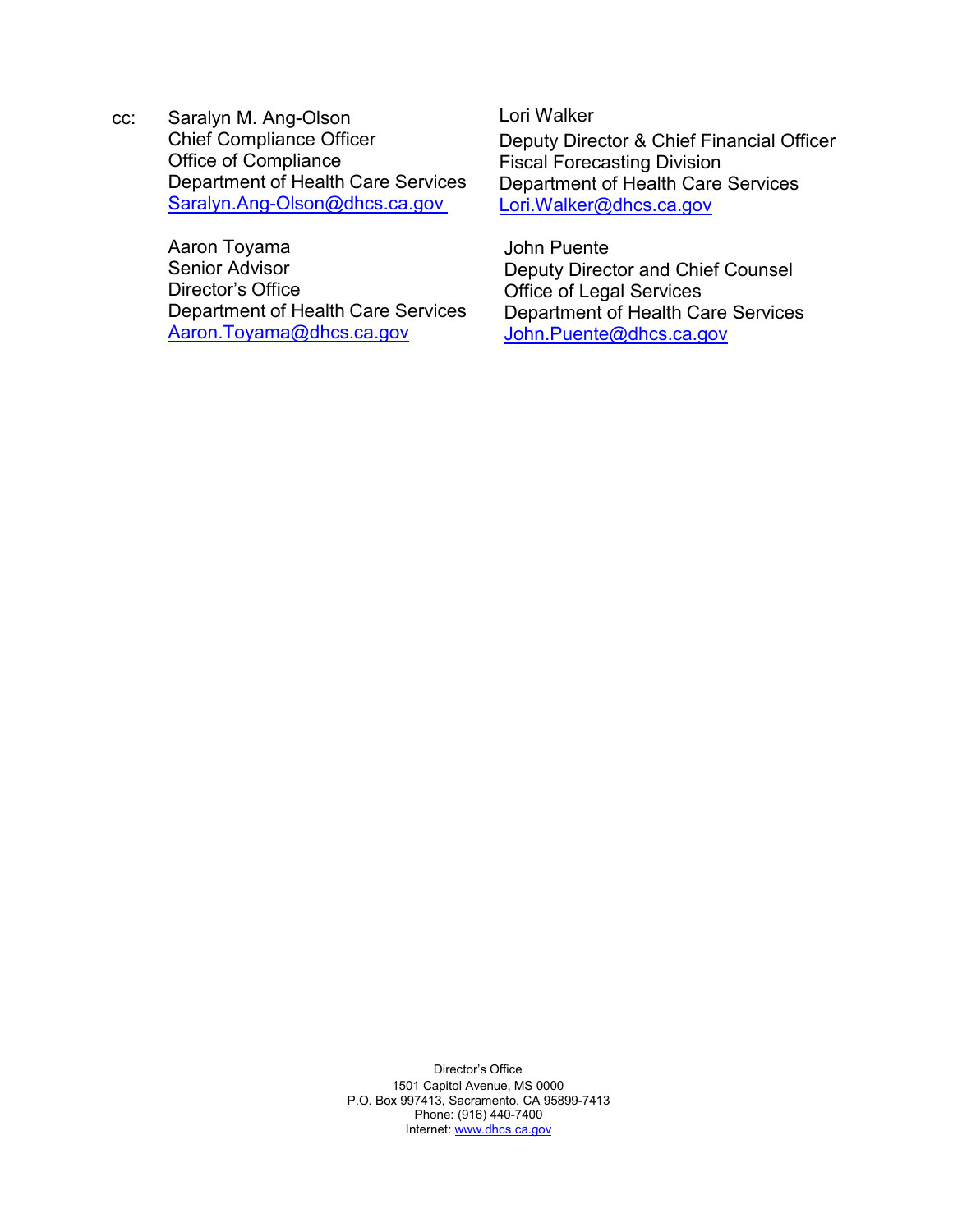# **State of California Department of Health Care Services**



# **American Rescue Plan Act**

**Increased Federal Medical Assistance Percentage (FMAP) for Home- and Community-Based Services (HCBS)**

# **Quarterly Reporting on HCBS Spending Plan Projection**

**For**

# **Federal Fiscal Year 2021-2022, Quarter 2**

Director's Office 1501 Capitol Avenue, MS 0000 P.O. Box 997413, Sacramento, CA 95899-7413 Phone: (916) 440-7400 Internet: www.dhcs.ca.gov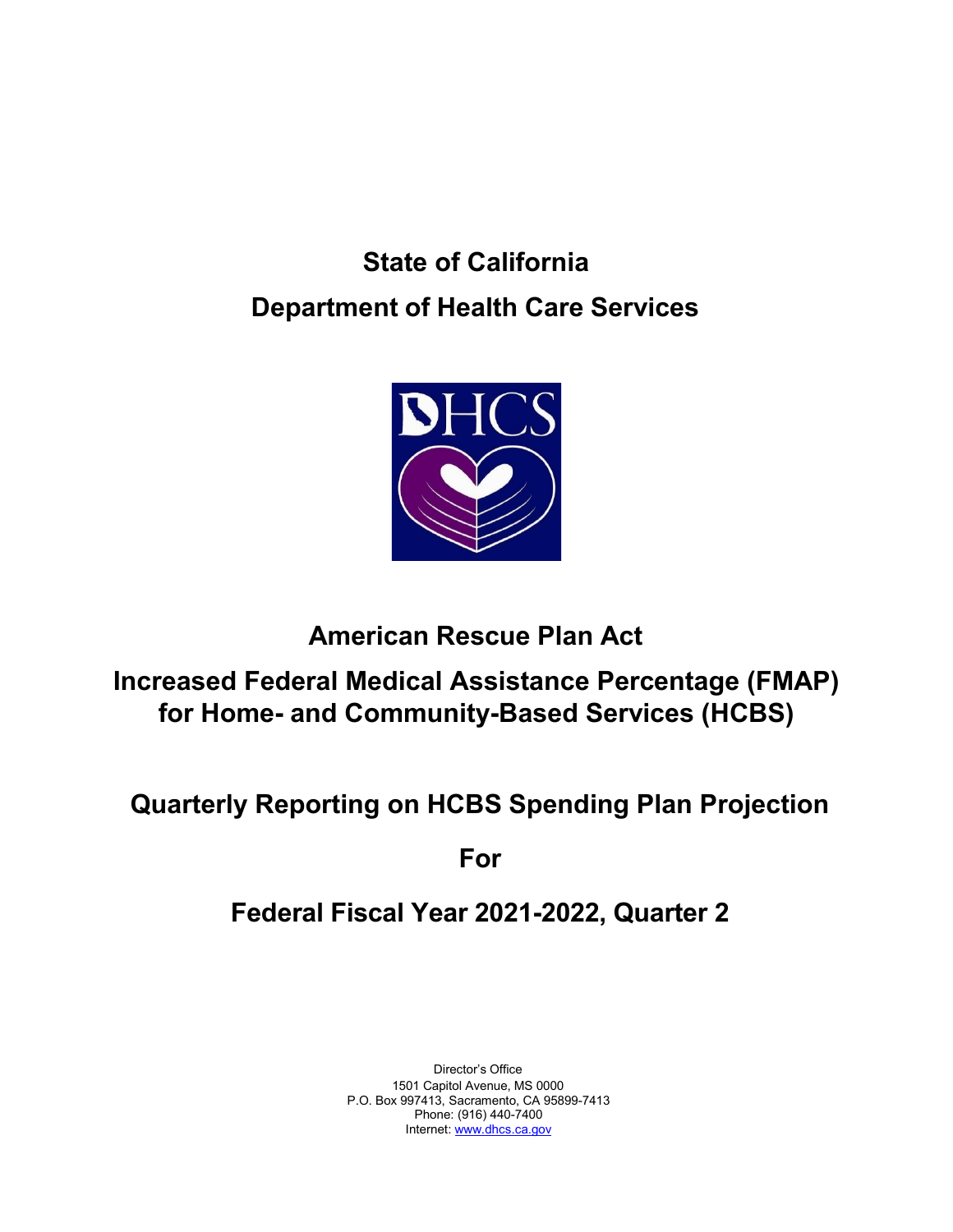#### **Introduction**

California's quarterly HCBS Spending Plan Projection for Quarter 2 of Federal Fiscal Year 2021-2022 includes additional information about the amount of increased FMAP currently expected to be claimed by quarter (referring to Table 1 below). Projections for state spending equal to the amount of increased FMAP claimed have not been updated from the Department's initial submission (as updated on September 17, 2021 and on October 27, 2021) (referring to Table 2 below), since work to schedule out implementation is ongoing. Quarterly spending projections will be provided with the next quarterly update.

#### **Estimate of Funds Attributable to Increased FMAP Anticipated to Be Claimed**

As provided below, California anticipates claiming approximately \$3 billion attributable to increased FMAP for the quarters from April 2021 through March 2022. For Q2 of FFY 2021-2022, the following chart applies:

| (In Millions)                                                                                                                           | <b>Federal Fiscal Year 2021</b> |                     | <b>Federal Fiscal Year 2022</b> |                   |                                                          |         |
|-----------------------------------------------------------------------------------------------------------------------------------------|---------------------------------|---------------------|---------------------------------|-------------------|----------------------------------------------------------|---------|
| Service Category /a                                                                                                                     | April - June<br>2021            | July - Sept<br>2021 | Oct-Dec<br>2021                 | Jan-March<br>2022 | Later<br><b>Quarters</b><br>(Due to<br>Claiming<br>Lags) | Total   |
| Line 12 - Home Health Services /c                                                                                                       | \$5.1                           | \$4.7               | \$5.2                           | \$6.0             | \$8.8                                                    | \$29.8  |
| Line 19A - Home- and<br>Community-Based Services -<br>Regular Payment (Waiver) /c<br>Line 19B - Home- and<br>Community-Based Services - | \$88.9                          | \$143.7             | \$126.6                         | \$145.3           | \$212.8                                                  | \$717.3 |
| State Plan 1915(i) Only Payment                                                                                                         | \$17.1                          | \$30.1              | \$24.9                          | \$30.3            | \$45.4                                                   | \$147.9 |
| Line 19C - Home- and<br>Community-Based Services -<br>State Plan 1915(j) Only Payment                                                   | \$0.0                           | \$0.0\$             | \$0.0                           | \$0.0             | \$0.0                                                    | \$0.0   |
| Line 19D - Home- and<br><b>Community-Based Services State</b><br>Plan 1915(k) Community First<br>Choice                                 | \$128.0                         | \$157.7             | \$186.1                         | \$209.2           | \$278.5                                                  | \$959.5 |

#### **Table 1. Estimate of Increased FMAP Anticipated to be Claimed**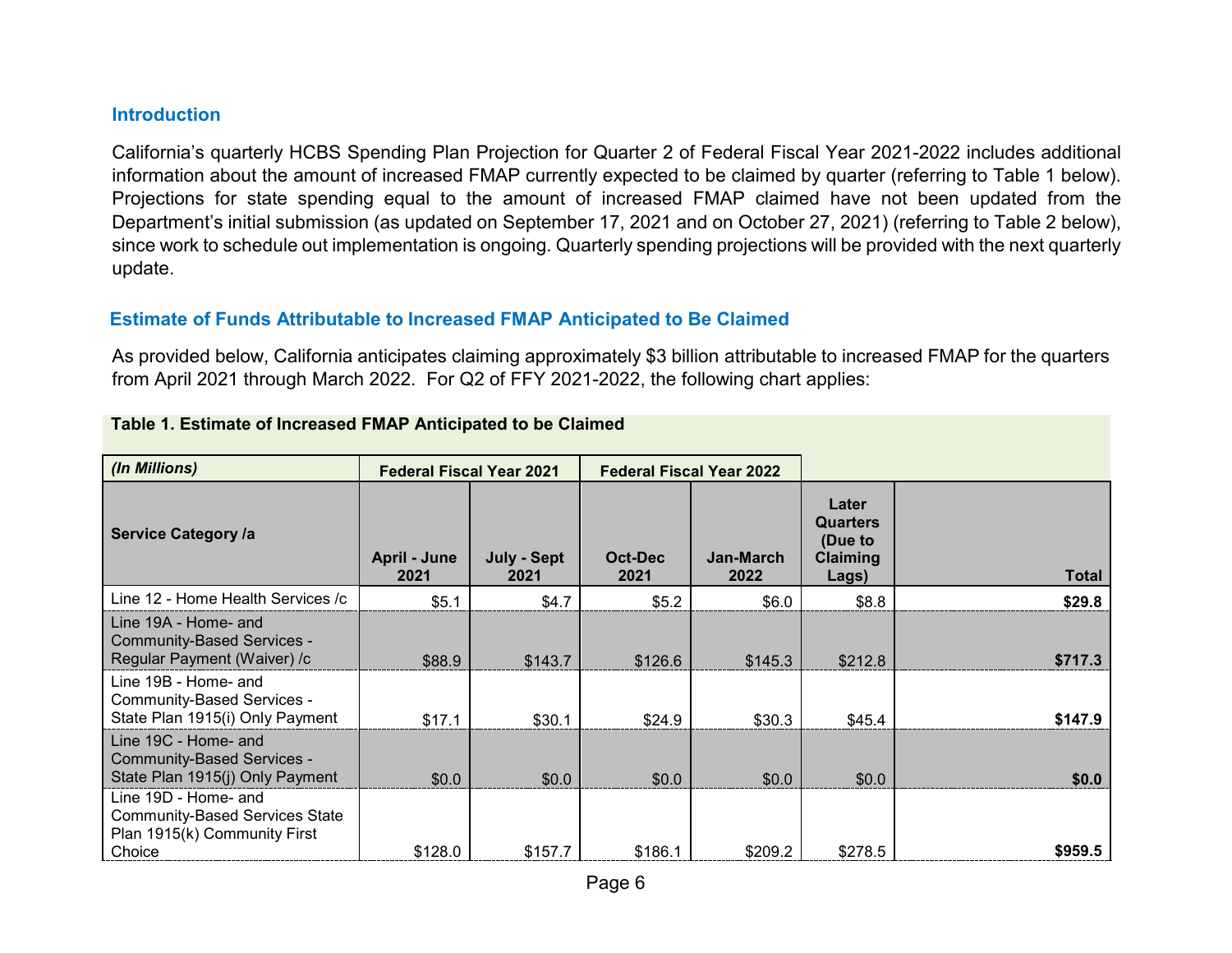| (In Millions)                                                                                | <b>Federal Fiscal Year 2021</b> |         | <b>Federal Fiscal Year 2022</b> |         |         |           |
|----------------------------------------------------------------------------------------------|---------------------------------|---------|---------------------------------|---------|---------|-----------|
| Line 22 - Programs of All-Inclusive<br>Care for the Elderly                                  | \$14.1                          | \$16.7  | \$19.1                          | \$21.8  | \$21.0  | \$92.7    |
| Line 23A - Personal Care Services<br>- Regular Payment                                       | \$69.5                          | \$76.8  | \$91.0                          | \$105.7 | \$121.5 | \$464.5   |
| Line 23B - Personal Care - SDS<br>1915(i)                                                    | \$6.4                           | \$7.0   | \$8.3                           | \$9.6   | \$10.6  | \$41.9    |
| Line 24A - Targeted Case<br><b>Management Services -</b><br><b>Community Case Management</b> | \$7.8                           | \$11.4  | \$12.4                          | \$14.8  | \$22.6  | \$69.0    |
| Line 24B - Case Management<br>Statewide                                                      | \$0.5                           | \$0.9   | \$1.1                           | \$1.5   | \$3.1   | \$7.1     |
| New Line - Managed Long-Term<br>Services and Supports                                        | \$11.9                          | \$14.5  | \$14.6                          | \$16.9  | \$18.8  | \$76.6    |
| New Line - Rehabilitative Services<br>$  \ /c$                                               | \$75.1                          | \$85.8  | \$81.2                          | \$90.7  | \$67.8  | \$400.7   |
| New Line - School Based Services                                                             | \$2.0                           | \$2.9   | \$3.4                           | \$4.1   | \$7.3   | \$19.8    |
| <b>TOTALS</b>                                                                                | \$426.5                         | \$552.2 | \$573.9                         | \$655.9 | \$818.4 | \$3,026.8 |

**Table 1. Estimate of Increased FMAP Anticipated to be Claimed**

a. Service categories tie to lines in the CMS-64 and CMS-37 forms.

b. Adjusted to assume only 5 percent increased FMAP for adult group expenditures matched at the "newly eligible" FMAP.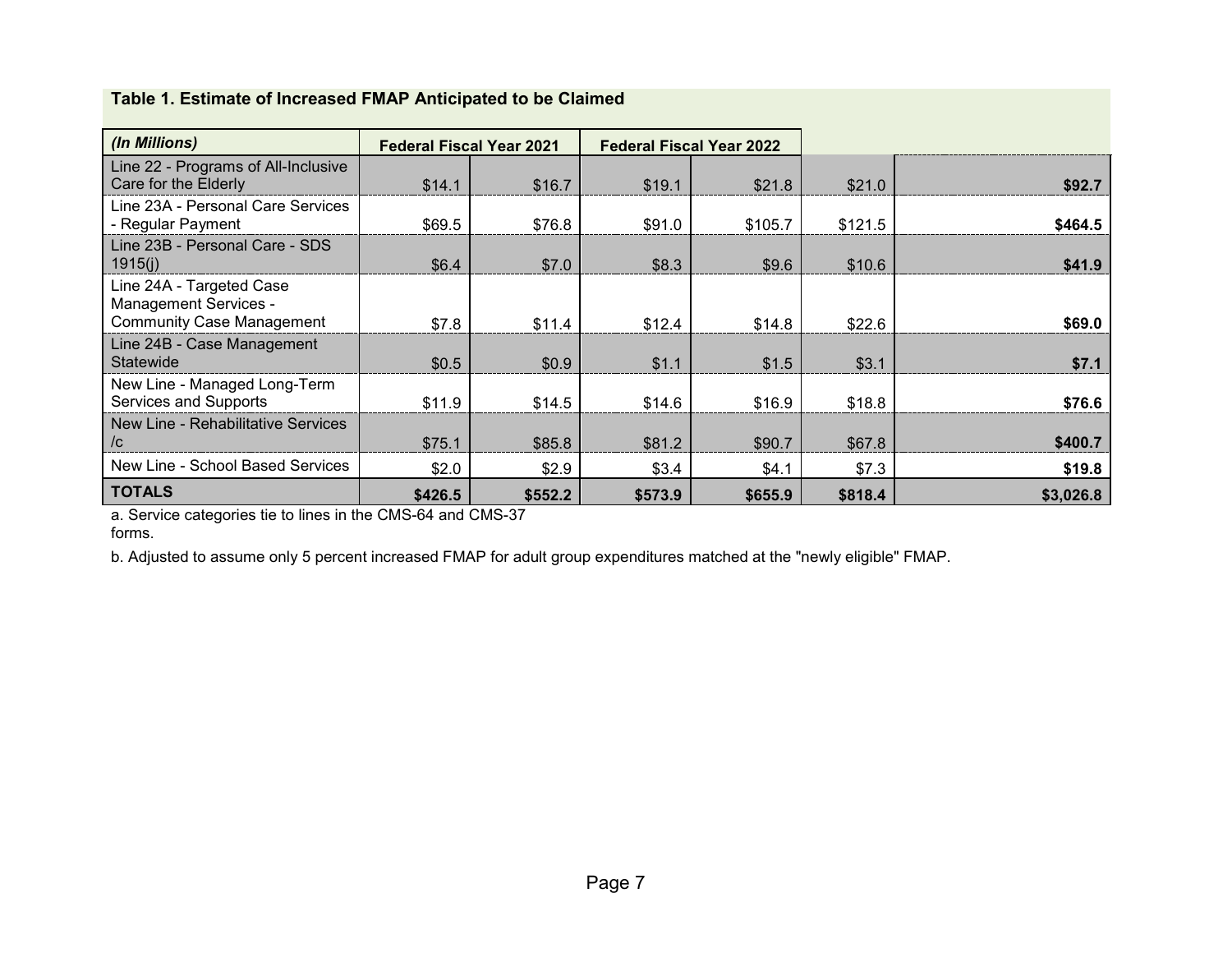#### **Anticipated Expenditures for Activities to Implement, Enhance, Expand, and Strengthen HCBS**

Table 2 below, as submitted in the Updated Initial HCBS Spending Plan Projection, outlines expenditures the state anticipates making equivalent to the amount of increased FMAP estimated to be claimed. More details on these expenditures are included in the Spending Plan Narrative. Note that amounts are approximate and subject to updates in the coming months as increased FMAP is claimed and new expenditures are ramped up.

| <b>Table 2. Estimate of Anticipated Expenditures</b>                                                         |                          |                      |                    |                             |  |  |
|--------------------------------------------------------------------------------------------------------------|--------------------------|----------------------|--------------------|-----------------------------|--|--|
| (In Millions)                                                                                                |                          |                      |                    |                             |  |  |
| <b>Expenditure Item</b>                                                                                      | State Funds <sup>a</sup> | <b>Federal Funds</b> | <b>Total Funds</b> | One-<br><b>Time/Ongoing</b> |  |  |
| WORKFORCE: RETAINING AND BUILDING NETWORK OF HOME- AND COMMUNITY-BASED DIRECT CARE PROVIDERS                 |                          |                      |                    |                             |  |  |
| Supportive Services (IHSS) Career Pathways \$295.1<br>In-Home<br>Proposal                                    |                          | \$0.0                | \$295.1            | One-Time                    |  |  |
| Direct Care Workforce (Non-IHSS) Training and Stipends                                                       | \$150.0                  | \$0.0                | \$150.0            | One-Time                    |  |  |
| <b>IHSS HCBS Care Economy Payments</b>                                                                       | \$137.3                  | \$137.3              | \$274.6            | One-Time                    |  |  |
| <b>Non-IHSS HCBS Care Economy Payments</b>                                                                   | \$6.3                    | \$6.3                | \$12.5             | One-Time                    |  |  |
| <b>Increasing Home and Community Based Clinical Workforce</b>                                                | \$75.0                   | \$0.0                | \$75.0             | One-Time                    |  |  |
| <b>PATH funds for Homeless and HCBS Direct Care Providers</b>                                                | \$50.0                   | \$50.0               | \$100.0            | One-Time                    |  |  |
| <b>Traumatic Brain Injury (TBI) Program</b>                                                                  | \$5.0                    | \$0.0                | \$5.0              | One-Time                    |  |  |
| <b>HOME- AND COMMUNITY BASED SERVICES NAVIGATION</b>                                                         |                          |                      |                    |                             |  |  |
| No Wrong Door/Aging and Disability Resource Connections                                                      | \$5.0                    | \$0.0                | \$5.0              | One-Time                    |  |  |
| Dementia Aware and Geriatric/Dementia Continuing<br><b>Education</b>                                         | \$25.0                   | \$0.0                | \$25.0             | One-Time                    |  |  |
| <b>Language Access and Cultural Competency Orientations</b><br>and Translations                              | \$27.5                   | \$18.3               | \$45.8             | Ongoing                     |  |  |
| <b>CalBridge Behavioral Health Program</b>                                                                   | \$40.0                   | \$0.0                | \$40.0             | One-Time                    |  |  |
| HOME- AND COMMUNITY-BASED SERVICES TRANSITIONS                                                               |                          |                      |                    |                             |  |  |
| <b>Community Based Residential Continuum Pilots for</b><br><b>Vulnerable, Aging and Disabled Populations</b> | \$110.0                  | \$187.7              | \$297.7            | One-Time                    |  |  |
| <b>Eliminating ALW Waitlist</b>                                                                              | \$84.9                   | \$169.8              | \$254.7            | Ongoing                     |  |  |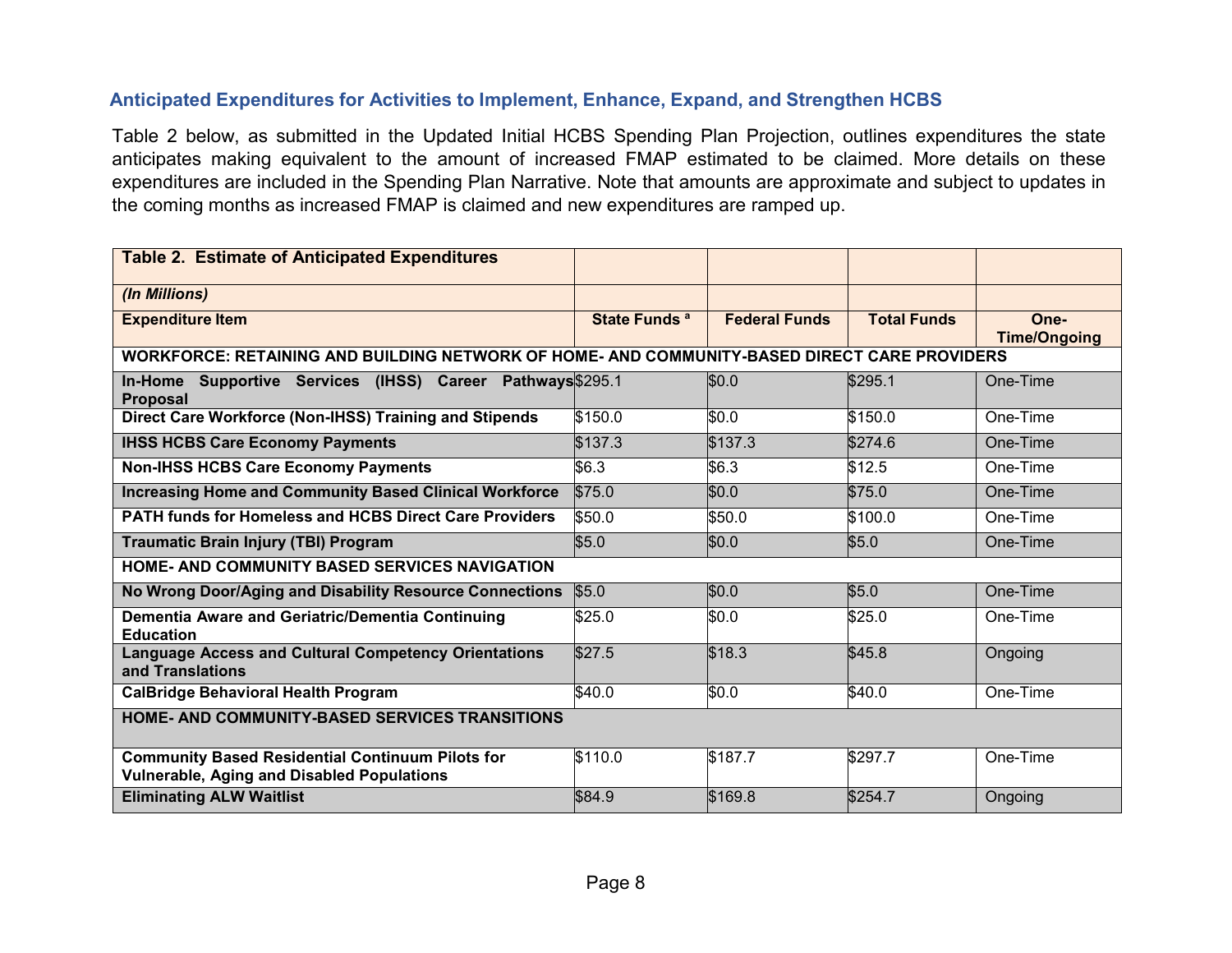| <b>Table 2. Estimate of Anticipated Expenditures</b>                                               |                          |                      |                    |                             |  |  |
|----------------------------------------------------------------------------------------------------|--------------------------|----------------------|--------------------|-----------------------------|--|--|
| (In Millions)                                                                                      |                          |                      |                    |                             |  |  |
| <b>Expenditure Item</b>                                                                            | State Funds <sup>a</sup> | <b>Federal Funds</b> | <b>Total Funds</b> | One-<br><b>Time/Ongoing</b> |  |  |
| <b>Housing and Homelessness Incentive Program</b>                                                  | \$650.0                  | \$650.0              | \$1,300.0          | One-Time                    |  |  |
| <b>Community Care Expansion Program</b>                                                            | \$348.3                  | \$0.0                | \$348.3            | One-Time                    |  |  |
| SERVICES: ENHANCING HOME- AND COMMUNITY-BASED SERVICES CAPACITY AND MODELS OF CARE                 |                          |                      |                    |                             |  |  |
| <b>Alzheimer's Day Care and Resource Centers</b>                                                   | \$5.0                    | \$0.0                | \$5.0              | One-Time                    |  |  |
| <b>Older Adult Resiliency and Recovery</b>                                                         | \$106.0                  | \$0.0                | \$106.0            | One-Time                    |  |  |
| <b>Adult Family Homes for Older Adults</b>                                                         | \$9.0                    | \$0.0                | \$9.0              | Ongoing                     |  |  |
| <b>Coordinated Family Support Service</b>                                                          | \$25.0                   | \$16.7               | \$41.7             | Ongoing                     |  |  |
| <b>Community</b><br>Integration<br><b>Children</b><br><b>Enhanced</b><br>for<br><b>Adolescents</b> | and \$12.5               | \$0.0                | \$12.5             | One-Time                    |  |  |
| Social Recreation and Camp Services for Individuals with<br><b>Developmental Disabilities</b>      | \$78.2                   | $\sqrt{3}42.9$       | \$121.1            | One-Time                    |  |  |
| <b>Developmental Services Rate Model Implementation</b>                                            | \$650.0                  | \$315.0              | \$965.0            | Ongoing                     |  |  |
| <b>Contingency Management</b>                                                                      | 531.7                    | \$26.7               | \$58.5             | One-Time                    |  |  |
| HOME- AND COMMUNITY-BASED SERVICES INFRASTRUCTURE AND SUPPORT                                      |                          |                      |                    |                             |  |  |
| <b>LTSS Data Transparency</b>                                                                      | \$4.0                    | \$0.0                | \$4.0              | One-Time                    |  |  |
| <b>Modernize Regional Center Information Technology</b><br><b>Systems</b>                          | \$6.0                    | \$1.5                | $\overline{\$7.5}$ | One-Time                    |  |  |
| Access to Technology for Seniors and Persons with<br><b>Disabilities</b>                           | 550.0                    | \$0.0                | \$50.0             | One-Time                    |  |  |
| <b>Senior Nutrition Infrastructure</b>                                                             | \$40.0                   | \$0.0                | \$40.0             | One-Time                    |  |  |
| <b>Totals</b>                                                                                      | \$3,026.8                | \$1,622.1            | \$4.648.9          |                             |  |  |

a. Expenditures are anticipated to ultimately meet or exceed the amount of increased FMAP claimed by the state. Estimated expenditure amounts will be updated over time as implementation of new initiatives proceeds.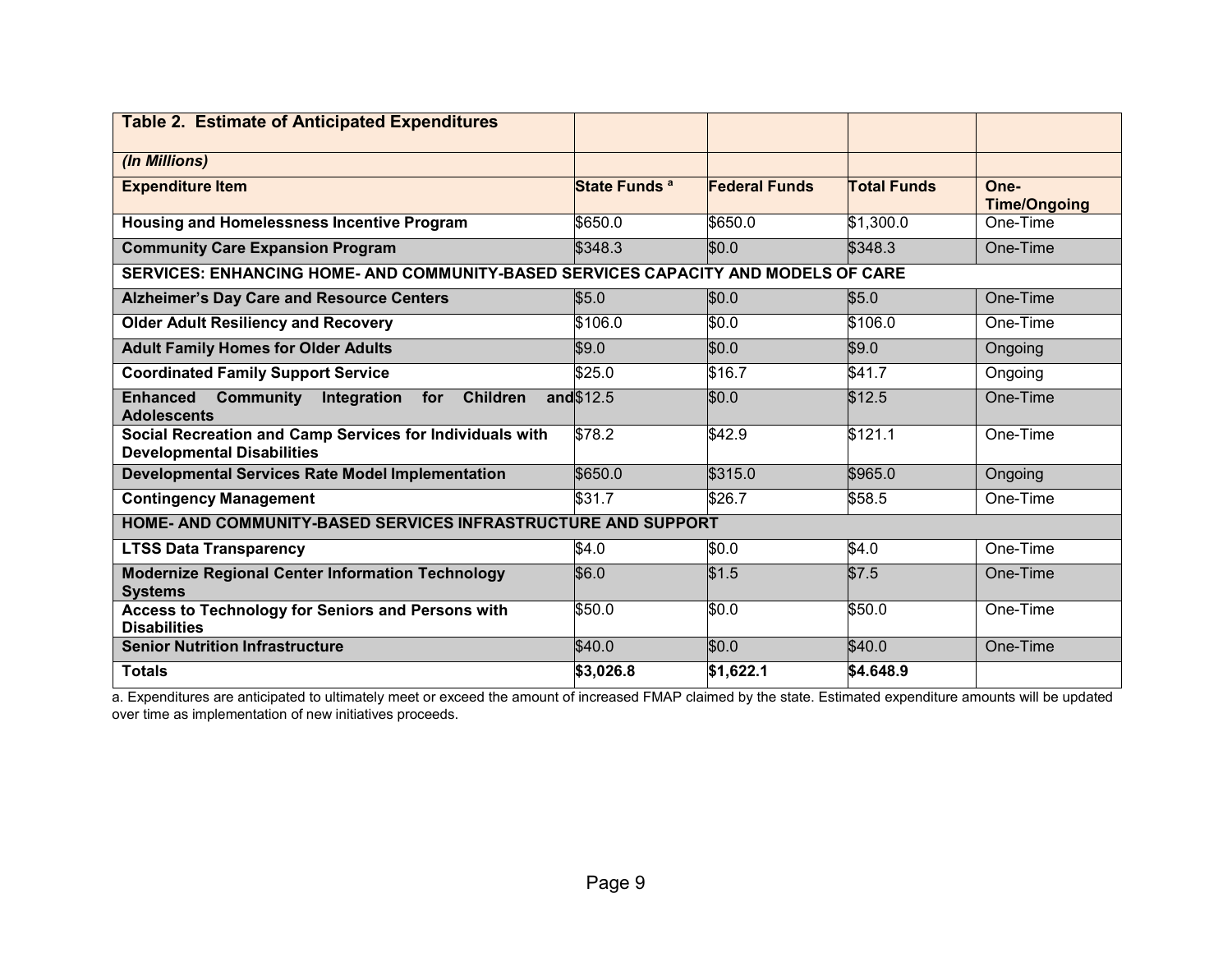# **State of California Department of Health Care Services**



**American Rescue Plan Act**

**Increased Federal Medical Assistance Percentage (FMAP) for Home- and Community-Based Services (HCBS)**

**Quarterly Reporting on HCBS Spending Plan Narrative**

**For**

**Federal Fiscal Year 2021-2022, Quarter 2**

.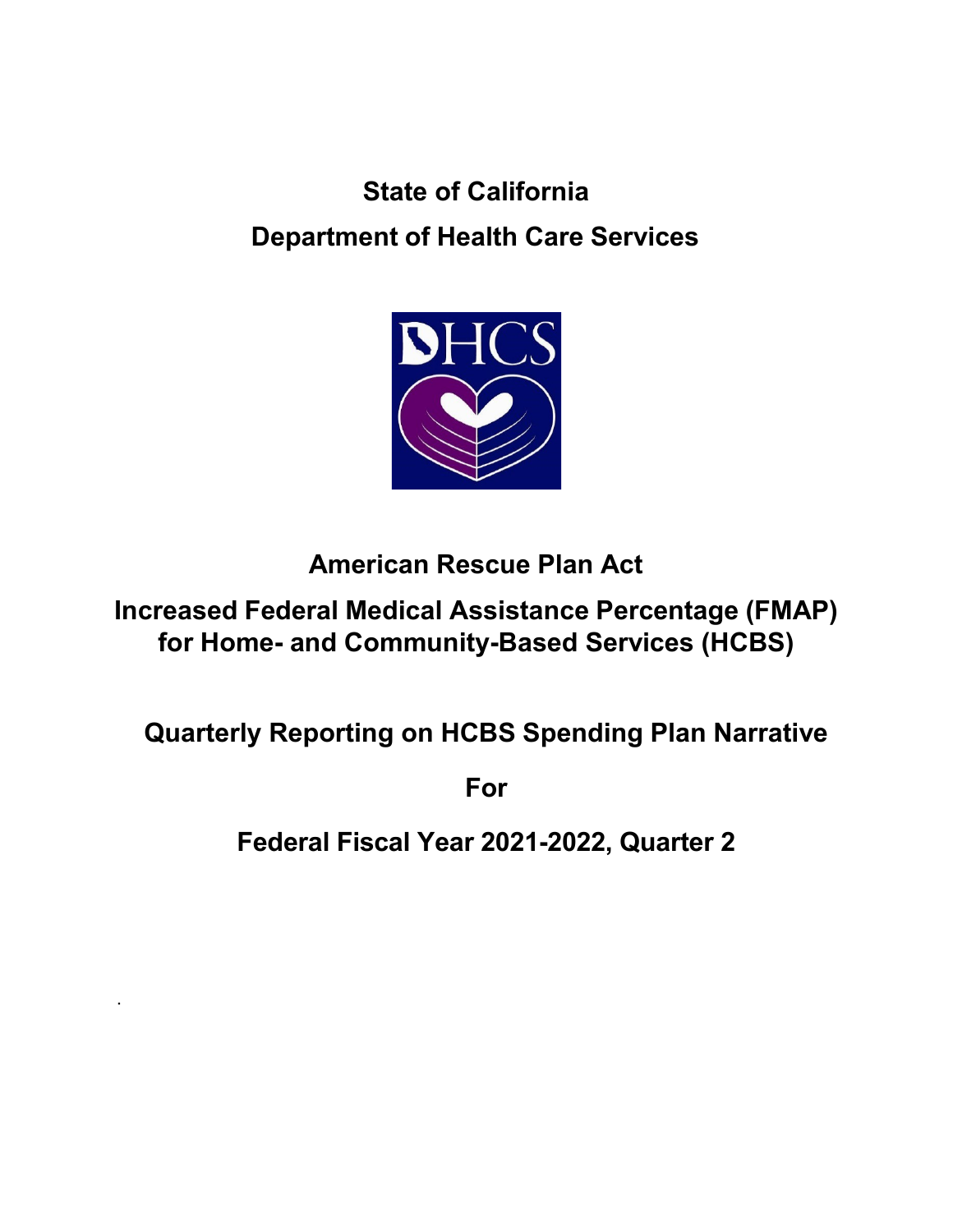# **Table of Contents**

| Workforce: Retaining and Building Network of Home and Community-Based Direct Care  |  |
|------------------------------------------------------------------------------------|--|
|                                                                                    |  |
|                                                                                    |  |
|                                                                                    |  |
|                                                                                    |  |
|                                                                                    |  |
| Providing Access and Transforming Health (PATH) funds for Homeless and HCBS Direct |  |
|                                                                                    |  |
|                                                                                    |  |
| No Wrong Door/Aging and Disability Resource Connections (ADRCs) 16                 |  |
|                                                                                    |  |
| Language Access and Cultural Competency Orientations and Translations  18          |  |
|                                                                                    |  |
|                                                                                    |  |
| Community Based Residential Continuum Pilots for Vulnerable, Aging, and Disabled   |  |
|                                                                                    |  |
|                                                                                    |  |
|                                                                                    |  |
| Services: Enhancing Home and Community-Based Services Capacity and Models of Care  |  |
|                                                                                    |  |
|                                                                                    |  |
|                                                                                    |  |
|                                                                                    |  |
|                                                                                    |  |
| Social Recreation and Camp Services for Regional Center Consumers 31               |  |
|                                                                                    |  |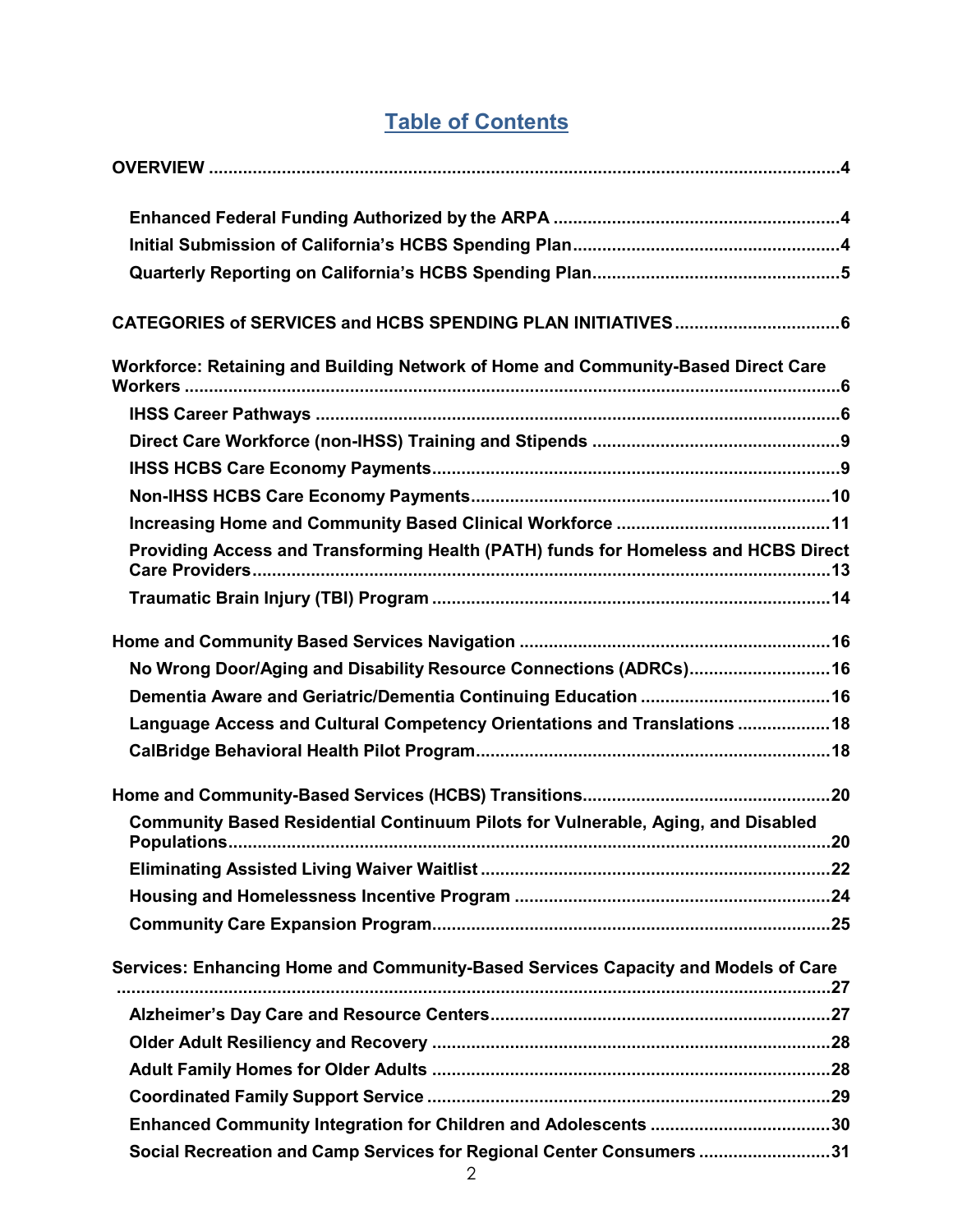| Modernize Developmental Services Information Technology Systems35 |  |
|-------------------------------------------------------------------|--|
|                                                                   |  |
|                                                                   |  |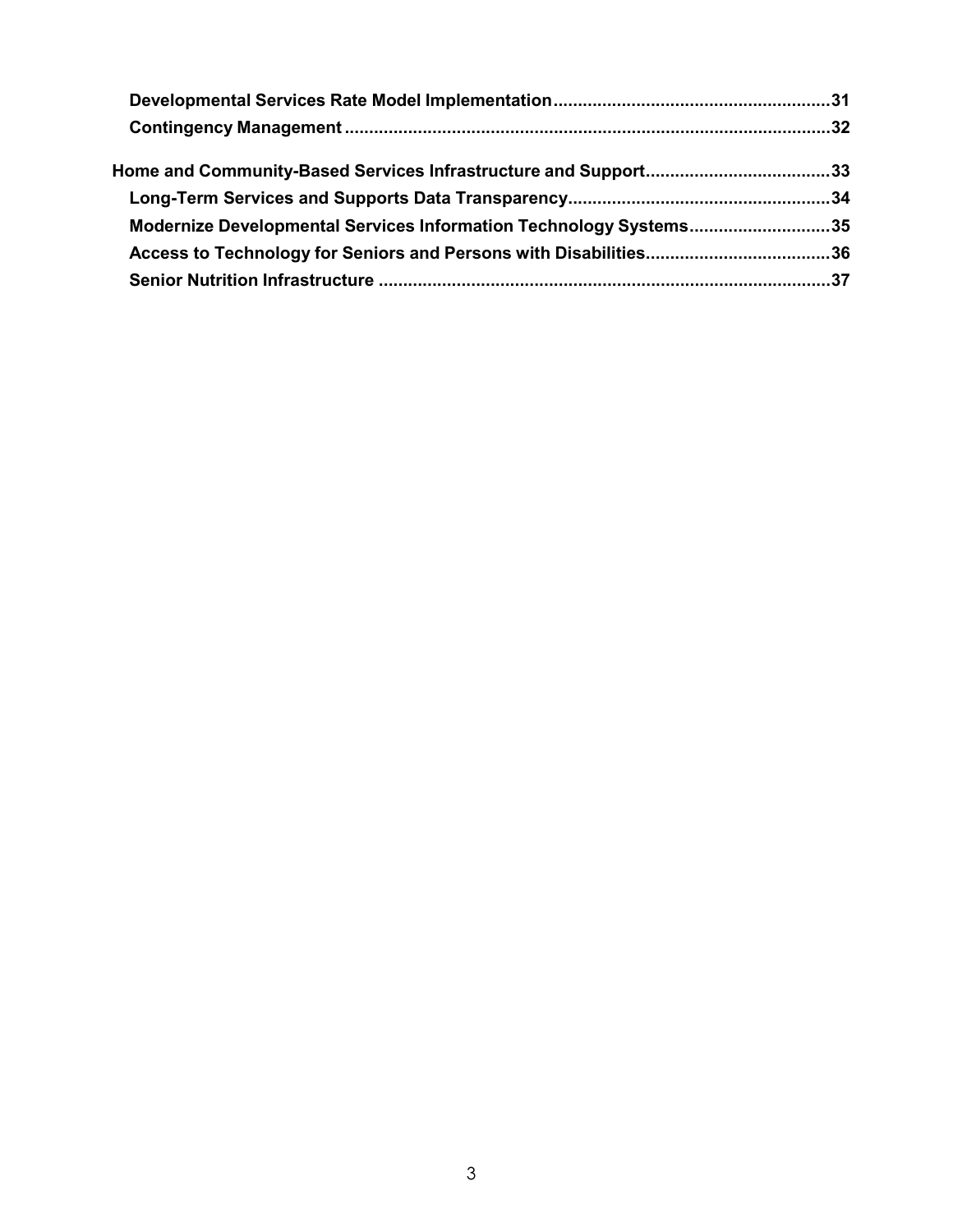## **OVERVIEW**

A variety of health and human services can be delivered through home- and community- based services, which comprise person-centered care delivered in the home and community. In turn, HCBS programs address the needs of people with functional limitations who need assistance with everyday activities, serving as a source of assistance to many individuals, including seniors and those with physical disabilities and serious behavioral health conditions.

California's HCBS Spending Plan builds on the bold health and human services proposals that were anchored i[n California's](https://cdn-west-prod-chhs-01.dsh.ca.gov/chhs/uploads/2021/05/CHHS-Californias-Comeback-Plan.pdf) Comeback Plan, by expanding on or complementing the proposals to achieve improved outcomes for individuals served by the programs. Historically, these proposals independently provided one-time investments to build capacity and transform critical safety net programs to support and empower Californians.

It is this tradition of investing in such programs and services that propels California's HCBS Spending Plan. Rooted in both the Olmstead Supreme Court decision of 1999 [(*Olmstead v. L.C.,* 527 U.S. 581 (1999)] and in California's values of inclusion, access, and equity, California's HCBS Spending Plan manifests the state's deep and longstanding commitment to advancing the health and well-being of all in our state, promoting economic mobility and overall social stability.

#### **Enhanced Federal Funding Authorized by the ARPA**

On March 11, 2021, President Biden signed ARPA (Pub. L. 117-2). Section 9817 of the ARPA provides qualifying states with a temporary 10 percentage point increase to the federal medical assistance percentage (FMAP) for certain Medicaid expenditures for HCBS programs from April 1, 2021 through March 31, 2022.

This law requires states to use the federal funds attributable to the increased FMAP to supplement, not supplant, existing state funds expended for Medicaid HCBS in effect as of April 1, 2021. In addition, states must use state funds equivalent to the amount of federal funds attributable to the increased FMAP to implement or supplement the implementation of one or more activities to enhance, expand, or strengthen HCBS under the Medicaid program.

States will be permitted to use the equivalent to the amount of federal funds attributable to the increased FMAP through March 31, 2024, on activities aligned with the goals of section 9817 of the ARPA and as listed in [CMS' guidance.](https://gcc02.safelinks.protection.outlook.com/?url=https%3A%2F%2Fwww.medicaid.gov%2Ffederal-policy-guidance%2Fdownloads%2Fsmd21003.pdf&data=04%7C01%7CJacey.Cooper%40dhcs.ca.gov%7Cd29d685160ee49ee5e5608d916770654%7C265c2dcd2a6e43aab2e826421a8c8526%7C0%7C0%7C637565522723493405%7CUnknown%7CTWFpbGZsb3d8eyJWIjoiMC4wLjAwMDAiLCJQIjoiV2luMzIiLCJBTiI6Ik1haWwiLCJXVCI6Mn0%3D%7C1000&sdata=e%2FwK%2BsHXa5SJOA8jUDHIbgVIjNJM9LvffJB3eGu15XA%3D&reserved=0) Under ARPA, states can implement a variety of activities, including enhancements to HCBS services, eligibility, infrastructure, and reimbursement methodologies, to enhance, expand, or strengthen Medicaid HCBS.

#### **Initial Submission of California's HCBS Spending Plan**

On July 12, 2021, the Department of Health Care Services (DHCS) submitted to the Center for Medicare and Medicaid Services (CMS) California's original Initial HCBS Spending Plan Projection and original Initial HCBS Spending Plan Narrative as to certain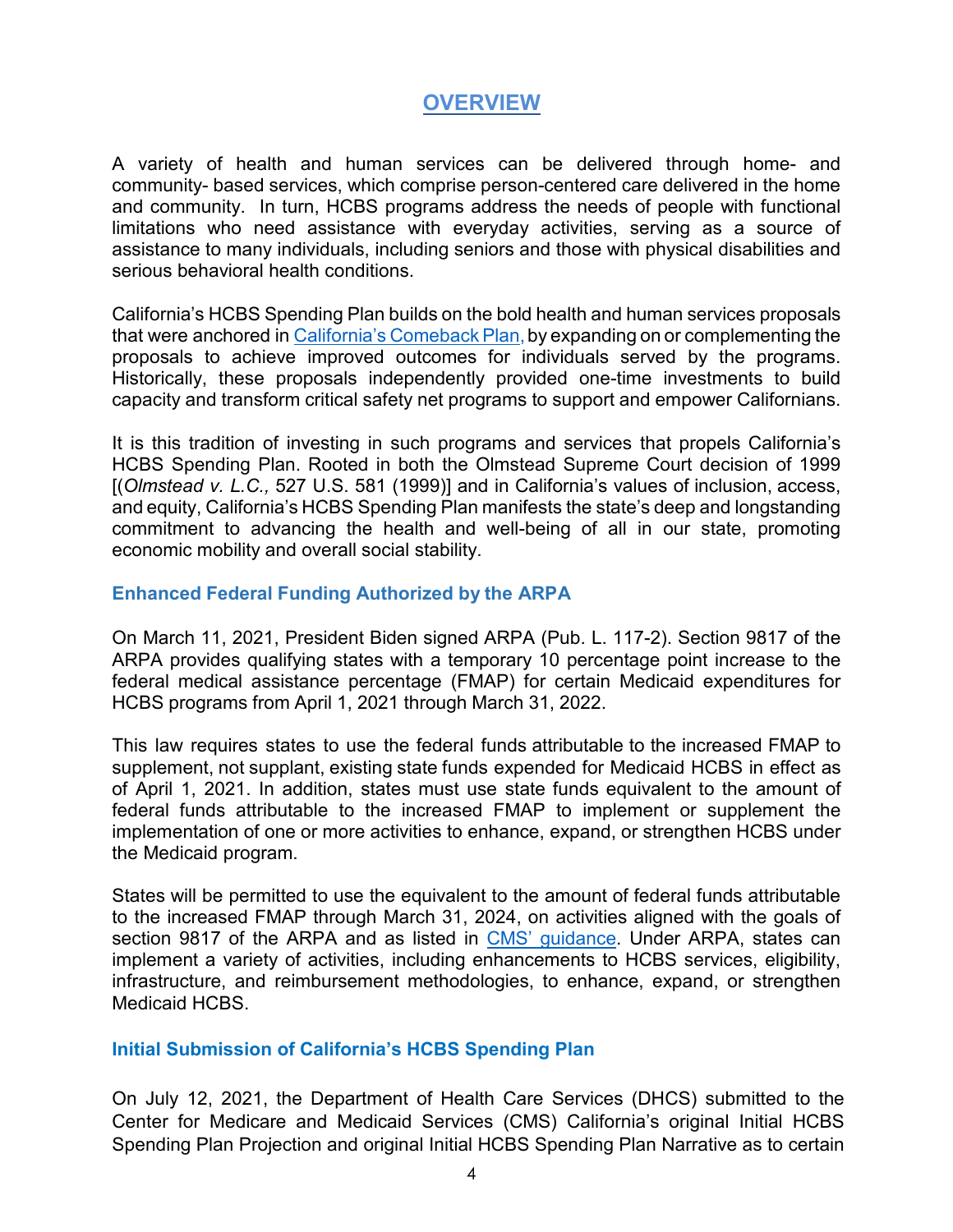initiatives for Medicaid home- and community-based services, consistent with the directives set forth in CMS' letter, "Implementation of American Rescue Plan Act of 2021 Section 9817," dated May 13, 2021 (State Medicaid Director (SMD) Letter #21-003).

On September 17 and October 27, 2021, responsive to CMS' feedback as of September 3 and October 26, 2021, respectively, regarding certain initiatives and request for additional information, California submitted updates of the foregoing documents and anticipates CMS' further response or approval.

Of the 29 initiatives originally presented, only one was denied by CMS. Therefore, at present, California focuses on 28 initiatives related to five categories of HCBS services. Notably, the enhanced federal funding provides California with an opportunity to make substantial investments in the programs that serve our most vulnerable Californians, including populations that are aging, disabled, and homeless, and those with severe behavioral health needs. These investments further bolster the investments made in health and human services programs as part of the 2021 state budget that are designed to begin addressing the health, economic, and racial inequities that were exacerbated by the COVID-19 pandemic. Collectively, these investments chart a path to a system where social services—such as housing supports, food and childcare—are linked to the health and behavioral health services. Because these services are person-centered, they will help address the social, cultural and linguistic needs of the individuals they serve. Finally, these proposals independently help bolster critical safety net programs that support and empower Californians.

#### **Quarterly Reporting on California's HCBS Spending Plan**

CMS requires participating states to report quarterly on the activities that the state has implemented and/or intends to implement to enhance, expand, or strengthen HCBS under the Medicaid program, to demonstrate that the state is supplementing, but not supplanting, existing state funds expended for Medicaid. (See SMD Letter #21-003 at [https://www.medicaid.gov/federal-policy-guidance/downloads/smd21003.pdf.](https://www.medicaid.gov/federal-policy-guidance/downloads/smd21003.pdf))

This multi-department, quarterly report on California's HCBS Spending Plan updates CMS on the remaining 28 initiatives in the following five categories of services:

- Workforce: Retaining and Building Network of HCBS Direct Care Workers
- HCBS Navigation
- HCBS Transitions
- Services: Enhancing HCBS Capacity and Models of Care
- HCBS Infrastructure and Support

As noted in its initial submission, California's HCBS Spending Plan reflects stakeholder feedback, having incorporated suggestions from advocates, providers, consumers, caregivers, community-based organizations, managedcare plans, and foundations. The state's Spending Plan also reflects priorities from the state Legislature. Further, the initiatives included in this Spending Plan will be sustained through many ongoing investments, reflecting the collective vision of the state and its stakeholders.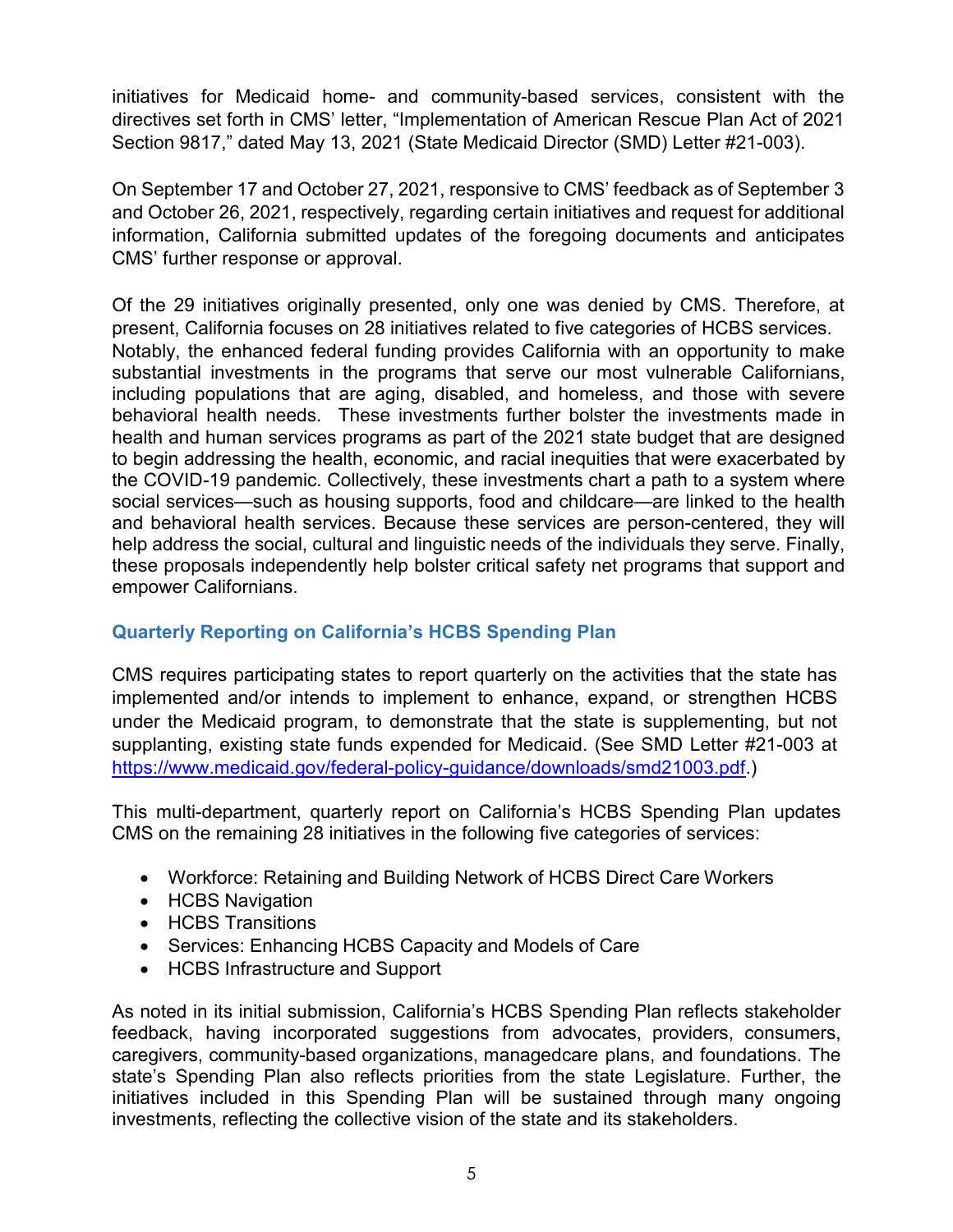# **CATEGORIES of SERVICES and HCBS SPENDING PLAN INITIATIVES**

### **Workforce: Retaining and Building Network of Home and Community-Based Direct Care Workers**

Critical to all endeavors to expand home- and community-based services is a robust direct care workforce. The state recognizes this workforce's cultural and linguistic strengths as valuable and finds it serves as a model as the state develops this network. Without an investment in the state's workforce, the HCBS initiatives and services discussed later in this document would not be viable.

In addition, turnover among the workforce who are directly involved with consumers prevents the development of trusting relationships and causes instability in services for the consumer. Targeted investments are needed to recruit, train, and retain a network of high-skilled workers to improve consumer experience and outcomes.

These proposals work to expand workforce supply and HCBS provider types, including homeless service workers; providers of HCBS wrap services to keep people in their homes and community; and home-based clinical direct care. In addition, these proposals will increase training, ensuring a skilled and linguistically and culturally responsive workforce, while supporting a career ladder that allows HCBS workers to develop their skills and training.

Initiatives include:

- In Home Supportive Services (IHSS) Career Pathways
- Direct Care (Non-IHSS) Workforce Training and Stipends
- IHSS HCBS Care Economy Payments
- Non-IHSS HCBS Care Economy Payments
- Increasing Home and Community-Based Clinical Workforce
- Providing Access and Transforming Health (PATH) funds for Homeless and HCBS Direct Care Providers
- Traumatic Brain Injury (TBI) Program

#### **IHSS Career Pathways**

Funding: \$295.1M enhanced federal funding (\$295.1M TF) One-Time Lead Department(s): California Department of Social Services (CDSS), with DHCS

In consultation with stakeholders, CDSS will expand upon existing training and identify additional opportunities to support the specialized training of IHSS providers to further support consumers with complex care needs and to be utilized, when possible, in the proposed Community Based Residential Continuum Pilots for vulnerable, aging and disabled populations. CDSS will provide one-time incentive payments to providers for completion of training and/or to incentivize providers working for IHSS recipients with complex care needs in the areas of their training.

The training opportunities will be voluntary and include, but not be limited to, learning pathways in the areas of general health and safety, caring for recipients with dementia,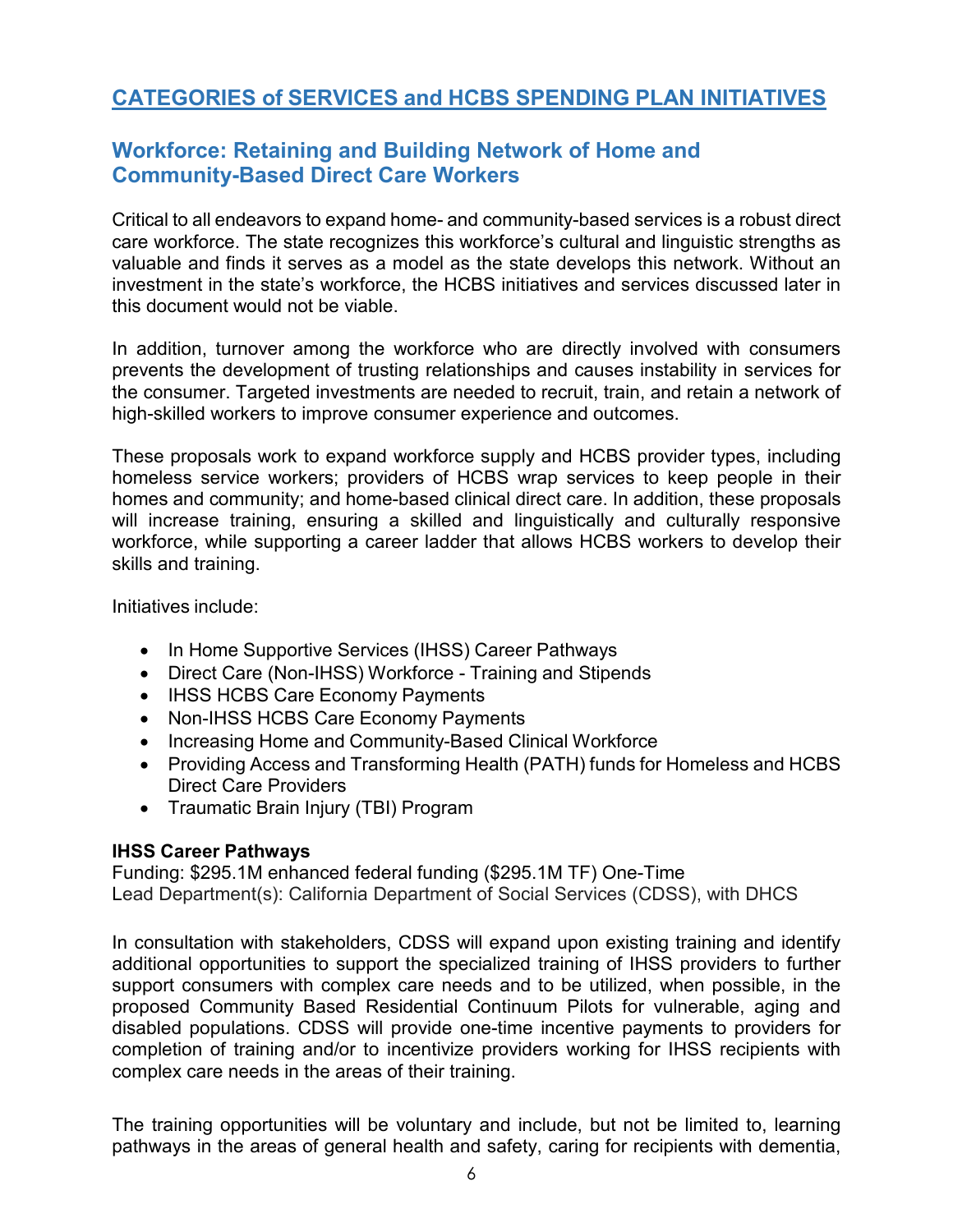caring for recipients with behavioral health needs, and caring for recipients who are severely impaired. The objectives of the learning pathways include: promotion of self-determination principals and the dignity of the recipient and the provider; the advancement of health equity and reduced health disparities for IHSS recipients; assisting in the development of a culturally and linguistically competent workforce to meet the growing racial and ethnic diversity of an aging population; increasing IHSS provider retention to maintain a stable workforce; the improvement of the health and well-being of IHSS recipients, including quality of care, quality of life, and care outcomes, and to ensure meaningful collaboration between an IHSS recipient and provider regarding care and training.

CDSS will determine the process by which any required contracting and payment to identified training programs occurs. Efforts will also be made to ensure that specialized training is linked to existing career pathways, licensing, and certification to further expand IHSS providers' opportunities for career advancement.

County IHSS programs and/or IHSS Public Authorities will provide outreach to providers regarding training opportunities, assist interested providers to connect with training, track completion of training, and issue stipend payments, as well as any other identified administrative activities. Additionally, Public Authority registries should be enhanced to capture completed training pathways for registry providers.

Quarterly Report for Quarter 2 of FFY 2021-2022

*1. Please provide information on activity outcomes, lessons learned, challenges, or any other information that the state deems as relevant and important to advancing HCBS.*

CDSS held stakeholder meetings to define career pathways and program objectives in July and September 2021. Representatives from the California Association of Public Authorities, the County Welfare Directors Association, the California State Association of Counties, and the Unions attended.

Assembly Bill 172 added Welfare & Institutions Code (W&IC) section 12316.1 to administer the Career Pathways Program for the IHSS providers. It outlines a pilot project for the Career Pathways Program that will be implemented no later than September 1, 2022, and remain operative until March 1, 2024. Providers who have completed provider enrollment and are eligible to work for a recipient, including registry and emergency backup providers, may participate in the Career Pathways Program. Providers who successfully complete coursework in their selected career pathway and those who then apply the coursework to the IHSS programs will be eligible to receive incentive payments.

*2. States should explain how they intend to sustain such activities beyond March 31, 2024.*

Nothing to report. The Career Pathways Pilot Program will be implemented no later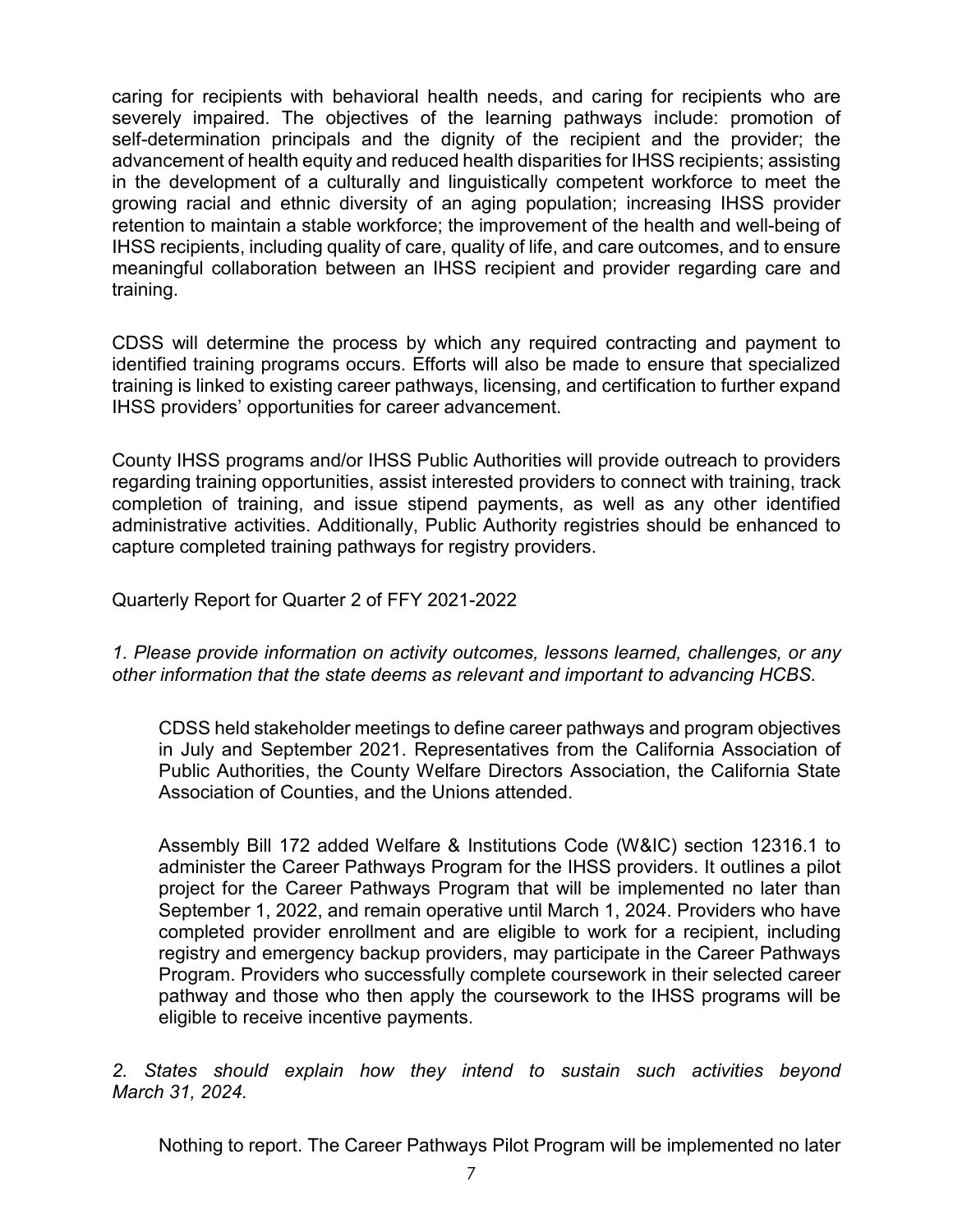than September 1, 2022, and remain operative until March 1, 2024.

*3. Updates or modifications to the quarterly HCBS narratives concerning California's HCBS initiatives should be highlighted for ease of CMS review.*

The objectives and pathways outlined in the Updated Initial HCBS Spending Plan Narrative were further defined through Stakeholder discussions and were added to the W&IC as outlined below.

The objectives of the career pathways will include, but not be limited to:

- Promotion of recipient self-determination principles
- Dignity in providing and receiving care through meaningful collaboration between the recipient and provider
- Advancement of health and service equity including the quality of care, care outcomes and life
- Promotion of a culturally and linguistically competent workforce to serve the growing racial and ethnic diversity of an aging population
- Increasing provider employment retention to maintain a stable workforce for recipients.

The department shall offer five career pathways:

- The basic skills career pathways include:
	- $\circ$  General health and safety
	- o Adult education topics
- The specialized skills career pathways include:
	- o Cognitive impairments and behavioral health
	- o Complex physical care needs
	- o Transitioning from homelessness

Furthermore, the requirements to receive the incentive payments have been defined. Providers shall be eligible to receive an incentive payment, the amounts to be determined by the department, when any of the following are met:

- 1) A provider successfully completes 15 hours of course work for a specific career pathway;
- 2) A provider successfully completes 15 hours of course work in a specialized skills career pathway, subsequently begins working for a recipient who needs that type of specialized care, and has provided 100 hours of care to that recipient in the first month of service;
- 3) A provider successfully completes 15 hours of course work for a specialized skills career pathway, subsequently begins working for a recipient who needs that type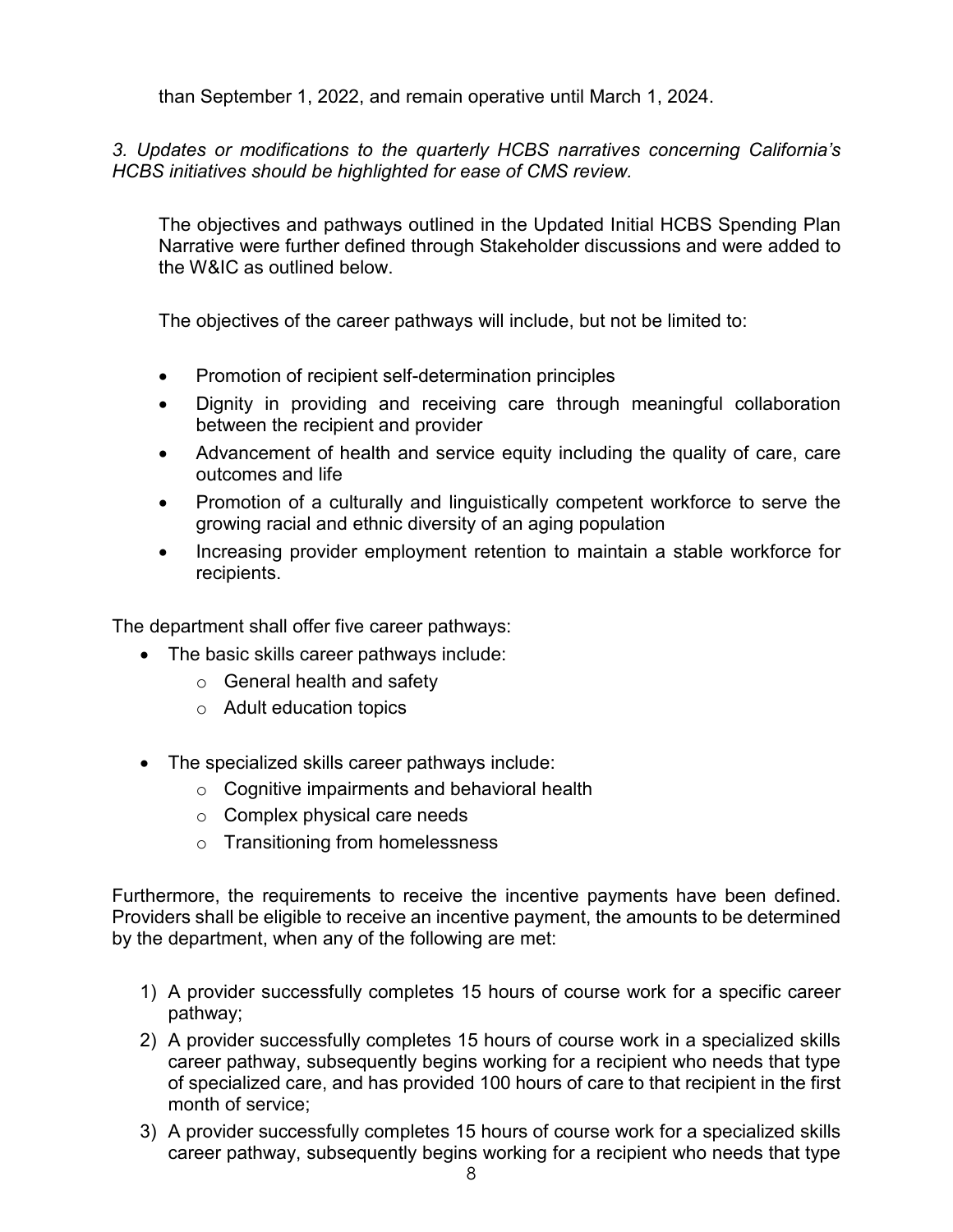of specialized care and has provided 100 hours of care to that recipient per month for at least 6 months.

Providers shall only be eligible to receive an incentive payment for no more than two career pathways annually.

#### **Direct Care Workforce (non-IHSS) Training and Stipends**

Funding: \$150M enhanced federal funding (\$150M TF) One-Time Lead Department(s): California Department of Aging (CDA), with DHCS, CDSS, Office of Statewide Health Planning and Development (OSHPD), now newly named as the Department of Health Care Access and Information (HCAI)

Training and stipends will be available to Direct Care Workforce (non-IHSS) that provide services to Medicaid participants in a range of home and community-based settings, in order to both improve care quality, respond to severe worker shortages in the sector, and prevent unnecessary institutionalization. These training and stipends for Direct Care Workers (non-IHSS) that serve people who are participating in Medicaid and receiving services to remain living in the home and community and avoid institutions will improve the skills, stipend compensation, and retention of direct care workforce sector that Is either employed by Medicaid HCBS waiver programs (e.g., CBAS, MSSP, PACE) or delivering the direct care services to Medicaid participants that are referenced in Appendix B.

Quarterly Report for Quarter 2 of FFY 2021-2022

*1. Please provide information on activity outcomes, lessons learned, challenges, or any other information that the state deems as relevant and important to advancing HCBS.*

Nothing to report.

*2. States should explain how they intend to sustain such activities beyond March 31, 2024.*

Nothing to report as yet for these one-time expenditures.

*3. Updates or modifications to the quarterly HCBS narratives concerning California's HCBS initiatives should be highlighted for ease of CMS review.*

Nothing to report.

#### **IHSS HCBS Care Economy Payments**

Funding: \$137M enhanced federal funding (\$275M TF) One-Time Lead Department(s): CDSS

As reported in the Initial Spending Plan Narrative, this funding would provide a one-time incentive payment of \$500 to each current IHSS provider that provided IHSS to program recipient(s) during a minimum of two months between March 2020 and March 2021 of the pandemic. The payment would be issued through the IHSS automated system (the Case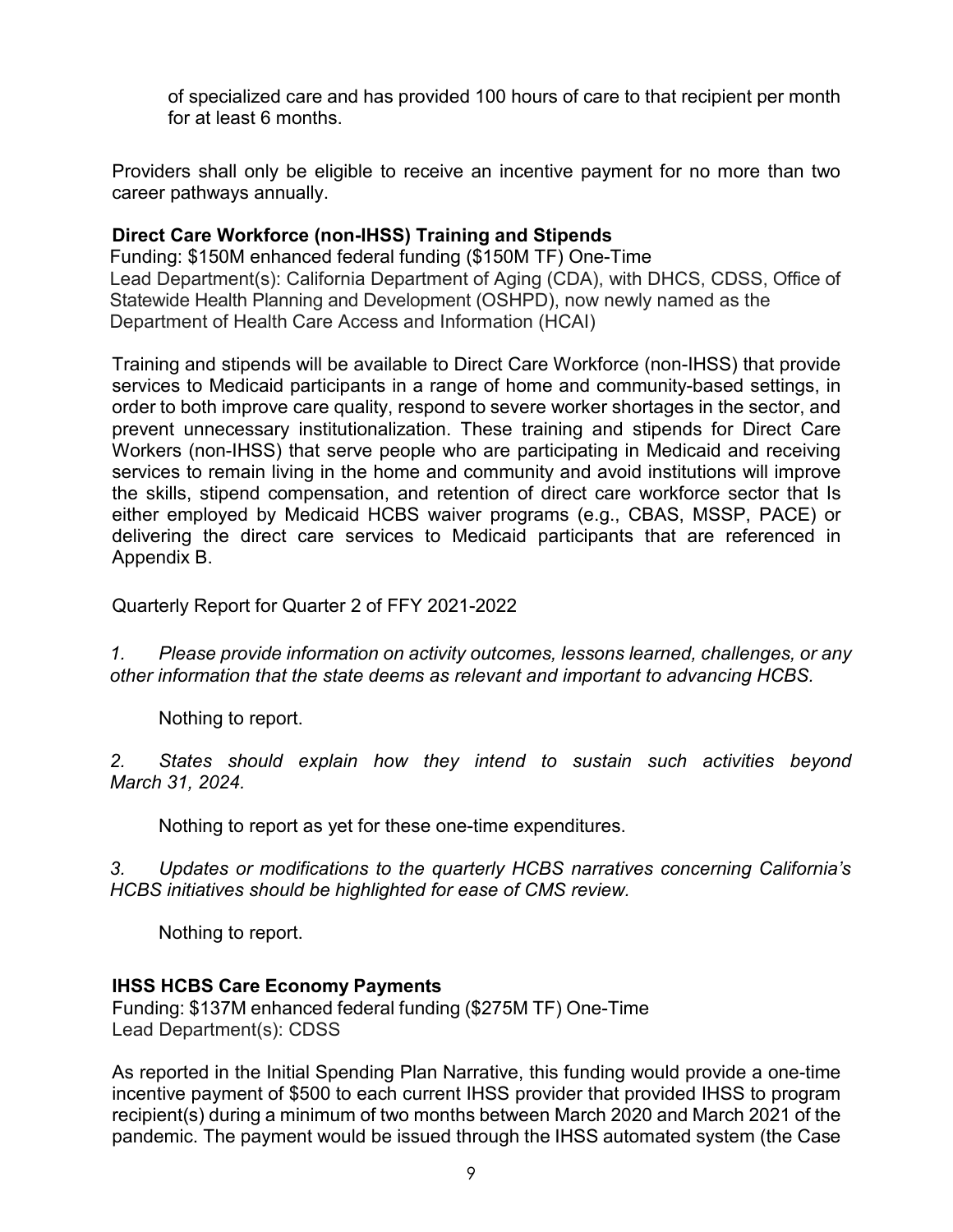Management, Information and Payrolling System, or CMIPS) and would focus on payment for retention, recognition, and workforce development.

Quarterly Report for Quarter 2 of FFY 2021-2022

*1. Please provide information on activity outcomes, lessons learned, challenges, or any other information that the state deems as relevant and important to advancing HCBS.*

CGI Technologies and Solutions, the vendor that maintains and operates CMIPS on behalf of the State, designed and is in the process of implementing system changes to the CMIPS in order to process the one-time IHSS HCBS Care Economy Payment. A newly created special transaction type, known as the Provider One Time Payment (POTP), will be used to pay out the Care Economy Payment.

Notices will be emailed to all IHSS Providers informing them of the upcoming IHSS Care Economy Payment. Paper letters will be mailed to IHSS Providers that do not have an email address. Each notice will include the qualifications required to receive the payment.

Last but not least, the date the one-time payment will be issued is to be determined.

*2. States should explain how they intend to sustain such activities beyond March 31, 2024.*

Nothing to report. This is a one-time incentive payment.

*3. Updates or modifications to the quarterly HCBS narratives concerning California's HCBS initiatives should be highlighted for ease of CMS review.*

The eligibility requirements have been updated since the Updated Initial HCBS Spending Plan Narrative was submitted, which originally had projected payments to be provided to IHSS Providers that rendered IHSS Services to program recipient(s) for a minimum of two months between March 1, 2020 and March 31, 2021. At this time, the one-time incentive payment will be provided to IHSS Providers that rendered IHSS Services to program recipient(s) for a minimum of three months between March 1, 2020 and December 31, 2020.

#### **Non-IHSS HCBS Care Economy Payments**

Funding: \$6.25M enhanced federal funding (\$12.5M TF) One-Time Lead Department(s): DHCS, with CDA

This funding would provide a one-time incentive payment of \$500 to each current direct care, non-In Home Supportive Services (IHSS) provider of Medi-Cal home and community-based services during the specific timeframe of at least two months between March 2020 and March 2021. Providers eligible for this incentive payment are currently providing, or have provided, the services listed in Appendix B of the SMD Letter #21-003, including, but not limited to, Personal Care Services (PCS), homemaker services and Case Management. This proposal will expand access to providers and could increase retention of current providers, covering 25,000 direct care HCBS providers in the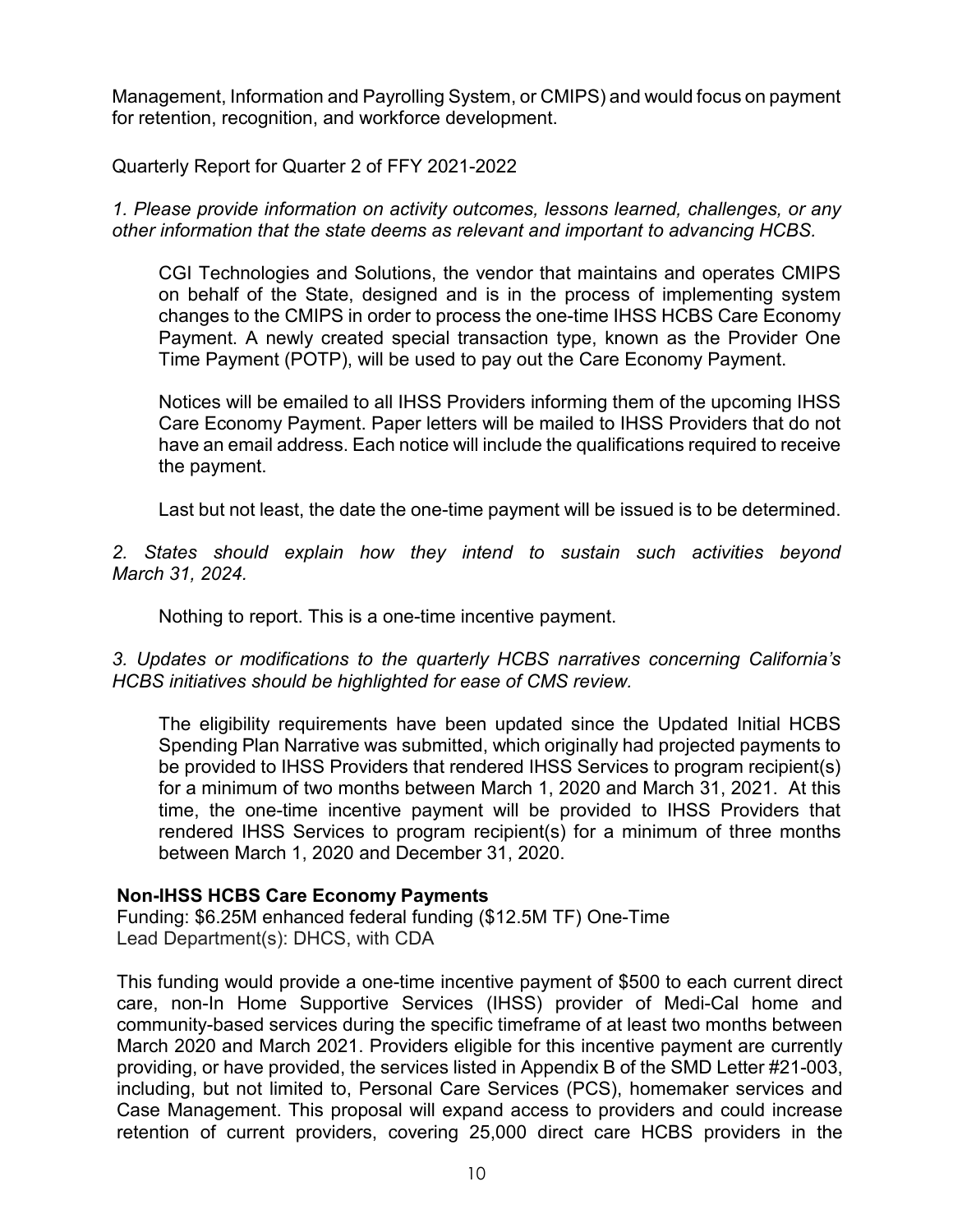Multi-purpose Senior Services Program Waiver (MSSP), Community Based Adult Services program (CBAS), Home and Community-Based Alternatives (HCBA) Waiver, Assisted Living Waiver (ALW), HIV/AIDS Waiver, Program of All-Inclusive Care for the Elderly (PACE), and the California Community Transitions program (CCT) and would focus on payment for retention, recognition, and workforce development. This effort can help alleviate financial strain and hardships suffered by California's HCBS direct care workforce, which were exacerbated by the COVID-19 Public Health Emergency (PHE). The PHE has worsened the direct care workforce shortage, driven by high turnover, and limited opportunities for career advancement. This proposal, coupled with California's other proposals, can lead to a more knowledgeable, better trained, and sufficiently staffed HCBS workforce to provide high-quality services.

Quarterly Report for Quarter 2 of FFY 2021-2022

*1. Please provide information on activity outcomes, lessons learned, challenges, or any other information that the state deems as relevant and important to advancing HCBS.*

Nothing to report.

*2. States should explain how they intend to sustain such activities beyond March 31, 2024.*

This initiative is a one-time payment meant to help alleviate financial strain and hardships suffered by California's HCBS direct care workforce during the COVID-19 PHE and expand access to providers and incentivize retention of current California's existing HCBS direct care workforce.

*3. Updates or modifications to the quarterly HCBS narratives concerning California's HCBS initiatives should be highlighted for ease of CMS review.*

This is a complex initiative that crosses multiple providers and payment systems. DHCS is currently working to develop a scope of work to secure a contractor to assist with developing a payment identification and processing plan. DHCS will move forward with securing the contractor upon full CMS approval of the spending plan. DHCS projects implementation of this initiative no sooner than January 2022.

#### **Increasing Home and Community Based Clinical Workforce**

Funding: \$75M enhanced federal funding (\$75M TF) One-Time Lead Department(s): OSHPD/HCAI, with DHCS, California Department of Public Health (CDPH), CDA

Currently in California, there is variety of HCBS providers, including but not limited to, licensed and certified Home Health Agencies, individually licensed HCBS Waiver Providers, and/or unlicensed caregivers. Additionally, other organizations, such as Personal Care Agencies, non-profit organizations, professional corporations, and nursing facilities can apply to become HCBS Waiver service providers. This proposal includes grants to a mix of providers who are providing services listed in Appendix B ofthe SMD Letter #21-003 (home health aides, certified nurse assistants, licensed vocational nurses, private duty nursing, etc.).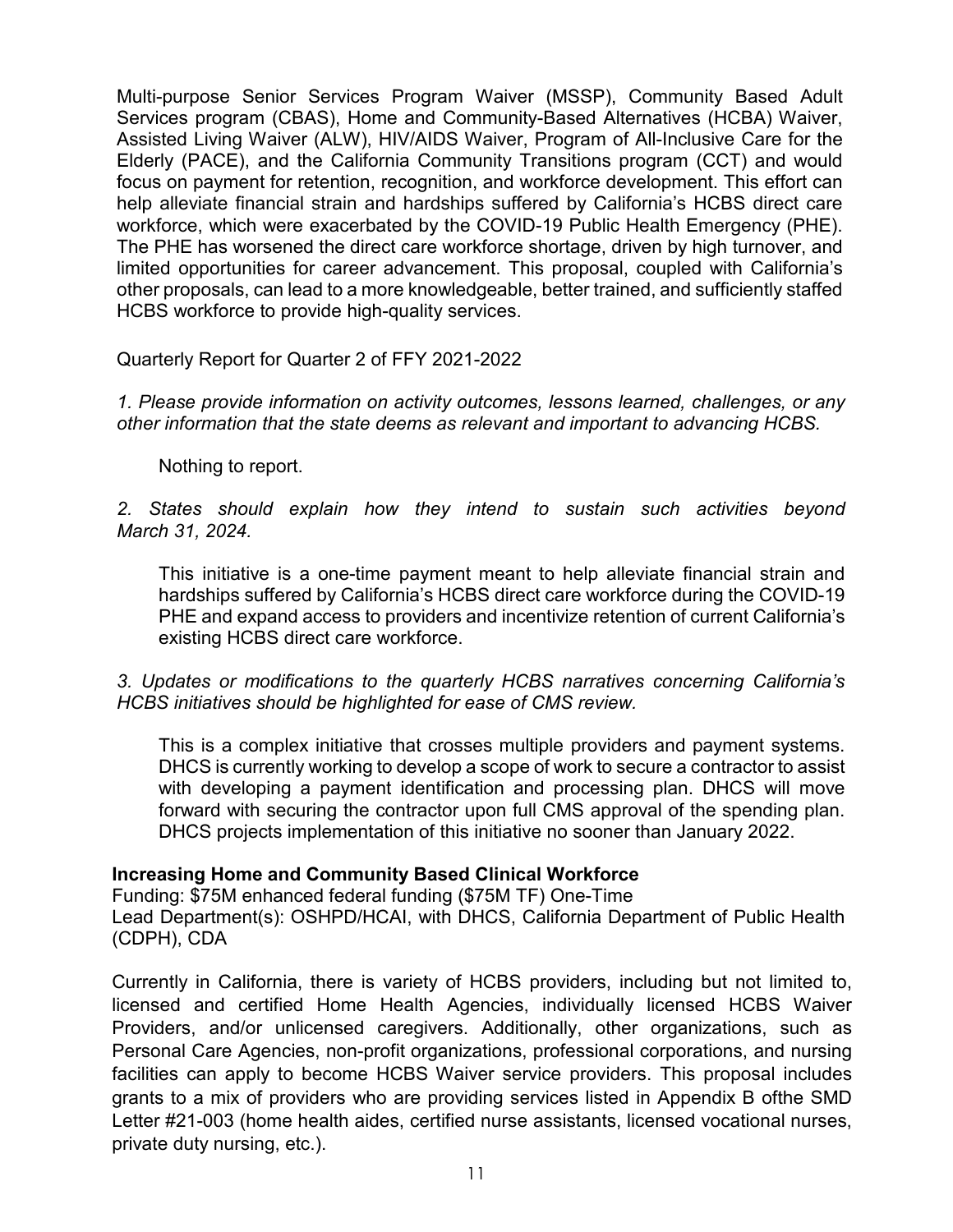Furthermore private duty nursing providers are delivering services in a beneficiary's own home or a location necessitated by normal life activities. Per [Welfare and Institutions](https://leginfo.legislature.ca.gov/faces/codes_displayText.xhtml?lawCode=HSC&division=2.&title&part&chapter=8.3.&article) Code (W&IC) [1743.2\(b\)\(2\),](https://leginfo.legislature.ca.gov/faces/codes_displayText.xhtml?lawCode=HSC&division=2.&title&part&chapter=8.3.&article) "private duty nursing services" must meeting specific requirements, including that services be provided to the patient in his or her temporaryplace of residence of other community-based setting and includes one or both of the following locations: the patient's home or outside the patient's home, as necessitate bynormal life activities. This aligns with CMS' guidance provided in the SMD Letter#21-003 (Appendix B) regarding Private Duty Nursing.

This proposal would increase the home and community-based clinical care workforce, including, but not limited to, the home health aide, certified nurse assistant, licensed vocational nurse, and registered nurse workforce in Medi-Cal. The proposal focuses on increasing the number of providers and expanding training for home-based clinical care providers for children with complex medical conditions, individuals with disabilities, and geriatric care for aging adults. Grants would be provided to clinics, physician offices, hospitals, private duty nursing providers, home health providers, or other clinical providers who authorize home and community-based services and/or directly provide services to Medi-Cal clients. To be eligible for funds, the provider would need to demonstrate significant Medi-Cal patient caseload. Grants can pay for loan repayment,sign-on bonuses, training and certification costs, etc.

Funding for loan repayments, sign-on bonuses, and training and certification costs for California's home and community-based clinical workforce providers can supplement current HCBS workforce recruitment strategies. These incentives will help recruit andretain home health workers and direct support professionals providing home and communitybased services to California's most vulnerable populations.

Quarterly Report for Quarter 2 of FFY 2021-2022

*1. Please provide information on activity outcomes, lessons learned, challenges, or any other information that the state deems as relevant and important to advancing HCBS.*

In terms of cross-departmental collaboration, on August 26, 2021, OSHPD/HCAI conducted a HCBS Spending Plan Cross-Department kick-off meeting with CDA, CDPH, and DHCS to coordinate among state agencies regarding the HCBS project goal related to increasing clinical workforce, to start identifying data needs and other stakeholders, and identify next steps across departments. Moreover, OSHPD/HCAI will continue to engage other departments when doing the stakeholder engagement and data needs analysis.

Additionally, the goal of the OSHPD/HCAI initiative in the HCBS Spending Plan is to increase the HCBS clinical workforce of Home Health Aides (HHAs), Certified Nurse Assistants CNAs), Licensed Vocational Nurses (LVNs), and Registered Nurses (RNs), to increase racial and language diversity and to increase access to health services in rural communities, children with complex medical conditions, individuals with disabilities, and geriatric care for aging adults for the Medi-Cal population.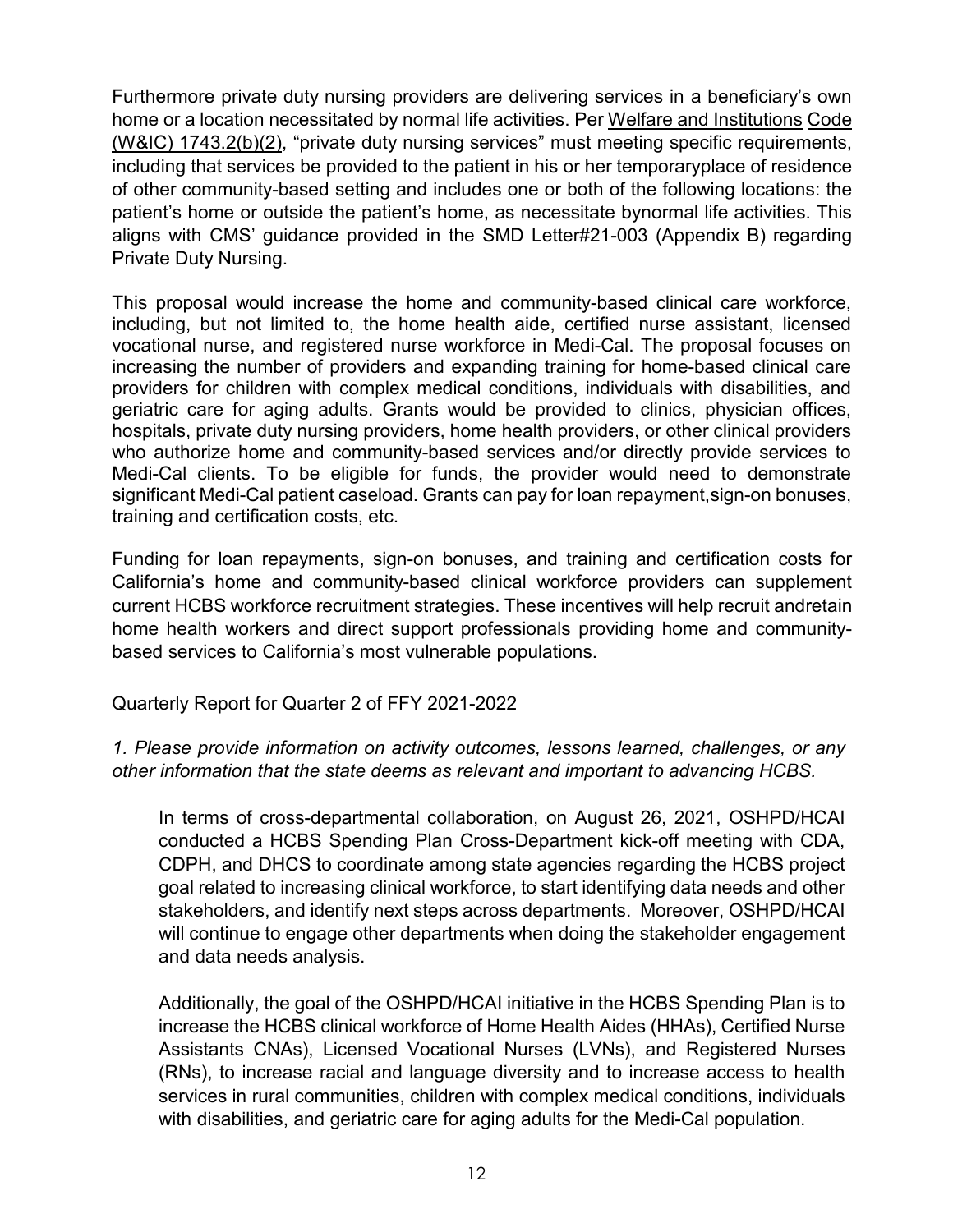To attain this goal, OSHPD/HCAI is working with a consulting firm to develop and execute a contract, specifically to conduct a needs assessment, stakeholder engagement, HCBS program planning, design, and implementation.

Once a contract is in place, the consulting firm will conduct a needs assessment and stakeholder engagement to identify data needs and gaps, and to inform and develop HCBS clinical workforce objectives, recommendations, proposed timelines, and a project implementation plan.

OSPHD/HCAI anticipates that the contract will be in place by November 1, 2021.

*2. States should explain how they intend to sustain such activities beyond March 31, 2024.*

OSHPD/HCAI is engaging a consultant to assist in developing a multi-year plan beyond March 31, 2024.

*3. Updates or modifications to the quarterly HCBS narratives concerning California's HCBS initiatives should be highlighted for ease of CMS review.*

Nothing to report.

Note: OSPHD/HCAI's spending plan projection for Q2 FFY 21-22 is based on current estimated costs of the proposed contract with a consulting firm.

#### **Providing Access and Transforming Health (PATH) funds for Homeless and HCBS Direct Care Providers**

Funding: \$50M enhanced federal funding (\$100M TF) One-Time Lead Department(s): DHCS, with CDSS and OSHPD/HCAI

PATH funds will support a multi-year effort to shift delivery systems and advance the coordination and delivery of quality care and services authorized under DHCS' Section 1115 and 1915(b) waivers. This complements the \$200 million (\$100 million General Fund) proposal in the state budget to build capacity for effective pre-release care for justice-involved populations to enable coordination with justice agencies and Medi-Cal coverage of services 30 days prior to release.

California is proposing a significant expansion of the homeless system of care that will create over 2,000 direct service jobs for those providing services to homeless and formerly homeless individuals through investments in California Department of Social Services programs. Additionally, Medi-Cal is planning to expand Enhanced Care Management (ECM) and long-term services and supports statewide through CalAIM In Lieu of Services (ILOS) (now known as Community Supports). To successfully implement these new investments, local governments and community based organizations will need to recruit, onboard, and traina new workforce. In particular, there is a need for a workforce with experience/expertise in working with the disabled and aging populations. Funding will support outreach effortsto publicize job opportunities, workforce development strategies to train staff in evidencedbased practices, implement information technology for data sharing,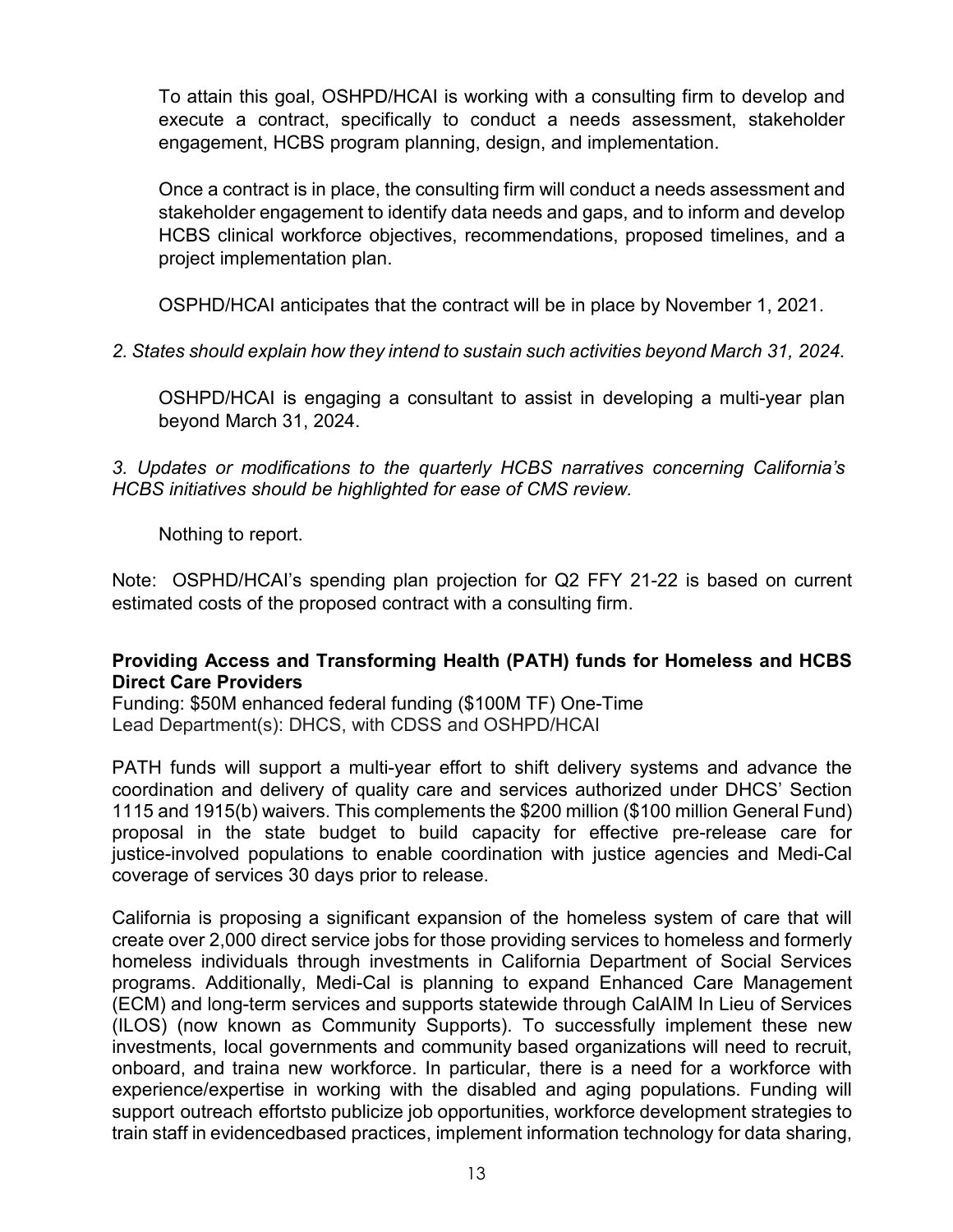and support training stipends. Funds will also support ECM and ILOS/Community Supports provider capacity building (e.g., workflow development, operational requirements and oversight) and delivery system infrastructure investments (e.g., certified EHR technology, care management document systems, closed-loop referral, billing systems/services, and onboarding/enhancements to health information exchange capabilities).

Quarterly Report for Quarter 2 of FFY 2021-2022

*1. Please provide information on activity outcomes, lessons learned, challenges, or any other information that the state deems as relevant and important to advancing HCBS.*

With California having requested expenditure authority for this program through the renewal of DHCS' Section 1115 Waiver, with funds associated with this initiative beginning in Q3 of 2022, California continues to work with CMS regarding federal approval of the program through negotiations related to the anticipated approval of DHCS' Section 1115 Waiver.

*2. States should explain how they intend to sustain such activities beyond March 31, 2024.*

The activities funded in this initiative are foundational to the successful implementation of Enhanced Care Management and ILOS/Community Supports such as Respite Services, Day Habilitation Programs, Community Transition Services, Personal Care and Homemaker Services, and Environmental Accessibility Adaptions, by building further capacity and infrastructure. The services are being implemented in California's Medi-Cal Managed Care Delivery System, with the goal of implementing Managed Long Term Services and Supports statewide in 2026.

*3. Updates or modifications to the quarterly HCBS narratives concerning California's HCBS initiatives should be highlighted for ease of CMS review.*

Nothing to report.

#### **Traumatic Brain Injury (TBI) Program**

Funding: \$5M enhanced federal funding (\$5M TF) One-Time Lead Department(s): Department of Rehabilitation (DOR)

The DOR Traumatic Brain Injury (TBI) Program providesfive core services designed to increase independent living skills to maximize the ability ofindividuals with TBI to live independently in a community of their choice. These core services are also preventative as many TBI survivors who do not have access to a network of services and supports are at a higher risk of chronic homelessness, institutionalization, imprisonment, and placement in skilled nursing facilities due to an inability to perform activities of daily living and impaired emotional regulation. State law requires that 51% of the individuals served in the TBI program must be Medi-Cal recipients.

The Home and Community-Based Services (HCBS) Expanding TBI Provider Capacity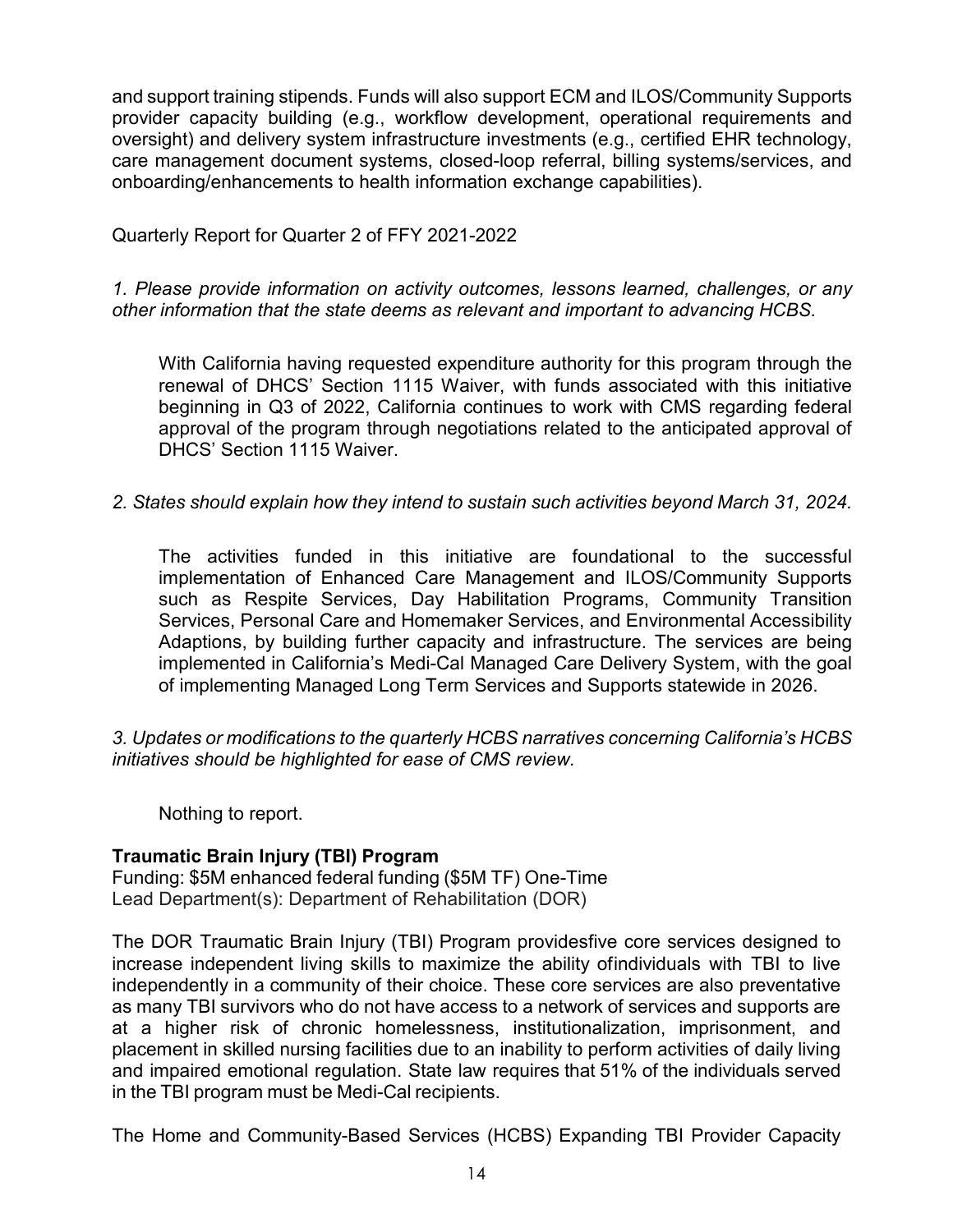Proposal will expand the capacity of existing TBI sites and stand up new TBI sites in alignment with HCBS surrounding transition and diversion through community reintegration, personal care services through supported living services, and other supportive services to improve functional capabilities of individuals with TBI.

The proposal includes funding to expand capacity of six (6) existing TBI sites and to award up to six (6) additional TBI sites in unserved/underserved areas.

Quarterly Report on HCBS Spending Plan Narrative for the Initiative:

*1. Please provide information on activity outcomes, lessons learned, challenges, or any other information that the state deems as relevant and important to advancing HCBS.*

DOR currently has six (6) TBI Program sites funded under the authority of the California Welfare and Institutions Code (WIC) section 4357.1 through December 31, 2021. DOR has issued a Request for Application (RFA) for the selection of new TBI Program sites under WIC section 4357.1 to be awarded with an effective date of January 1, 2022 through June 30, 2024.

HCBS Spending Plan funding for TBI will be provided to the TBI Program sites selected through the current RFA process to expand their capacity beginning in early 2022 for encumbrance or expenditure until March 31, 2024. Through an additional RFA process, DOR will award up to six (6) additional TBI sites in unserved/underserved in early 2022 for encumbrance or expenditure until March 31, 2024.

DOR will hire an Associate Governmental Program Analyst position to support the TBI Program HCBS Spending Plan initiative with anticipated expenditures beginning November 2021.

#### *2. States should explain how they intend to sustain such activities beyond March 31, 2024.*

The HCBS Spending Plan TBI Program is anticipated as a one-time investment to build the capacity of TBI services providers to serve individuals with TBI. TBI services will be provided on-going through WIC section 4357.1 and as appropriated through the budget process.

*3. Updates or modifications to the quarterly HCBS narratives concerning California's HCBS initiatives should be highlighted for ease of CMS review.*

Nothing to report.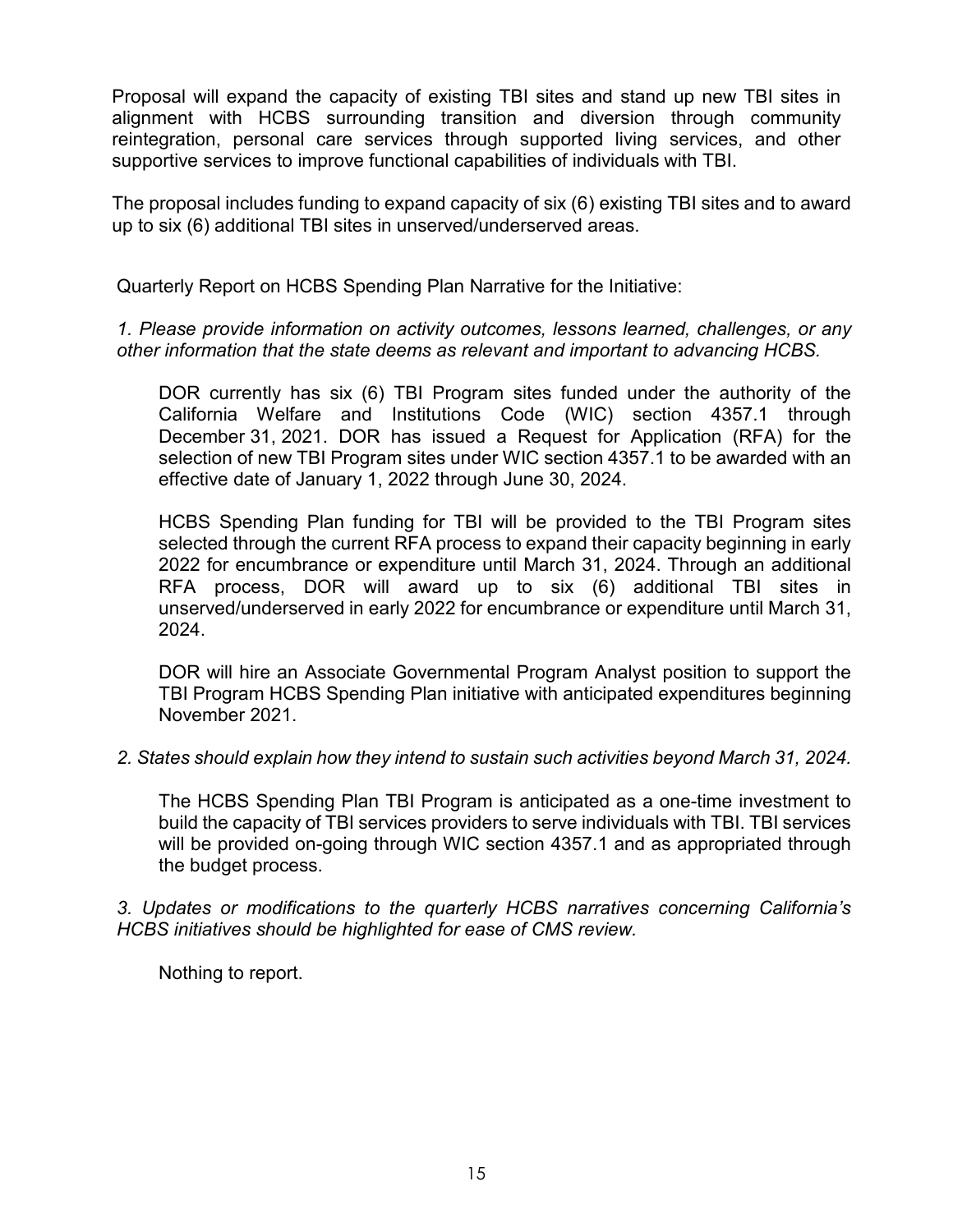## **Home and Community Based Services Navigation**

To improve access to HCBS, these HCBS Navigation initiatives work to development a variety of statewide HCBS navigation systems, including screening and assessment tools, referral and navigation systems, coordination of services, and outreach campaigns.

HCBS Navigation Initiatives include:

- No Wrong Door System/Aging and Disability Resource Connections (ADRCs)
- Dementia Aware and Geriatric/Dementia Continuing Education
- Language Access and Cultural Competency Orientations and Translations
- CalBridge Behavioral Health Pilot Program

#### **No Wrong Door/Aging and Disability Resource Connections (ADRCs)**

Funding: \$5M enhanced federal funding (\$5M TF) One-Time Lead Department(s): CDA, with DHCS, DOR

California is establishing a state-wide "No Wrong Door" system (or Aging and Disability Resource Connections), so the public can easily find information, person-centered planning, and care management for older adults and adults with disabilities across the range of home and community services provided by health plans (i.e., CalAIM "In Lieu of Services") community-based organizations (CBOs), homeless Continuums of Care, and counties. This investment supports the interoperability between the proposed ADRC technology and data systems with CBOs, health plans, and counties in line with the CalAIM goals for statewide Managed Long-Term Services and Supports for all Californians participating in Medi-Cal and with the new Office of Medicare Innovation and Integration.

Quarterly Report for Quarter 2 of FFY 2021-2022

1. Please provide information on activity outcomes, lessons learned, challenges, or any other information that the state deems as relevant and important to advancing HCBS.

Nothing to report.

*2. States should explain how they intend to sustain such activities beyond March 31, 2024.*

Nothing to report as yet for these one-time expenditures.

*3. Updates or modifications to the quarterly HCBS narratives concerning California's HCBS initiatives should be highlighted for ease of CMS review.*

Nothing to report.

**Dementia Aware and Geriatric/Dementia Continuing Education** Funding: \$25M enhanced federal funding (\$25M TF) One-Time Lead Department(s): DHCS, with OSHPD/HCAI, CDPH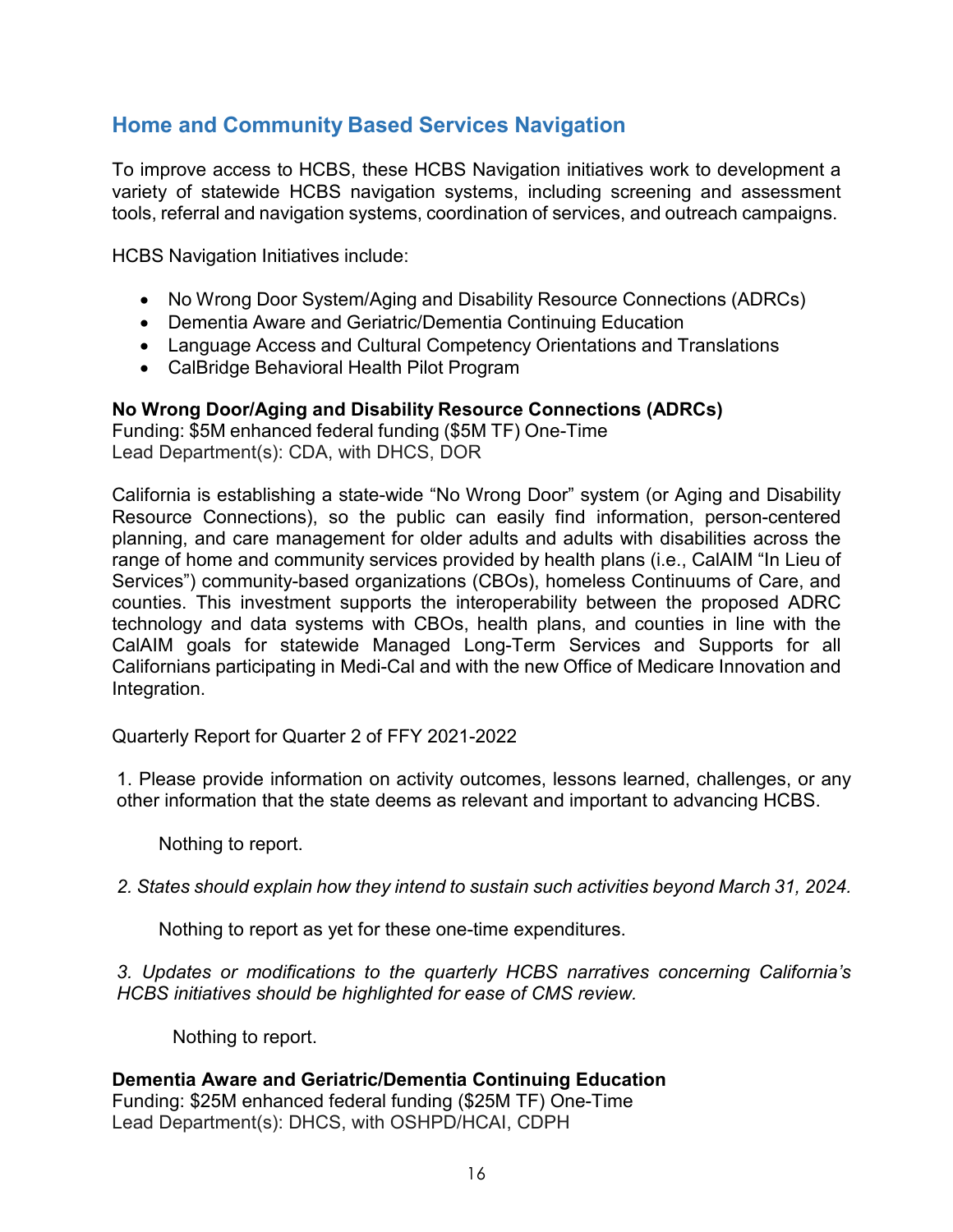The state budget addresses the recommendations put forward by the Governor's Task Force on Alzheimer's Prevention and Preparedness. This spending plan makes additional investments to further this work by screening older adults for Alzheimer's and related dementias to ensure early detection and timely diagnosis, while also connecting individuals and families to community resources.

Dementia Aware: Develop an annual cognitive health assessment that identifies signs of Alzheimer's disease or other dementias in Medi-Cal beneficiaries. Develop provider training in culturally competent dementia care. Develop a referral protocol on cognitive health and dementia for Medi-Cal beneficiaries, consistent with the standards for detecting cognitive impairment under the federal Medicare Program and the recommendations by the American Academy of Neurology, the California Department of Public Health's Alzheimer's Disease Program, and its ten California Alzheimer's Disease Centers (CADC).

Geriatric/Dementia Continuing Education, for all Licensed Health/Primary Care Providers: Make continuing education in geriatrics/dementia available to all licensed health/primary care providers, in partnership with Department of Consumer Affairs and OSHPD/HCAI, by 2024.This education of current providers complements the Administration's geriatric pipeline proposals for future providers; it is needed to close the gap between current health professionals with any geriatric-training and the rapidly growing and diversifying 60-plus population.

Quarterly Report for Quarter 2 of FFY 2021-2022

*1. Please provide information on activity outcomes, lessons learned, challenges, or any other information that the state deems as relevant and important to advancing HCBS.*

On August 25, 2021, in further cross-departmental collaboration, DHCS conferred with its partner departments (listed above) to review the components of this and other related dementia initiatives and establish the preliminary milestone of DHCS' outreach to CADCs to assess provider training needs.

Subsequently, in anticipation of developing the aforementioned provider training, DHCS met with the CADC directors on September 17, 2021, to solicit further input. The directors expressed enthusiasm in partnering with the state for this initiative and shared with DHCS their Assessment of Cognitive Complaints Toolkit, a document that serves to enable accurate diagnosis of dementia in a primary care setting and to help primary care providers make appropriate referrals. Since there is currently no standard of care nationally for dementia care, as the directors noted, they recommended that the group consider establishing such standard of care through this initiative. DHCS will review the toolkit and the directors' other recommendations when working with a contractor to develop the online provider training. DHCS will continue to solicit input and feedback from the CADC directors as the initiative unfolds.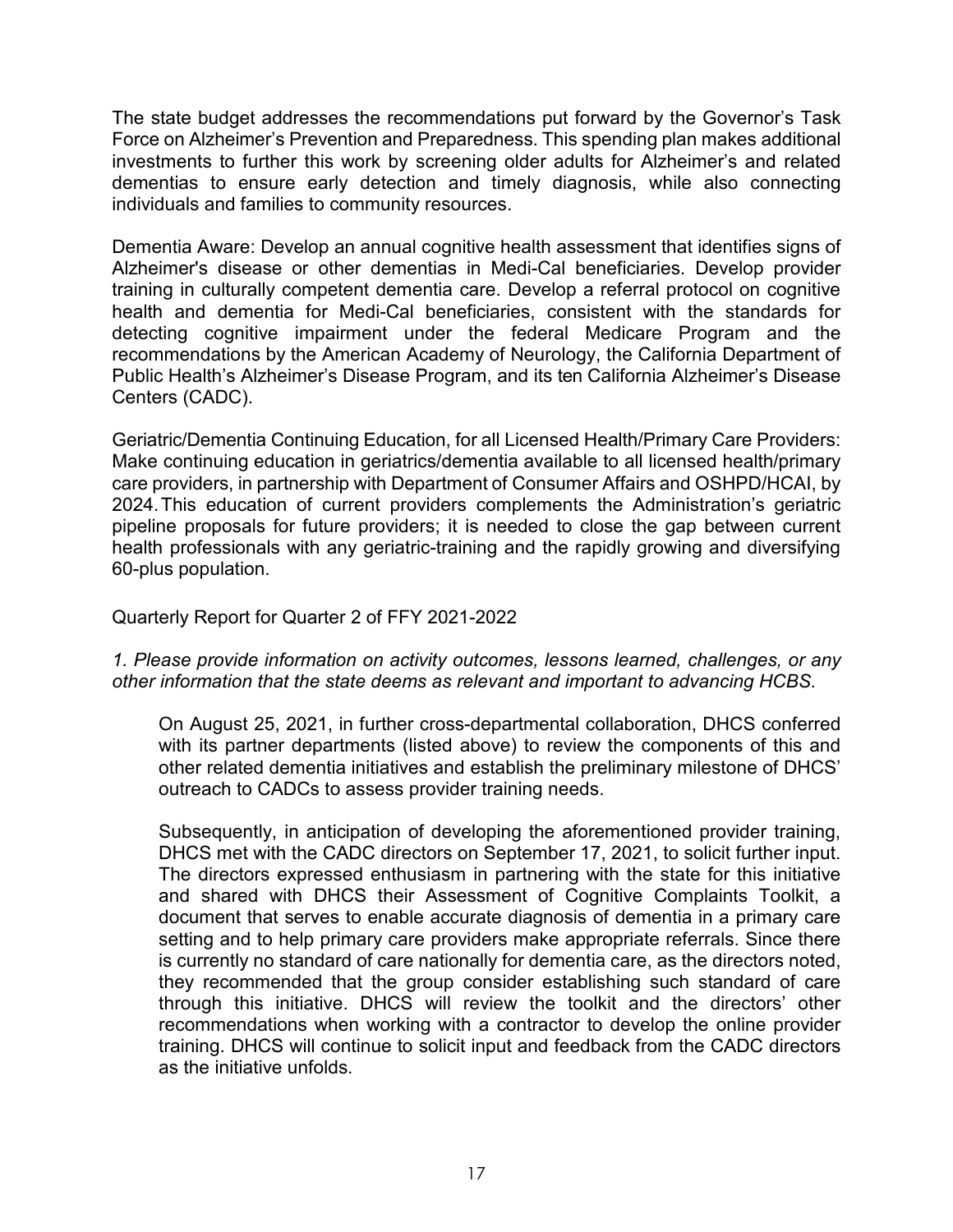*2. States should explain how they intend to sustain such activities beyond March 31, 2024.*

Nothing to report as yet for this one-time expenditure.

*3. Updates or modifications to the quarterly HCBS narratives concerning California's HCBS initiatives should be highlighted for ease of CMS review.*

Nothing to report.

**Language Access and Cultural Competency Orientations and Translations** Funding: \$27.5M enhanced federal funding (\$45.8M TF), \$10M GF Ongoing Lead Department(s): DDS

COVID-19 highlighted the continued need to assist families of children who are regional center consumers from underserved communities to navigate systems – to improve service access and equity and meet basic needs. The Budget includes funding for language access and cultural competency orientations and translations for regional center consumers and their families. This additional investment may be used for identification of vital documents for translation, regular and periodic language needs assessments to determine threshold languages, coordination and streamlining of interpretation and translation services, and implementation of quality control measures to ensure the availability, accuracy, readability, and cultural appropriateness of translations.

Quarterly Report for Quarter 2 of FFY 2021-2022

*1. Please provide information on activity outcomes, lessons learned, challenges, or any other information that the state deems as relevant and important to advancing HCBS.*

DDS has assembled an internal team that will lead this initiative and will have an operational plan available by next quarter. DDS will also coordinate with California Health & Human Services Agency on this initiative.

*2. States should explain how they intend to sustain such activities beyond March 31, 2024.*

Funding beyond March 2024 is included in the multi-year budget plan.

*3. Updates or modifications to the quarterly HCBS narratives concerning California's HCBS initiatives should be highlighted for ease of CMS review.*

Nothing to report.

#### **CalBridge Behavioral Health Pilot Program**

Funding: \$40M enhanced federal funding (\$40M TF) One-Time Lead Department(s): DHCS

The CalBridge Behavioral Health Navigator Pilot Program provides grants to acute care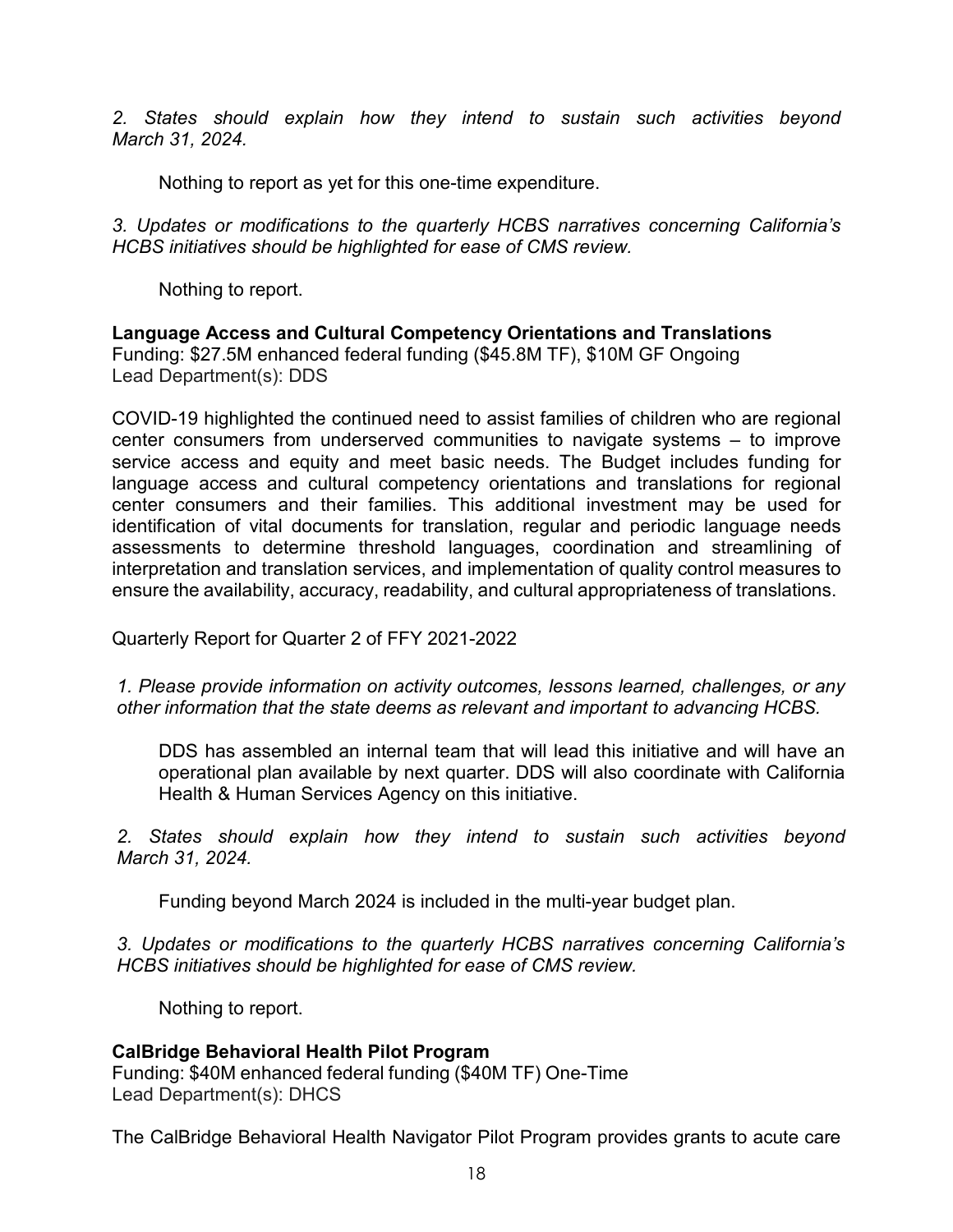hospitals to support hiring trained behavioral health navigators in emergency departments to screen patients and, if appropriate, offer intervention and referral to mental health or substance use disorder programs. Applicants will include general acute care hospitals or health systems, hospital foundations, or physician groups. The funding would also support technical assistance and training for participating emergency departments and support for DHCS to administer the program.

While CalBridge is not a new program, the proposed funding is dedicated to new activities (expanding the role of the navigator to better address mental health conditionsas well as substance use disorders), new services (covering the costs for hospitals already participating in CalBridge to add a new navigator and expand hours of coverageor patients served), and new grantees (expanding CalBridge to hospitals that have not yet participated).

While the funding will affect services that are not themselves included in the State Plan services listed in Appendix B, such affected services are nonetheless directly related to the services listed in Appendix B. Specifically, BH Navigators in emergency departments provide screening, brief assessments, and referral to ongoing SUD and mental health treatments on release from the ED, all of which fall into and count among the rehabilitative services identified in Appendix B. While the services of the BH Navigators are not billable as rehabilitative services, they are serving to enhance and strengthen HCBS in Medicaid, by identifying patients who could benefit from rehabilitative treatment (both MH and SUD treatment) and then helping the patients access those services.

Quarterly Report for Quarter 2 of FFY 2021-2022

*1. Please provide information on activity outcomes, lessons learned, challenges, or any other information that the state deems as relevant and important to advancing HCBS.*

Nothing to report.

*2. States should explain how they intend to sustain such activities beyond March 31, 2024.*

While the focus of the CalBridge BH Navigator Program is to specifically fund salaries of BH navigators in the hospital setting, it is the DHCS expectation that many of the funded hospitals will continue to support navigators beyond the conclusion of this initiative. A core component of the CalBridge BH Navigator Program is to have DHCS' third-party administrator, Public Health Institute (PHI), perform technical assistance on sustainability to hospital grantees as part of their contracted activities. Additionally, PHI, through their State Opioid Response-funded California Bridge Program, has developed and promoted a number of technical assistance resources on sustainability of BH navigators, which will be made available to CalBridge BH Navigator Program grantees.

*3. Updates or modifications to the quarterly HCBS narratives concerning California's HCBS initiatives should be highlighted for ease of CMS review.*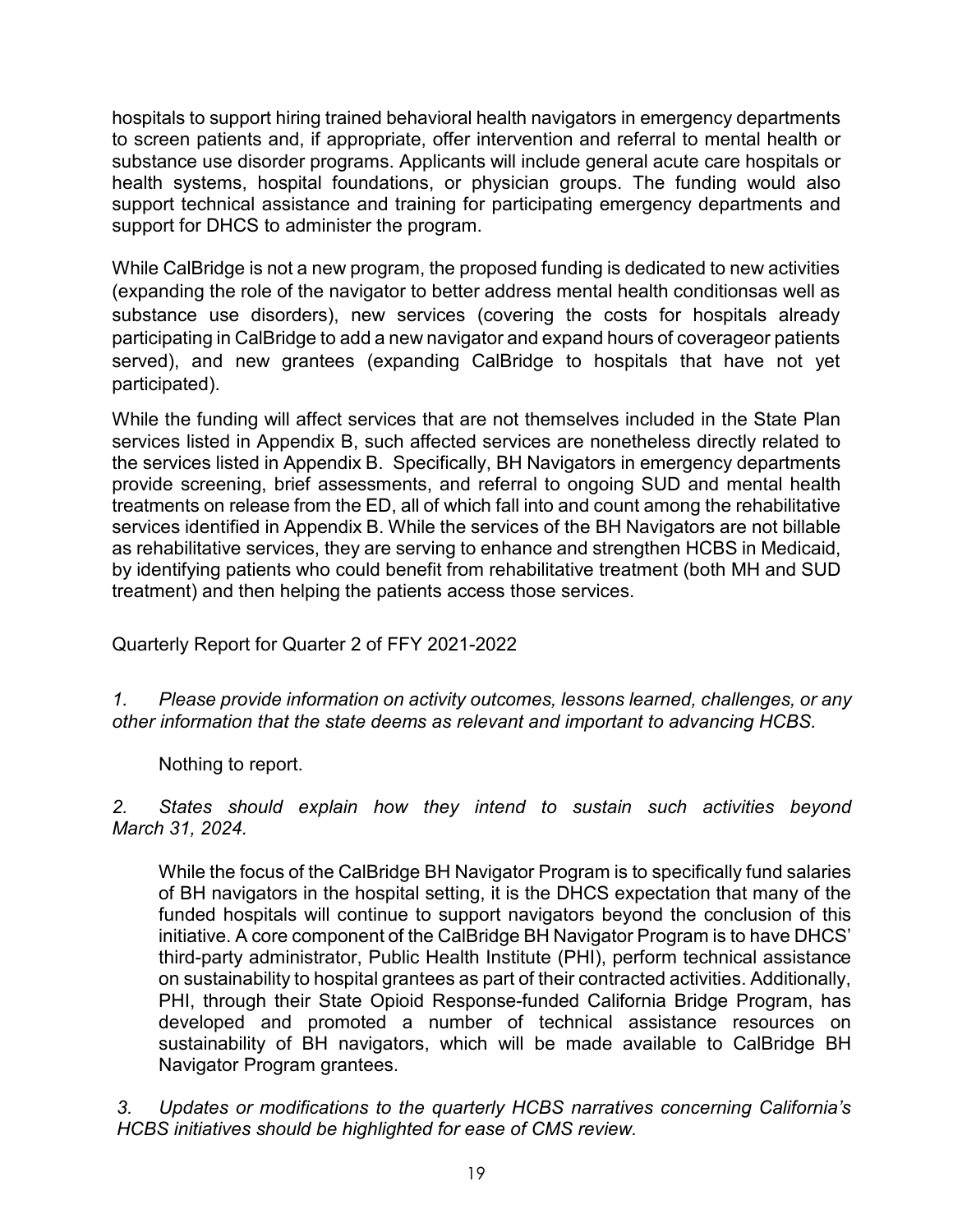Nothing to report.

# **Home and Community-Based Services (HCBS) Transitions**

The HCBS Transition initiatives expand and enhance community transition programs to additional populations or settings and facilitate individuals transitioning from an institutional or another provider-operated congregate living arrangement (such as a homeless shelter) to a variety of community-based, independent, living arrangements. The proposals include transitions from skilled nursing facilities to home or assisted living environments, preventing long-term care placements, transitions from homeless to housed, transitions from incarceration to home or residential programs, and diversion for those at risk of incarceration as a result of their health care (primarily behavioral health) needs.

These HCBS initiatives invest in reducing health disparities among older adults, people with disabilities, and homeless individuals. They include initiatives to test alternative payment methodologies or the delivery of new services that are designed to address social determinants of health and inequities. These new services may include housingrelated supports, such as one-time transition costs, employment supports, and community integration as well as providing more intensive care coordination for individuals with significant socioeconomic needs.

HCBS Transition Initiatives include:

- Community Based Residential Continuum Pilots for Vulnerable, Aging and Disabled Populations
- Eliminating the Assisted Living Waiver Waitlist
- Housing and Homelessness Incentive Program
- Community Care Expansion Program

#### **Community Based Residential Continuum Pilots for Vulnerable, Aging, and Disabled Populations**

Funding: \$110M enhanced federal funding (\$298M TF) One-Time Lead Department(s): DHCS, with CDSS

The Community Based Residential Continuum Pilots would provide medical and supportive services in the home, independent living settings including permanent supportive housing, and community care settings (home, ARFs, RCFEs, affordable housing) in order to avoid unnecessary healthcare costs, including emergency services and future long-term care placement in a nursing home. This program would ensure individuals are able to live in the least restrictive setting possible by ensuring access to home-based health and other personal care services for vulnerable populations, including seniors and people with disabilities.

While this program does not provide capital funding, these resources further support the investments made in the budget for the Community Care Expansion program which will provide capital funding for the construction, acquisition and/or rehabilitation of adult and senior care facilities to both expand and preserve these facilities through physical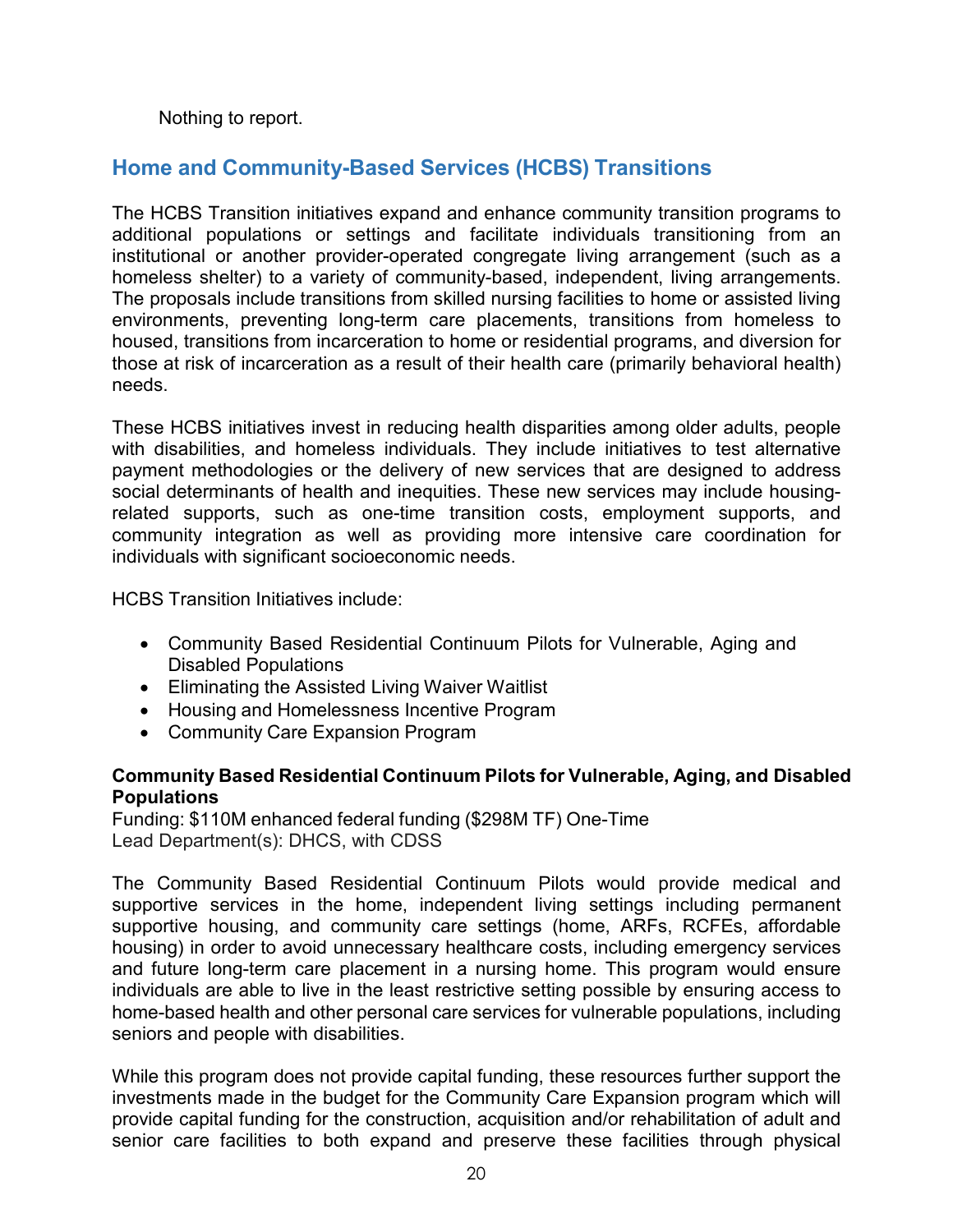upgrades and capital improvements.

Focus populations include individuals with serious mental illness; homeless individuals; individuals needing additional housing and supportive services but not meeting an institutional level of care; individuals in an institution who could be served at home or in a community care setting; individuals with disabilities; and individuals being diverted or released from prisons, jail, state hospitals, or juvenile justice systems. Additional focus populations may be considered based on stakeholder input.

These services would be provided to individuals who do and do not meet institutional level of care, and who require medical and/or behavioral health and supportive services to live successfully in the community. Funds may be used to provide medical and personal care services, but will not be used to pay for room and board. DHCS would determine the eligibility criteria for these pilots and managed care organizations would make individual eligibility determinations.

Pilot funding would be provided to managed care plans to provide these benefits to members and coordinate with county partners. Managed care plans would contract with licensed providers to provide needed medical and/or behavioral health services to beneficiaries in their own home, in coordination with any authorized IHSS services or personal care/homemaker services. For individuals residing in or needing the support of a community care setting, managed care plans would contract either directly with the licensed community care setting to provide these services or with a licensed provider who would deliver services onsite.

This proposal creates new models of care for those who need personal care, medical, and/or behavioral health supports to live either in their own home or a community care setting. The proposal is well aligned with CalAIM and other DHCS, DDS, and DSS efforts to support individuals living in the least restrictive setting possible and maximizing their dignity, privacy, and independence. DHCS will work with stakeholders to further develop details and guidance and ensure alignment with existing efforts.

For the Prison, Jail, and Juvenile Justice Re-entry and Diversion Populations, this proposal will establish interim housing or board and care settings where medical, behavioral and social services are available or on-site, as re-entry hubs for this population. Funding from this program will pay for the cost of medical and personal care services, but will not fund the cost of room and board. Placement and supportive services will be coordinated with state and local justice partners. Services provided will include peer supports, job-training preparation, employment services, and education linkage (trade schools or GED programs as examples). Funding may also support housing interventions to ensure placements into permanent housing upon exit, though they will not directly pay for room and board. These interventions may include connection to affordable housing, rapid rehousing, permanent supportive housing as well as linkage to homeownership support as appropriate. Participants may also receive an economic stimulus payment alongside employment services to support the transition after reentry into the community. The efforts described here build off the Administration' Returning Home Well Initiative, a COVID-19 response effort to support the increased number of individuals who were released from state prison during the pandemic. The initiative provided treatment, shelter, safe transportation, direct assistance, and connection with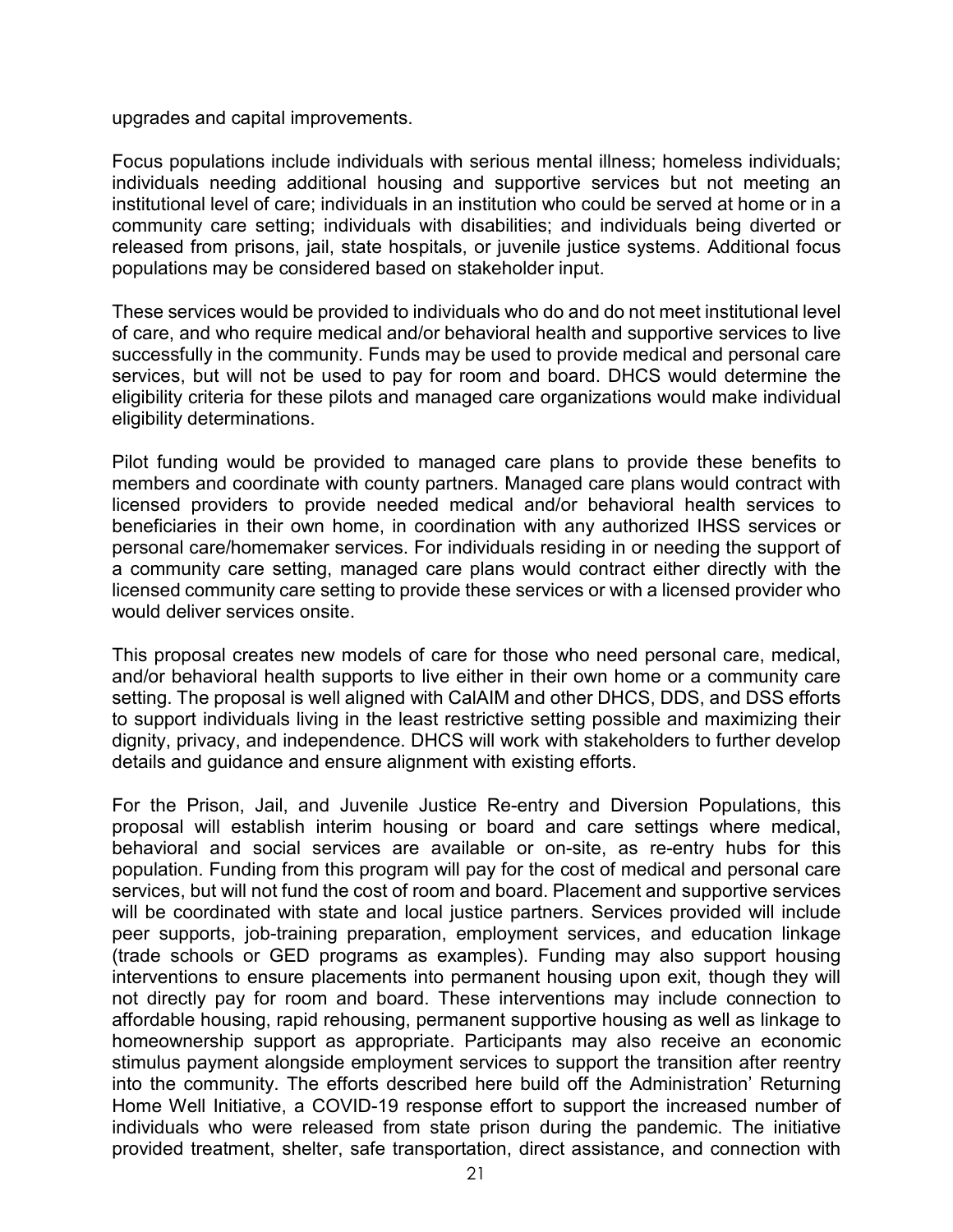ongoing employment and health services. This program will be provided in addition to the services offered under the Returning Home Well Initiative, building upon the Returning Home Well Initiative, which provided initial transition services. The Continuum Pilots will offer additional reentry supports that include peer supports, job-training preparation, employment services, and education linkage (trade schools or GED programs as examples). Further, DHCS will leverage the local partnerships built through the Returning Home Well Initiative and incentivize the Medi-Cal managed care plans to contract with community-based re-entry service providers.

Quarterly Report for Quarter 2 of FFY 2021-2022

*1. Please provide information on activity outcomes, lessons learned, challenges, or any other information that the state deems as relevant and important to advancing HCBS.*

Nothing to report, as the Continuum Pilot initiative will commence July 1, 2022.

*2. States should explain how they intend to sustain such activities beyond March 31, 2024.*

Nothing to report as yet for this one-time expenditure.

*3. Updates or modifications to the quarterly HCBS narratives concerning California's HCBS initiatives should be highlighted for ease of CMS review*.

Nothing to report.

#### **Eliminating Assisted Living Waiver Waitlist**

Funding: \$85M enhanced federal funding (\$255M TF), \$38M Ongoing Lead Department(s): DHCS

California's Assisted Living Waiver (ALW) is a Medicaid Home and Community-Based Services (HCBS) waiver program, authorized in §1915(c) of the Social Security Act. The ALW is designed to assist Medi-Cal beneficiaries to remain in their community as an alternative to residing in a licensed health care facility. Adding 7,000 slots to ALW will help in the effort to eliminate the current Assisted Living Waiver waitlist while furthering the vision of the Master Plan for Aging. The current Assisted Living Waiver capacity is 5,744 slots; of which 5,620 are filled as of May 1, 2021. There are approximately 4,900 beneficiaries on the waitlist as of May 1, 2021, and an additional 1,300 beneficiaries approved for enrollment in the Assisted Living Waiver but waiting for an available assisted living facility placement to complete enrollment. The proposed addition of 7,000slots will enable DHCS to provide sufficient Assisted Living Waiver capacity to enroll all waitlisted beneficiaries and to clear pending enrollments while still providing a cushion for continued growth.

Additionally, DHCS intends to temporarily modify enrollment criteria for the additional 7,000 slots to promote flexibility. In order to promote cost neutrality, as well as significant savings to the State by transitioning clients out of Skilled Nursing Facilities (SNFs), California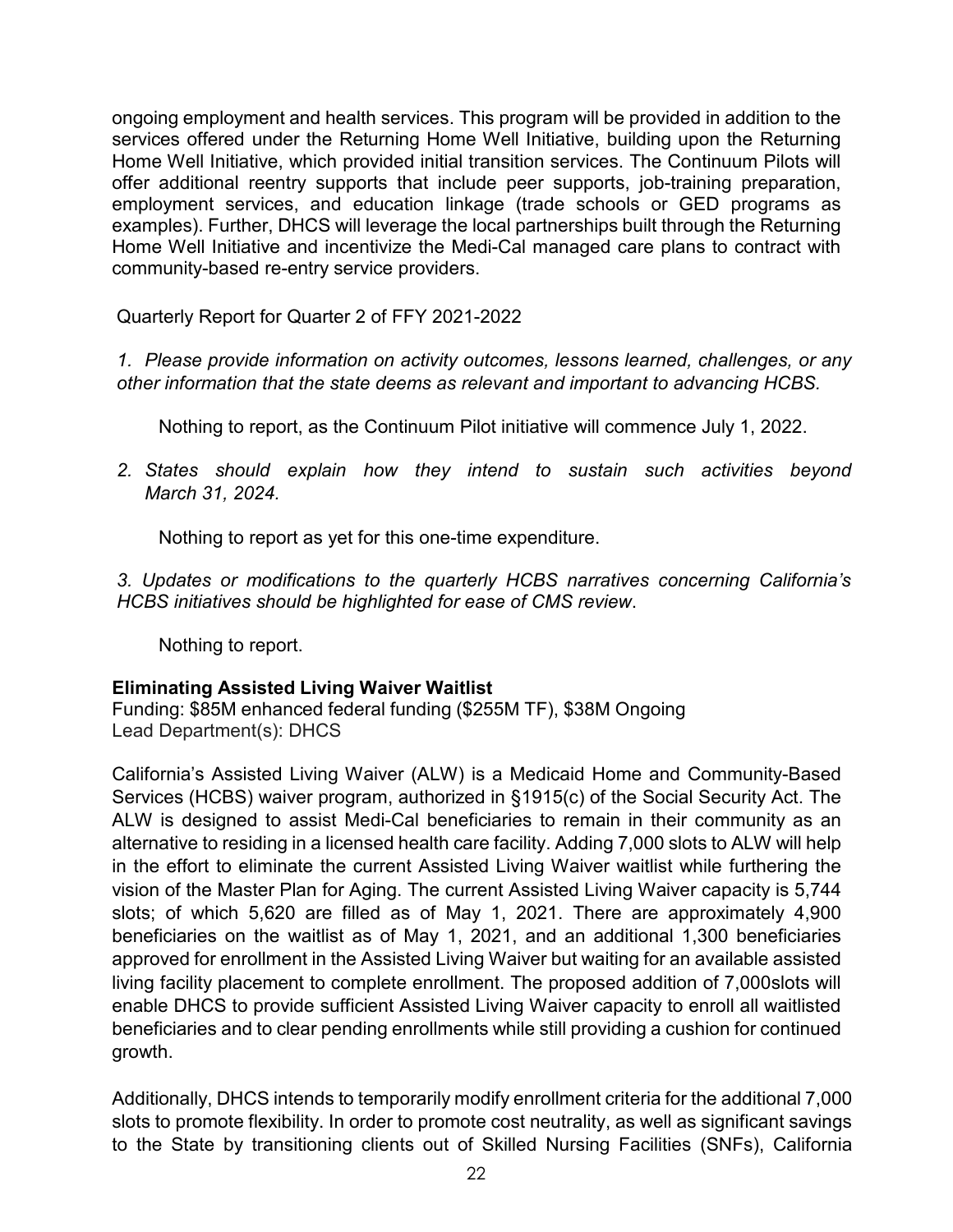requires new enrollments into the ALW to be processed at a ratio of60% institutional transition to 40% community enrollments. DHCS plans to temporarily remove this requirement until the existing waitlist has been cleared. DHCS does not plan on modifying services offered to ALW clients in the current [CMS-approved ALW.](https://www.dhcs.ca.gov/services/ltc/Documents/ALW-Renewal-2019-2024-Approved.pdf) Current services align with Appendix B of the SMD Letter  $#21$ -003 for Section 1915(c), listed under HCBS authorities. Current ALW services include:

- Assisted Living Services Homemaker; Home Health Aide; Personal Care
- Care Coordination
- Residential Habilitation
- Augmented Plan of Care Development and Follow-up
- NF Transition Care Coordination

Notably, ALW-eligible individuals are those who are enrolled in Medi-Cal and meet the level of care provided in a nursing facility due to their medical needs. The proposal to eliminate the ALW waitlist will not impact eligibility requirements and will not allow enrollees who are not already Medicaid eligible to enroll into the waiver program. DHCS does not intend to provide funding for services other than those listed in Appendix B). The proposed commitment to Assisted Living Waiver growth will also likely encourage participation of residential care facility for the elderly (RCFE) and adult residential facility (ARF) providers in the Assisted Living Waiver program, as the waitlist has been previouslycited as a barrier to provider participation. DHCS will work with stakeholders to ensure care coordination and transition as beneficiaries are enrolled in ALW.

Quarterly Report for Quarter 2 of FFY 2021-2022

*1. Please provide information on activity outcomes, lessons learned, challenges, or any other information that the state deems as relevant and important to advancing HCBS.*

DHCS intends to submit an Assisted Living Waiver technical amendment to increase the maximum number of waiver slots, as well as remove the 60%/40% institutional to community enrollment ratio. The amendment will be submitted to CMS by October 31, 2021, with an effective date of July 1, 2021..

#### 2. States should explain how they intend to sustain such activities beyond March 31, 2024.

DHCS intends to continue funding the 7,000 additional ALW slots on a continual ongoing basis beyond March 31, 2024, to meet the needs of eligible Medicaid beneficiaries. DHCS plans to integrate the ALW services into the existing Home and Community-Based Alternatives (HCBA) Waiver upon the February 28, 2024, expiration of the current ALW term.

*3. Updates or modifications to the quarterly HCBS narratives concerning California's HCBS initiatives should be highlighted for ease of CMS review.*

DHCS is developing the implementation framework for this initiative. Implementation of the initiative to eliminate the ALW waitlist will be facilitated through a waiver amendment; submission to CMS thereof is pending approval of the HCBS Spending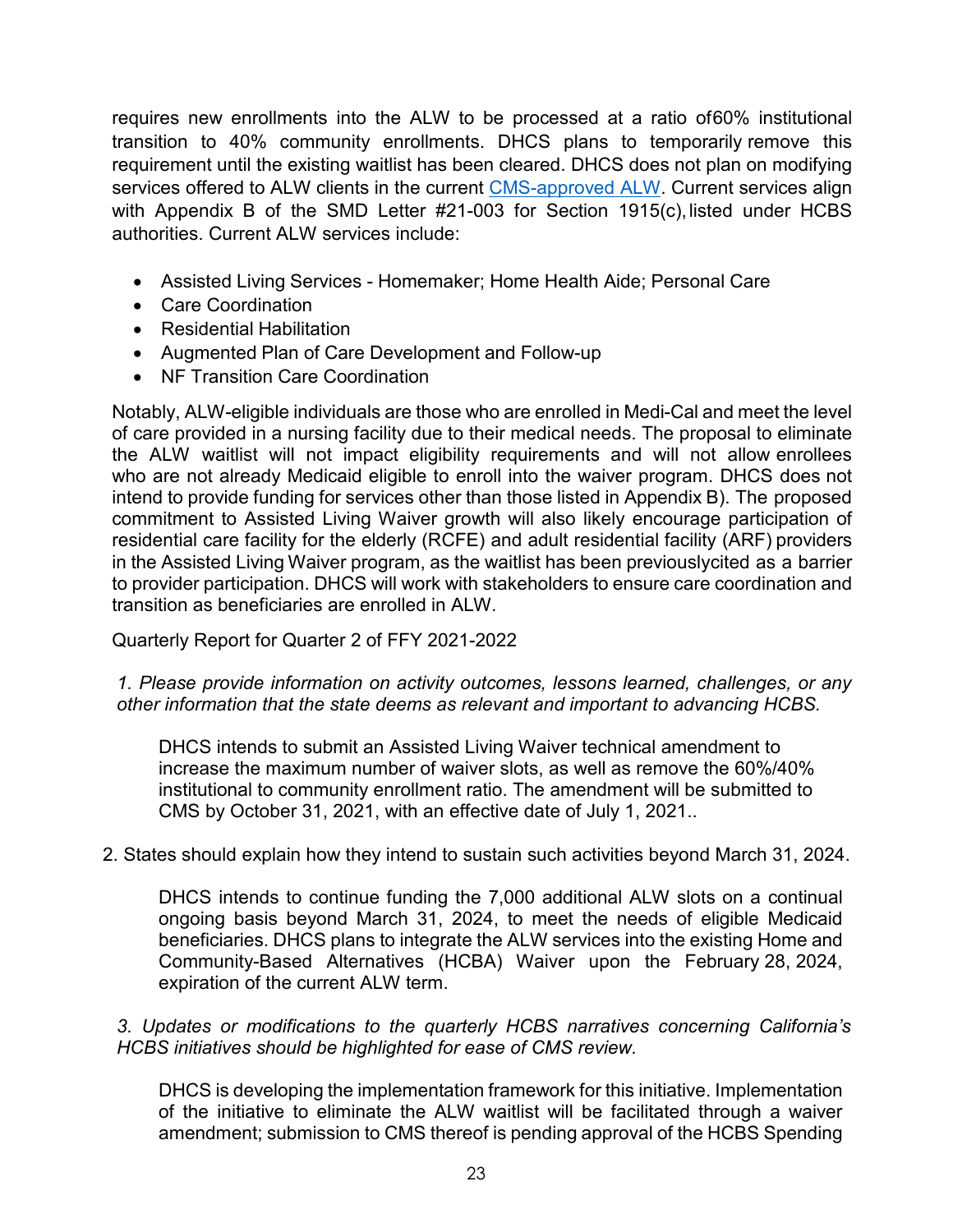Plan. After submission and approval of the waiver amendment, DHCS will begin enrolling additional beneficiaries who are on the waitlist into the program.

#### **Housing and Homelessness Incentive Program**

Funding: \$650M enhanced federal funding (\$1.3B TF) One-Time Lead Department(s): DHCS

As a means of addressing social determinants of health and health disparities (as listed in Appendix D of SMD Letter #21-003), Medi-Cal managed care plans would be able to earn incentive funds for making investments and progress in addressing homelessness and keeping people housed. Housing instability is a key issue in the Economic Stability domain of Healthy People 2030, negatively affecting physical health and making it harder to access health care including services in Appendix B of SMD Letter #21-003. There would be a requirement that 85% of the funds go to beneficiaries, providers, local homeless Continuum of Care, and/or counties. Funds would be allocated by Point in Time counts of homeless individuals and other housing related metrics determined by DHCS. Managed care plans would have to meet specified metrics to draw down available funds. The target populations for this program would be aging adults; individuals with disabilities; individuals with serious mental illness and/or SUD needs at risk for, or transitioning from incarceration, hospitalization, or institutionalization; families; individuals reentering from incarceration; homeless adults; chronically homeless individuals; persons who have/had been deemed (felony) incompetent to stand trial; Lanterman-Petris Short Act designated individuals; and, veterans. This furthers the proposals included in the state budget relating to housing and homelessness.

Managed care plans and the local homeless Continuum of Care, in partnership with local public health jurisdictions, county behavioral health, Public Hospitals, county social services, and local housing departments must submit a Homelessness Plan to DHCS. The Homelessness Plan must outline how Housing and Homelessness Incentive Program services and supports would be integrated into the homeless system. This would include a housing and services gaps/needs assessment and how these funds would prioritize aging and disabled homeless Californians (including those with a behavioral health disability). Plans should build off of existing local HUD or other homeless plans and be designed to address unmet need. In counties with more than one managed care plan, plans would need to work together to submit one plan per county.

The Homelessness Plans must include mapping the continuum of services with focus on homelessness prevention, interim housing, (particularly for the aging and/or disabled population), rapid re-housing (families and youth), and permanent supportive housing. While the funding will be based on incentive payments, managed care plans may invest in case management or other services listed in Appendix B of SMD Letter #21-003, as well as other services that enhance HCBS by supporting housing stability such as home modifications or tenancy supporting services.

The Homelessness Plans must identify what services will be offered, how referrals will be made, how other local, state, and federal funding streams will be leveraged, and how progress will be tracked towards goals, including numbers served and other incentive performance measures. The Plans should build on existing homelessness plans and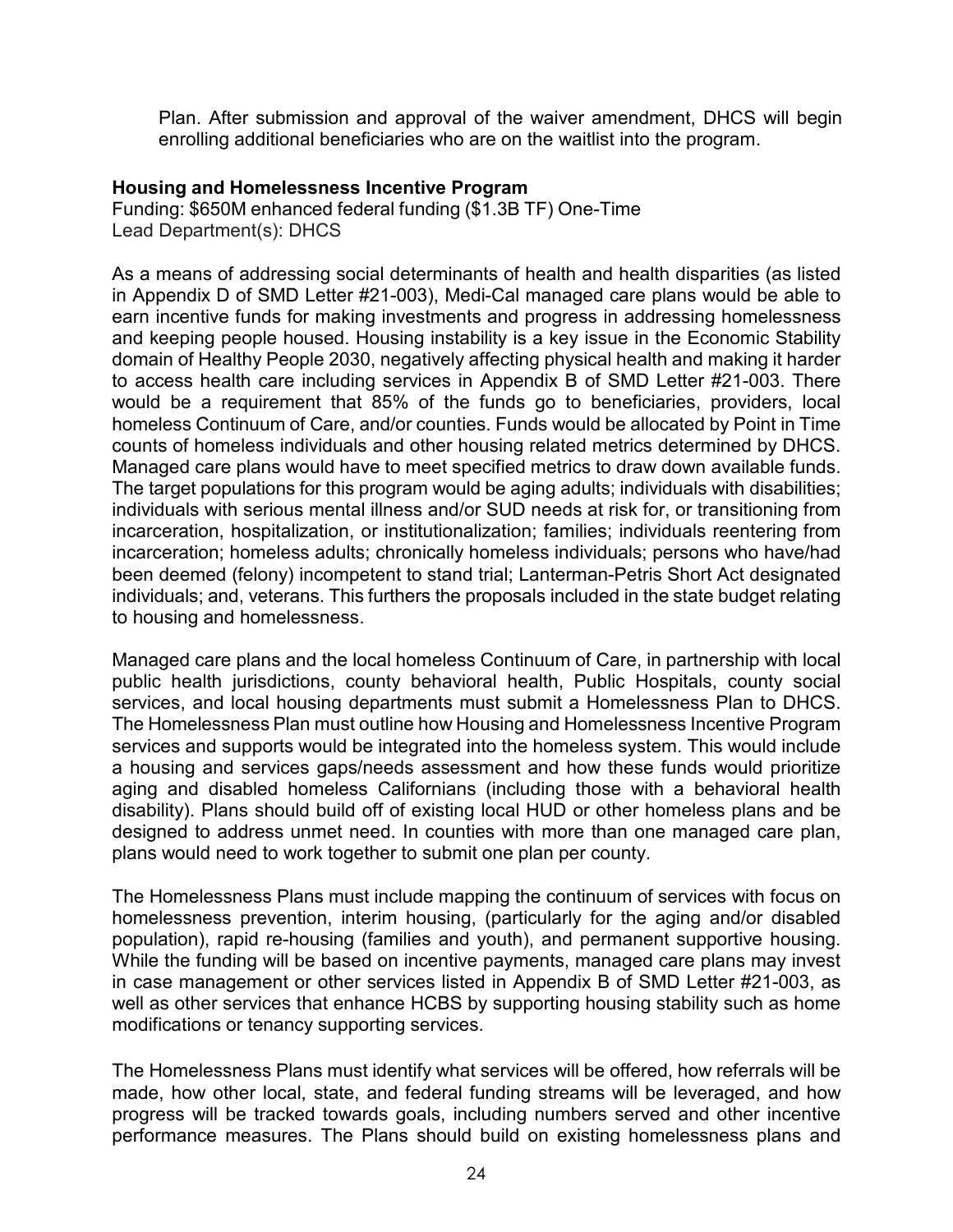articulate how CalAIM services are integrated into homeless system of care and how they will address equity in service delivery.

The funding under this incentive program would not include payment for room and board; instead, the funds will be utilized to incentivize managed care plans to meet operational and performance metrics as authorized under 42 CFR § 438.6(b)(2).

Quarterly Report for Quarter 2 of FFY 2021-2022

*1. Please provide information on activity outcomes, lessons learned, challenges, or any other information that the state deems as relevant and important to advancing HCBS.*

California awaits CMS' approval of this initiative as part of California's HCBS Spending Plan. During this time period, DHCS is working to finalize the operational and performance metrics that Medi-Cal managed care plans will be required to meet to receive incentive funding through stakeholder engagement.

*2. States should explain how they intend to sustain such activities beyond March 31, 2024.*

Nothing to report as yet for this one-time expenditure.

*3. Updates or modifications to the quarterly HCBS narratives concerning California's HCBS initiatives should be highlighted for ease of CMS review.*

Nothing to report.

#### **Community Care Expansion Program**

Funding: \$348.3M enhanced federal funding (\$348.3M TF) One-Time Lead Department(s): CDSS

The Community Care Expansion (CCE) Program provides \$805M over a three-year period to counties and tribes for the acquisition, or rehabilitation, or construction of Adult and Senior Care Residential Facilities (ARF), Residential Care Facilities for the Elderly (RCFEs) and Residential Care Facilities for the Chronically Ill (RCFCIs). These facilities provide a structured home-like environment for people who might otherwise require institutional care. Funded settings will be fully compliant with the home and communitybased settings criteria to ensure community integration, choice, and autonomy, and will thereby expand access to community-based care.

ARFs, RCFEs and RCFCIs are part of a continuum of long-term care supports providing non-medical care and supervision to adults who may have a mental, physical or developmental disability and to those age sixty and over who require additional supports. Many of the residents in these settings are age 65 or older, are blind and/or have disabilities, and may receive Supplemental Security Income/State Supplementary Payment (SSI/SSP). California has a shortage of ARFs, RCFEs and RCFCs that accept SSI/SSP recipients and has experienced a decline in the number of SSI/SSP recipients who reside in adult and senior care facilities. The goal of the CCE program is to expand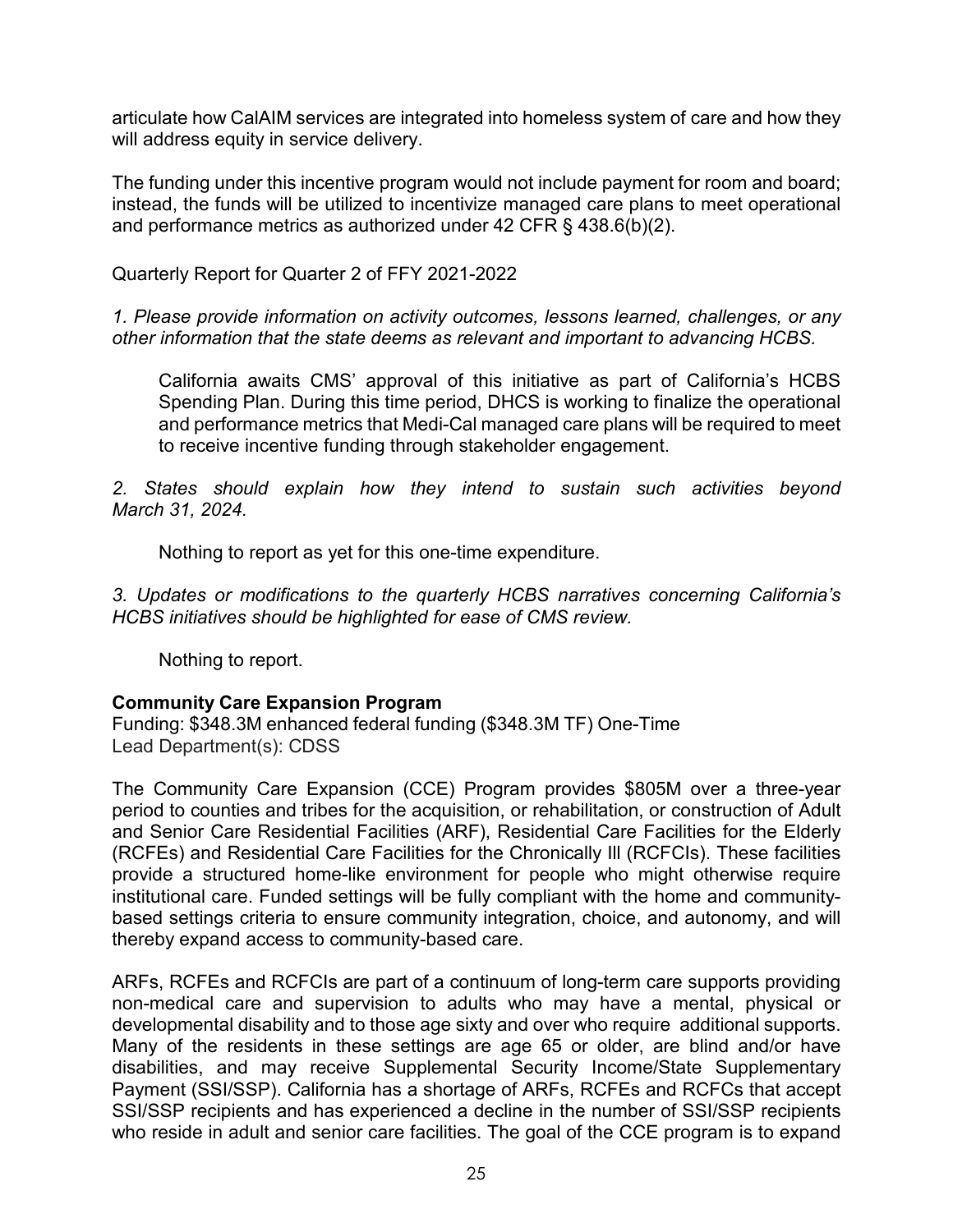and preserve Adult and Senior Care facilities that can serve people experiencing homelessness as well as stabilize existing settings that serve people at risk of homelessness or unnecessary institutionalization in skilled nursing facilities.

Funds will be prioritized for the creation of new and expanded settings but may also be used to fund capital investment and rehabilitation costs for existing settings at risk of closure. Applicants will be required to demonstrate commitments to supportive services to assist with the stability of those placed in assisted living settings. Facilities that receive acquisition funding may be purchased and owned by the grantee or may be transferred to a new owner/operator and facilities that receive rehabilitation funding may continue to be owned by an existing owner/ operator. Facilities will maintain covenants to certify their intended use/resident population and the length of the covenants associated with the facilities will be tiered based on the level of funding awarded.

#### Quarterly Report for Quarter 2 of FFY 2021-2022

*1. Please provide information on activity outcomes, lessons learned, challenges, or any other information that the state deems as relevant and important to advancing HCBS.*

The Community Care Expansion Program is currently coordinating with DHCS, planning for stakeholder engagement, and planning to release a Notice of Funding Availability (NOFA) in early 2022. Further updates are anticipated in the next quarterly HCBS Spending Plan Narrative for Q3 of FFY 2021-2022.

*2. States should explain how they intend to sustain such activities beyond March 31, 2024.*

Applicants will be required to demonstrate commitments to supportive services to assist with the stability of those placed in assisted-living settings. Facilities that receive acquisition funding may be purchased and owned by the grantee or may be transferred to a new owner/operator, and facilities that receive rehabilitation funding may continue to be owned by an existing owner/operator. Facilities will maintain covenants to certify their intended use/resident population. Moreover, the length of the covenants associated with the facilities will be tiered based on the level of funding awarded.

*3. Updates or modifications to the quarterly HCBS narratives concerning California's HCBS initiatives should be highlighted for ease of CMS review.*

Nothing to report.

Note: The projected funding for the CCE program is expected to be released via a NOFA in early 2022. Projected expenditures by quarter will be available by mid-2022.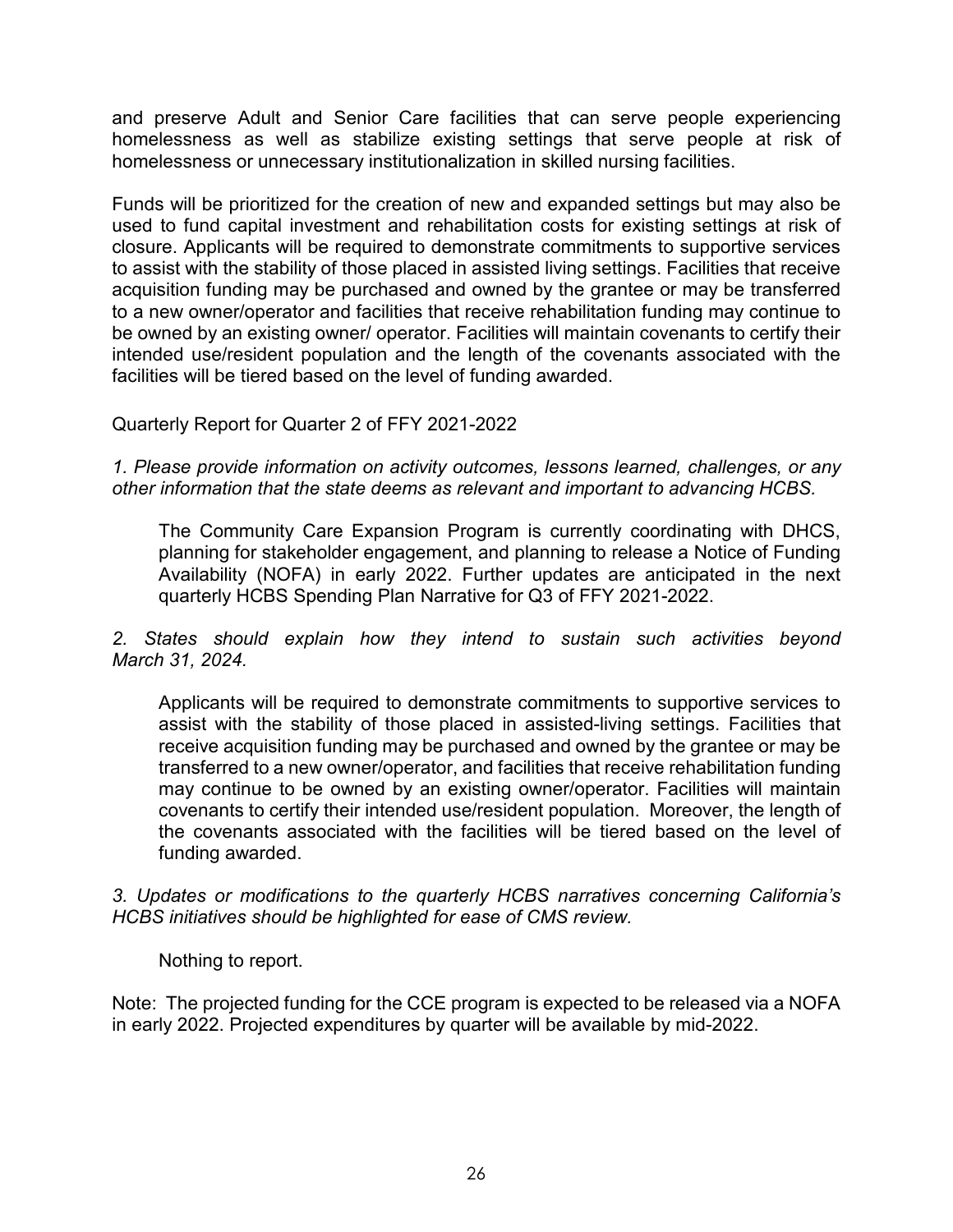### **Services: Enhancing Home and Community-Based Services Capacity and Models of Care**

By innovating and improving HCBS models of care to meet the needs of the individuals itserves, the state can increase capacity in the HCBS system, allowing more individuals, particularly those in the aging and disabled communities, to access services. In addition, some of these initiatives will allow existing HCBS programs to serve existing clients better as well as expand to serve more individuals who meet eligibility criteria.

Initiatives include:

- Alzheimer's Day Care and Resource Centers
- Older Adult Resiliency and Recovery
- Adult Family Homes for Older Adults
- Coordinated Family Support Service
- Enhanced Community Integration for Children and Adolescents
- Social Recreation and Camp Services for Regional Center Consumers
- Developmental Services Rate Model Implementation
- Contingency Management

#### **Alzheimer's Day Care and Resource Centers**

Funding: \$5M enhanced federal funding (\$5M TF) One-Time Lead Department(s): CDA, with CDSS, CDPH, DHCS

These funds would be used to provide dementia-capable services at licensed Adult Day Programs (ADP) and Adult Day Health Care (ADHC) centers, allowing for community-based dementia services that would include, but not be limited to: caregiver support and social and non-pharmacological approaches that would expand and enhance HCBS services by preventing or delaying the need for individuals with dementia and Alzheimer's to be placed into institutional care settings. These activities will include a one-time payment to providers (i.e., ADP and/or ADHCs) for operational and administrative expenditures in providing services by a qualified multidisciplinary team within the funding period through March 2024.

Quarterly Report for Quarter 2 of FFY 2021-2022

*1. Please provide information on activity outcomes, lessons learned, challenges, or any other information that the state deems as relevant and important to advancing HCBS.*

Nothing to report.

*2. States should explain how they intend to sustain such activities beyond March 31, 2024.*

Nothing to report as yet for these one-time expenditures.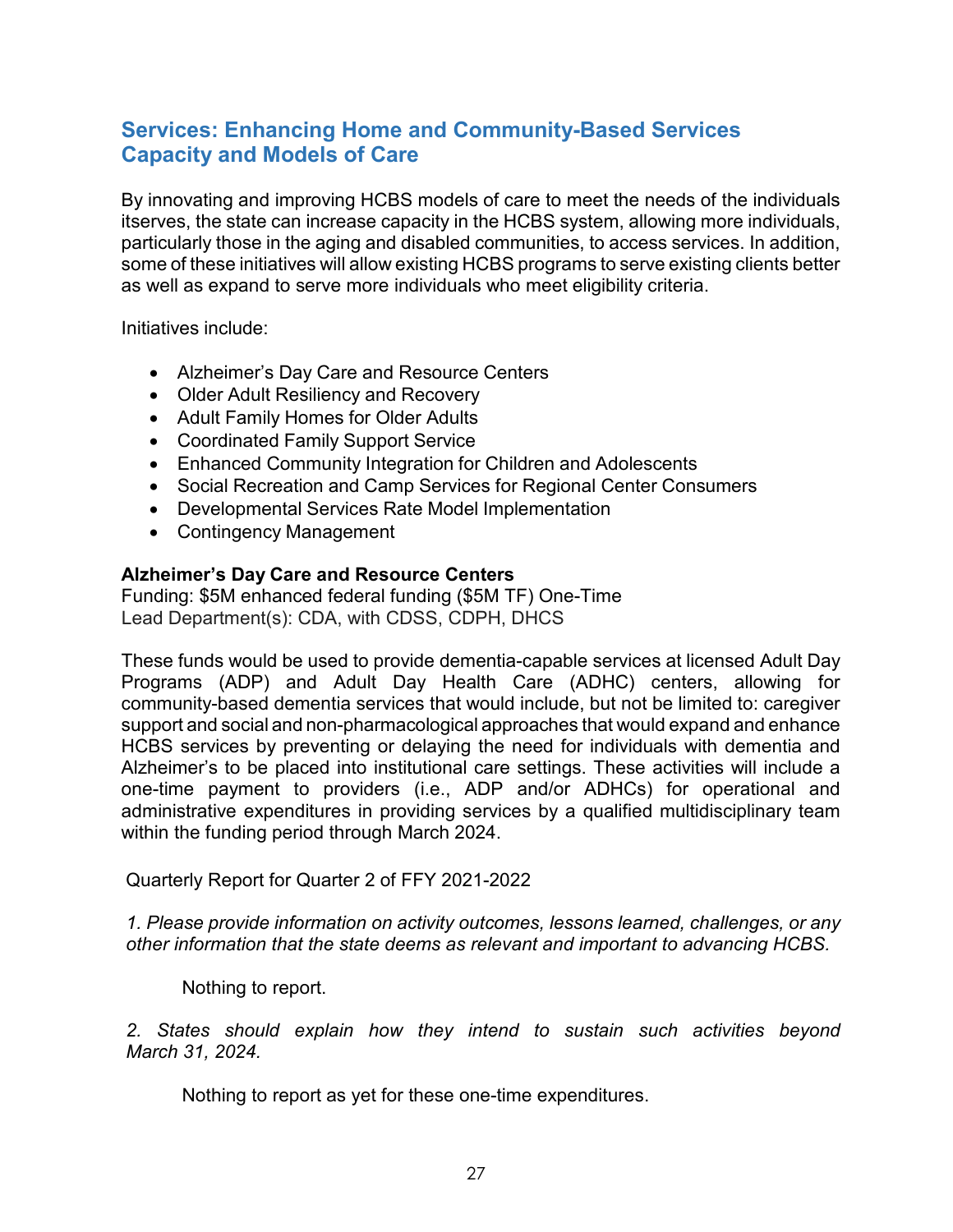3. *Updates or modifications to the quarterly HCBS narratives concerning California's HCBS initiatives should be highlighted for ease of CMS review.*

Nothing to report.

#### **Older Adult Resiliency and Recovery**

Funding: \$106M enhanced federal funding (\$106M TF) One-Time Lead Department(s): CDA

The one-time augmentation of \$106 million, to be spent over threeyears (2021-22, 2022-23 and 2023-24), will strengthen older adults' recovery and resilience from the severe isolation and health impacts from staying at home for over a year due tothe Coronavirus pandemic. Funding allocations are proposed as follows: Senior Nutrition (\$20.7 million); Senior Legal Services (\$20 million); Fall Prevention and Home Modification (\$10 million); Digital Connections (\$17 million); Senior Employment Opportunities (\$17 million); Aging and Disability Resource Connections (\$9.4 million); Behavioral Health Line (\$2.1 million); Family Caregiving Support (\$2.8 million); Elder Abuse Prevention Council (\$1 million); and State Operation Resources (\$6 million).

Quarterly Report for Quarter 2 of FFY 2021-2022

*1. Please provide information on activity outcomes, lessons learned, challenges, or any other information that the state deems as relevant and important to advancing HCBS.*

Nothing to report.

*2. States should explain how they intend to sustain such activities beyond March 31, 2024.*

Nothing to report as yet for these one-time expenditures.

*3. Updates or modifications to the quarterly HCBS narratives concerning California's HCBS initiatives should be highlighted for ease of CMS review.*

Nothing to report.

#### **Adult Family Homes for Older Adults**

Funding: \$9M enhanced federal funding (\$9M TF), \$2.6M Ongoing Lead Department(s): CDA, with Department of Developmental Services (DDS)

Adult Family Homes offer the opportunity for up to two adult individuals to reside with a family and share in the interaction and responsibilities of being part of a family unit, while the family receives a stipend and support from a local Family Home Agency (FHA) for caregiving for the adult individual(s). California will pilot Adult Family Homes for older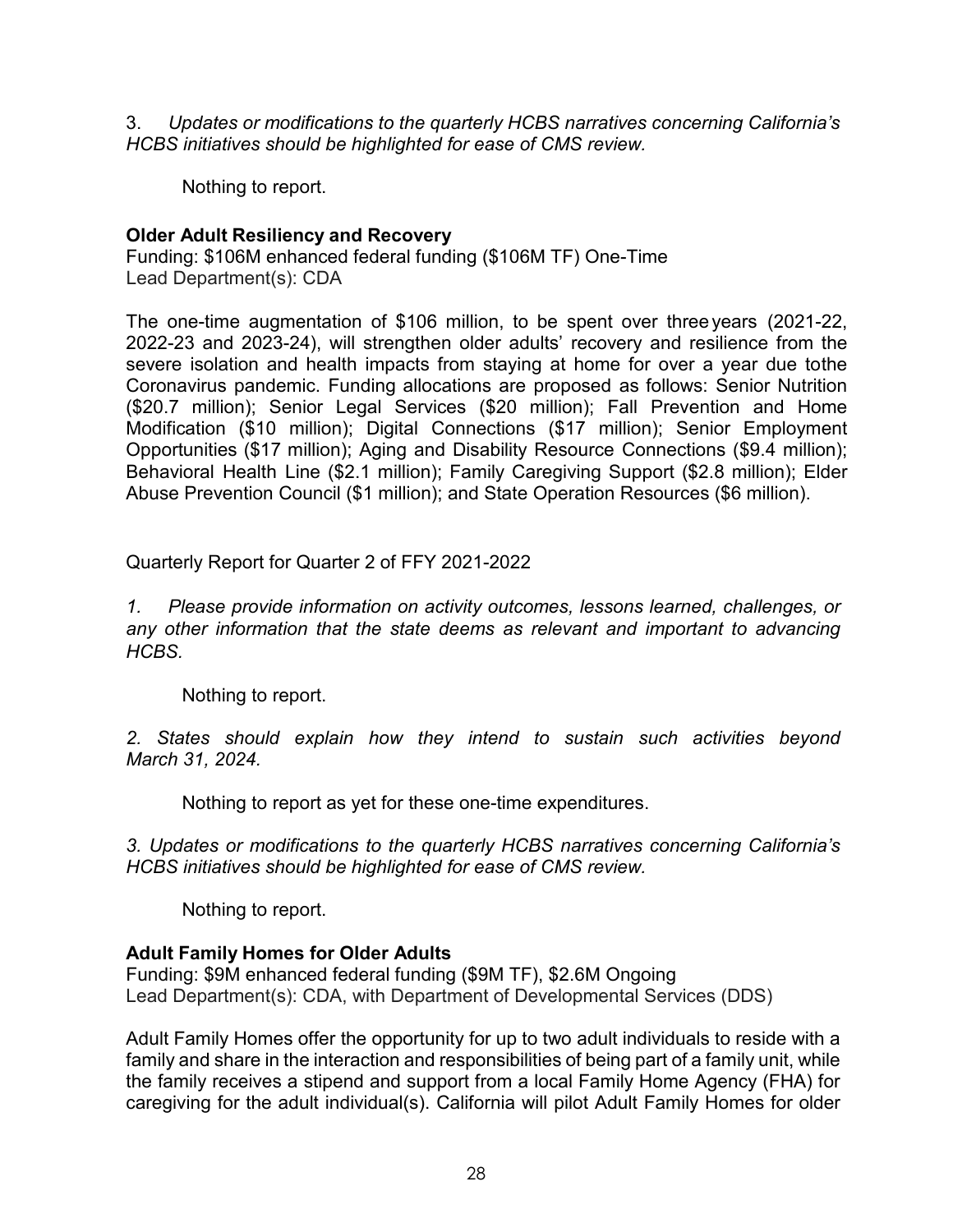adults in one county, with the Department of Developmental Services (DDS) assisting the Department of Aging (CDA) in developing and operating the program. This pilot is based on the successful program serving adults with developmental disabilities currently run by the DDS. Interested family homes are assessed and receive background clearances from a non-profit FHA under contract with a Regional Center. DDS performs oversight over the Regional Center and the FHA. CDA will mirror this model with Area Agencies on Aging and the existing non-profit FHAs.

Quarterly Report for Quarter 2 of FFY 2021-2022

*1. Please provide information on activity outcomes, lessons learned, challenges, or any other information that the state deems as relevant and important to advancing HCBS.*

Nothing to report.

*2. States should explain how they intend to sustain such activities beyond March 31, 2024.*

Nothing to report as yet for this ongoing funding investment.

*3. Updates or modifications to the quarterly HCBS narratives concerning California's HCBS initiatives should be highlighted for ease of CMS review.*

Nothing to report.

#### **Coordinated Family Support Service**

Funding: \$25M enhanced federal funding (\$42M TF); One-Time, \$25M GF Ongoing Lead Department(s): DDS

Currently, adults living outside the family home have more coordinated supports than individuals living with their family. DDS data shows a significantly higher percentage of adults who identify as non-white (75%) live with their family as compared to adults who are white (52%). To improve service equity for adults who live with their family, and improve individual supports at home, this proposal would pilot a new service for families similar to supported living services provided outside the family home. The pilot would assist families in coordinating the receipt/delivery of multiple services.

Quarterly Report for Quarter 2 of FFY 2021-2022

*1. Please provide information on activity outcomes, lessons learned, challenges, or any other information that the state deems as relevant and important to advancing HCBS.*

DDS has assembled an internal team that will lead this initiative. An operational plan is in development.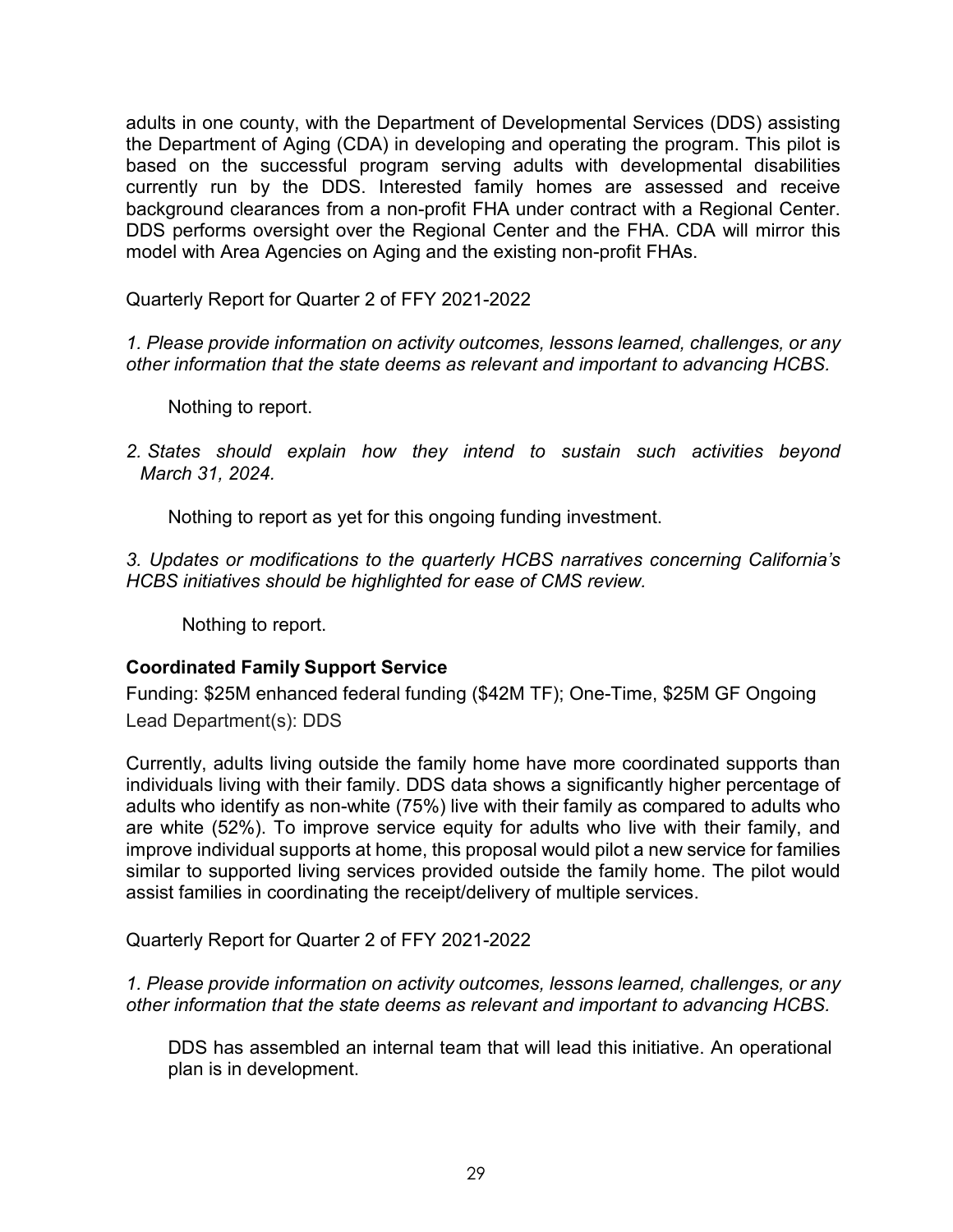*2. States should explain how they intend to sustain such activities beyond March 31, 2024.*

This pilot program will be reviewed for equity in consumer access and outcomes. Ongoing funding will be determined through the state's annual budget process.

*3. Updates or modifications to the quarterly HCBS narratives concerning California's HCBS initiatives should be highlighted for ease of CMS review.*

Nothing to report.

#### **Enhanced Community Integration for Children and Adolescents**

Funding: \$12.5M enhanced federal funding (\$12.5M TF) One-Time Lead Department(s): DDS

Children with intellectual and developmental disabilities (IDD) are frequently left out fromparticipation in community programs, but both the child with IDD and children without IDDgreatly benefit from opportunities to develop friendships. This proposal would support community social recreational connections for children through a multi-year grant program. The grant program will be for regional centers to work with CBOs and local parkand recreation departments to leverage existing resources and develop integrated and collaborative social recreational activities.

Quarterly Report for Quarter 2 of FFY 2021-2022

*1. Please provide information on activity outcomes, lessons learned, challenges, or any other information that the state deems as relevant and important to advancing HCBS.*

DDS has gathered preliminary stakeholder feedback, assembled an internal team that will lead this initiative and anticipates an operational plan available by next quarter.

*2. States should explain how they intend to sustain such activities beyond March 31, 2024.*

DDS anticipates programs started through these grants will continue beyond the grant period through collaboration with local entities, regional centers, and families, to sustain integrated social recreational activities.

*3. Updates or modifications to the quarterly HCBS narratives concerning California's HCBS initiatives should be highlighted for ease of CMS review.*

Nothing to report.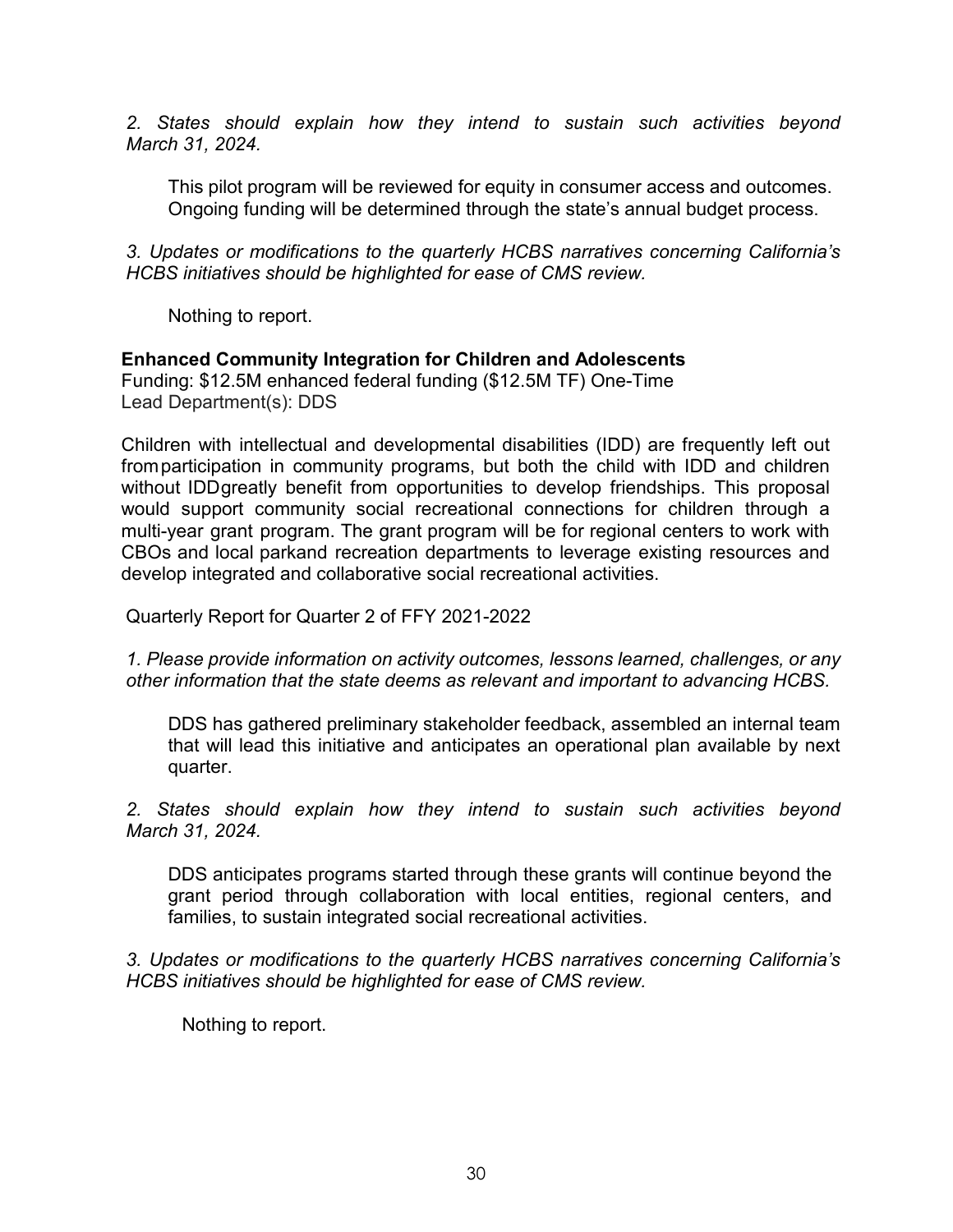#### **Social Recreation and Camp Services for Regional Center Consumers**

Funding: \$78.2M enhanced federal funding (\$121.1M TF) Ongoing Lead Department(s): DDS

This proposal would support expanded options for individuals who have a developmental disability to include camping services, social recreation activities, educational therapies for children ages 3-17, and nonmedical therapies such as social recreation, art, dance, and music. Additionally, the proposal provides increased options for underserved communities.

Quarterly Report for Quarter 2 of FFY 2021-2022

*1. Please provide information on activity outcomes, lessons learned, challenges, or any other information that the state deems as relevant and important to advancing HCBS.*

DDS has gathered preliminary stakeholder feedback, assembled an internal team that will lead this initiative, and will have an operational plan available by next quarter.

*2. States should explain how they intend to sustain such activities beyond March 31, 2024.*

DDS anticipates regional centers will have ongoing funding to sustain these services after this funding expires.

*3. Updates or modifications to the quarterly HCBS narratives concerning California's HCBS initiatives should be highlighted for ease of CMS review.*

Nothing to report.

#### **Developmental Services Rate Model Implementation**

Funding: \$650M enhanced federal funding (\$965M TF); \$1.2B Ongoing Lead Department(s): DDS

This investment will improve and stabilize the services directly impacting consumers, build the infrastructure to support consumers and their families through person-centered practices and supports. Additionally, a prevailing need and challenge within the developmental service system is moving from a compliance-based system to an outcome-based system. To accomplish this conversion, DDS will need to build infrastructure and modernize methods for collecting and analyzing information about consumer services and outcomes. This proposal implements rate models recommendedby the 2019 Rate Study completed by DDS, with the help of a consultant. The state will maintain HCBS provider payments at a rate no less than those in place as of April 1, 2021; however, rates may be adjusted based on reviews or audits. The rate models would allow for regular updates based on specified variables, address regional variations for cost of living and doing business, enhance rates for services delivered in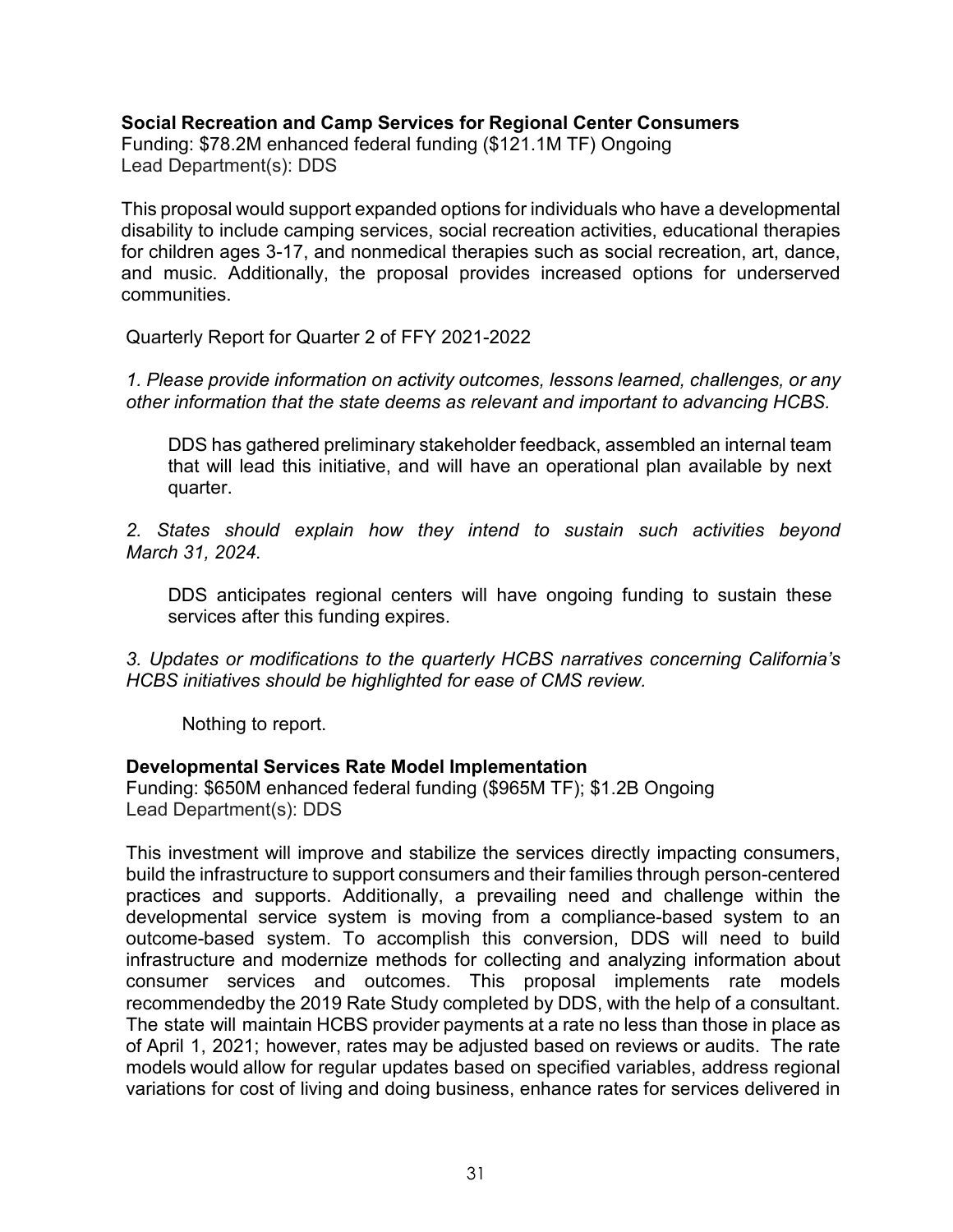other languages, and reduce complexity by consolidating certain serviced codes. To improve consumer outcomes and experiences and measure overall system performance, the rate reform reflects the following goals:

- Consumer experience
- Equity
- Quality and outcomes
- System efficiencies

The department will implement a quality incentive program to improve consumer outcomes, service provider performance, and the quality of services with input from stakeholders.

Quarterly Report for Quarter 2 of FFY 2021-2022

*1. Please provide information on activity outcomes, lessons learned, challenges, or any other information that the state deems as relevant and important to advancing HCBS.*

DDS has gathered preliminary stakeholder feedback, assembled an internal team that will lead this initiative and has an operational plan under development. This is a multi-year effort.

*2. States should explain how they intend to sustain such activities beyond March 31, 2024.*

The 2021-22 budget for DDS identified multi-year funding to implement the 2019 Rate Study by July 1, 2025, and includes an ongoing quality incentive program.

*3. Updates or modifications to the quarterly HCBS narratives concerning California's HCBS initiatives should be highlighted for ease of CMS review.*

Nothing to report.

#### **Contingency Management**

Funding: \$31.7M enhanced federal funding (\$58.5M TF) One-Time Lead Department(s): DHCS

Unlike alcohol and opioid addiction, there are no medications that work for stimulant use disorder. Overdose deaths from stimulants equal deaths from fentanyl in California, and rates continue to rise, causing high social costs (in terms of criminal justice involvement and foster care placement) and high medical costs (stimulant use disorder leads to high ED and hospital costs for infections, lung and heart disease). The lack of effective community-based treatments for stimulant use results in increased utilization of residential treatment services, particularly in the Medi-Cal program. DHCS proposes to offer contingency management via a pilot, as it is the only behavioral therapy repeatedly shown in studies to work for stimulant use disorder.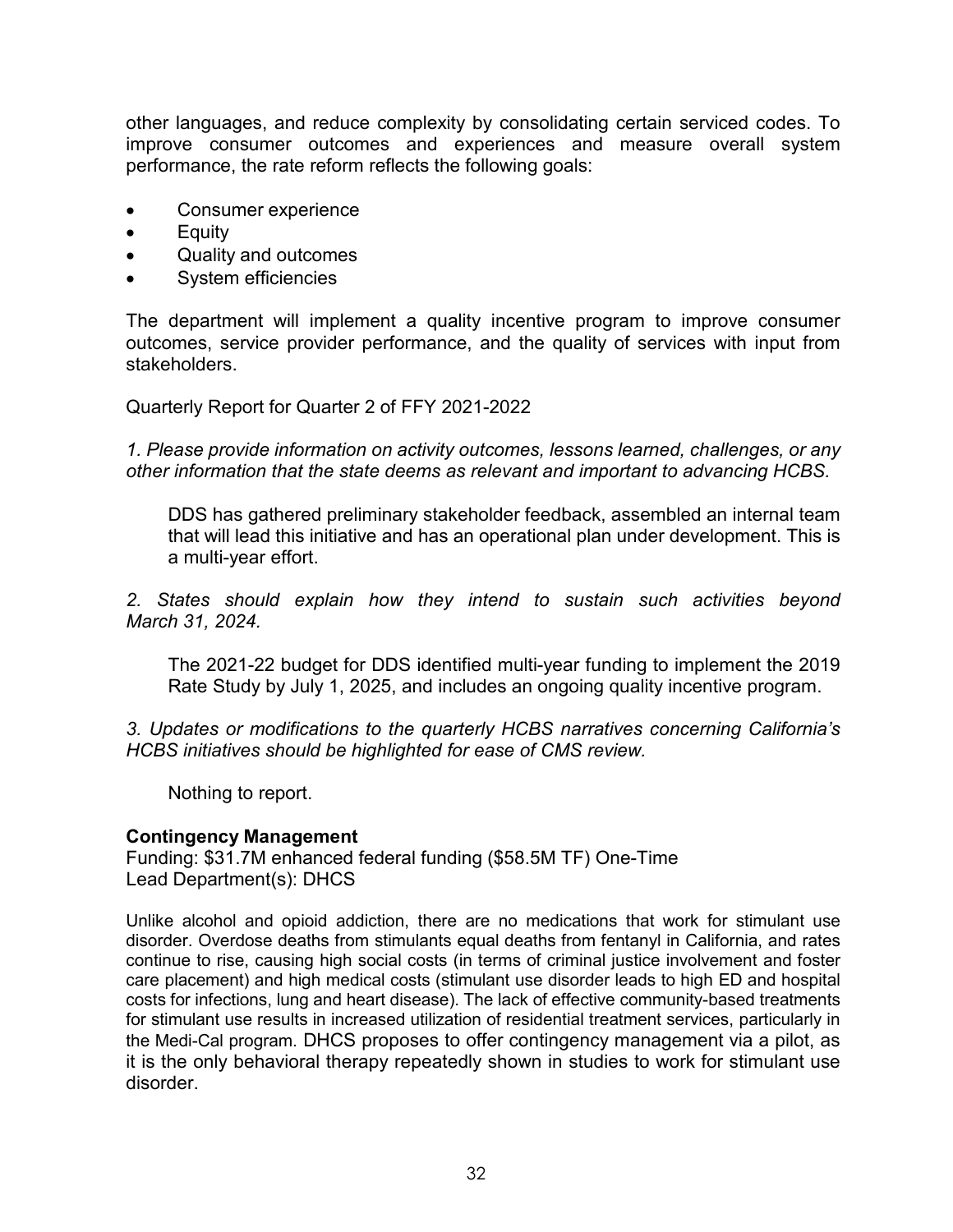Contingency management (CM) uses small motivational incentives combined with behavioral treatment as an effective treatment for stimulant use disorder. The Department proposes to implement the motivational incentives through Drug Medi-Cal Organized Delivery System. Counties will apply to opt into the pilot program, and will designate participating providers in their network. The providers will assess patients, determine that they meet criteria for the program (a diagnosis of stimulant use disorder), and offer counseling services and urine drug testing. The motivational incentives will be offered to patients through a mobile app, accessible to patients through smart phones, tablets or computers. For patients without access to a smart phone, the motivational incentives will be managed through a statewide database, accessed through the treatment provider.

Quarterly Report for Quarter 2 of FFY 2021-2022

*1. Please provide information on activity outcomes, lessons learned, challenges, or any other information that the state deems as relevant and important to advancing HCBS.*

The Department will use the January – June 2022 period to issue applications for counties, applications for vendors to manage the incentives through a statewide DHCS contract, and to provide guidance and training for counties and providers. CM services will launch July 2022 and continue through March 2024. DHCS would conduct a robust evaluation and, if the program is demonstrated to be effective, submit a proposal through the budget process to allow contingency management to be an ongoing Medi-Cal benefit, as part of the Drug Medi-Cal Organized Delivery System. By increasing the availability of community-based treatment, this proposal will reduce demand for residential treatment services, reducing costs and allowing individuals with substance use disorders to recover in the community and further builds on the behavioral health delivery system reforms in California Advancing and Innovating Medi-Cal (CalAIM).

*2. States should explain how they intend to sustain such activities beyond March 31, 2024.*

Pending confirmation of successful implementation in pilot counties, DHCS would propose in our budget process to extend the contingency management benefit to all counties as a mandatory service in our Drug Medi-Cal Organized Delivery System.

*3. Updates or modifications to the quarterly HCBS narratives concerning California's HCBS initiatives should be highlighted for ease of CMS review.*

Nothing to report.

### **Home and Community-Based Services Infrastructure and Support**

The following infrastructure investments will support the growth of HCBS services, to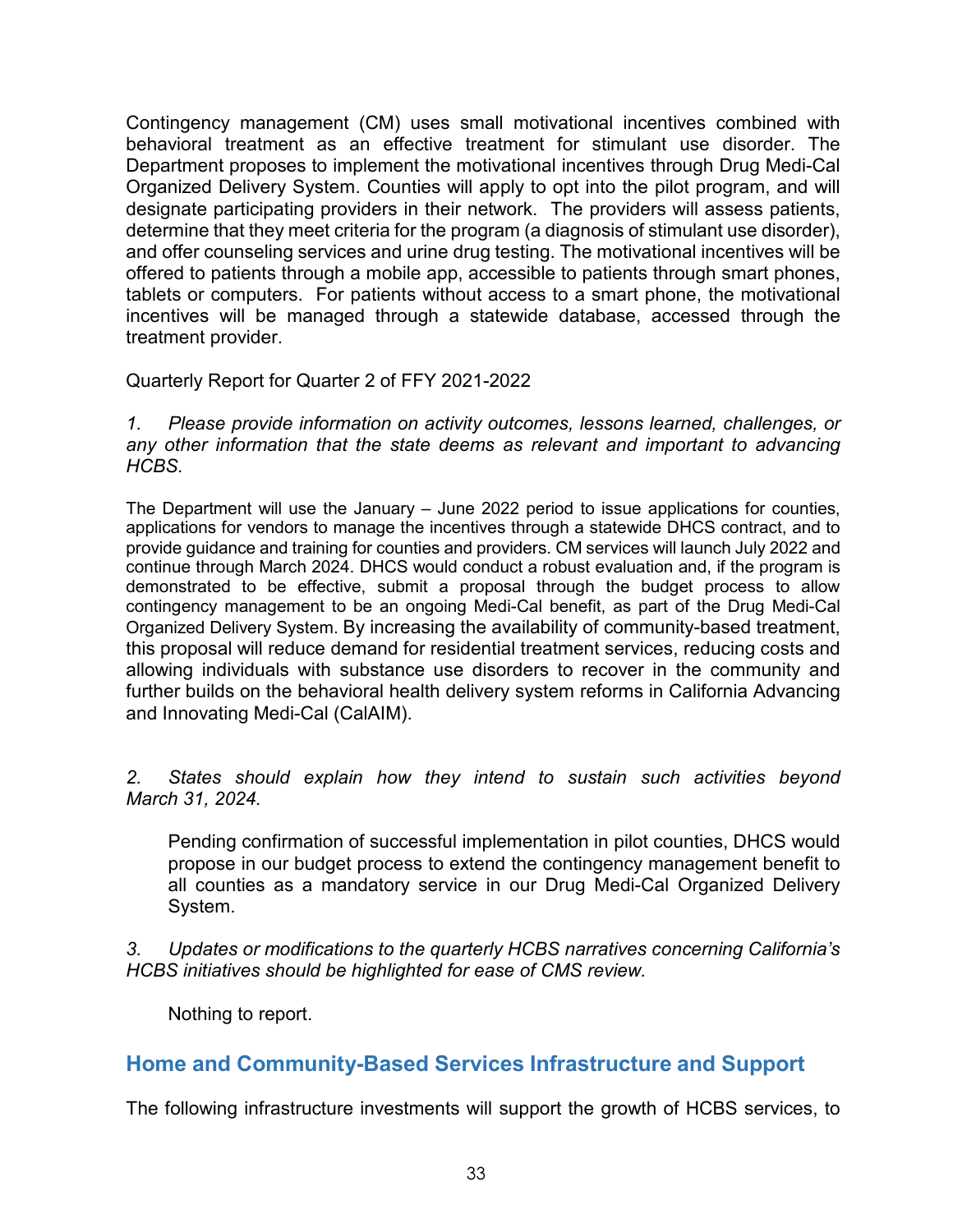allow existing HCBS programs to serve existing clients better as well as expand to serve more individuals who meet eligibility criteria.

Initiatives include:

- Long-Term Services and Supports Data Transparency
- Modernize Developmental Services Information Technology Systems
- Access to Technology for Seniors and Persons with Disabilities
- Senior Nutrition Infrastructure

#### **Long-Term Services and Supports Data Transparency**

Funding: \$4M enhanced federal funding (\$4M TF) One-Time Lead Department(s): DHCS, with CDPH, CDSS, CDA, OSHPD/HCAI

This is a multi-department initiative to improve long-term services and supports (LTSS) data transparency, including utilization, quality, and cost data. This will be accomplished by creating a LTSS Dashboard linked with statewide nursing home and HCBS utilization, quality, demographic, and cost data. The goal of increased transparency is to make it possible for regulators, policymakers, and the public to be informed while we continue to expand, enhance and improve the quality of LTSS in all home, community, and congregate settings. Nationwide core and supplemental standards for HCBS quality measurements do not exist, are long overdue, and would go a long way in improving our understanding of what works, where there are quality gaps, etc. As such, there are no current outcome-based HCBS quality measures or routine data publishing for HCBS in use at DHCS. Including HCBS quality measures in the LTSS Dashboard will enhance and strengthen the provision of HCBS under Medi-Cal. Similarly, including HCBS utilization measures will enable us to examine and ultimately improve access and reduce disparities in who utilizes these vital HCBS services in Medi-Cal.

Quarterly Report for Quarter 2 of FFY 2021-2022

*1. Please provide information on activity outcomes, lessons learned, challenges, or any other information that the state deems as relevant and important to advancing HCBS.*

On September 30, 2021, through cross-departmental collaboration, the Chief Quality Officer and Chief Data Officer from DHCS met with Carrie Graham, Director of Long Term Services and Supports at the Center for Healthcare Strategies, who has been working for the California Department of Aging and was heavily involved in the creation and finalization of the California Masterplan on Aging to better understand community and stakeholder needs for an LTSS dashboard.

Moreover, on October 6 and October 20, 2021, various internal divisions within DHCS (namely, DHCS' Enterprise Data and Information Management division, the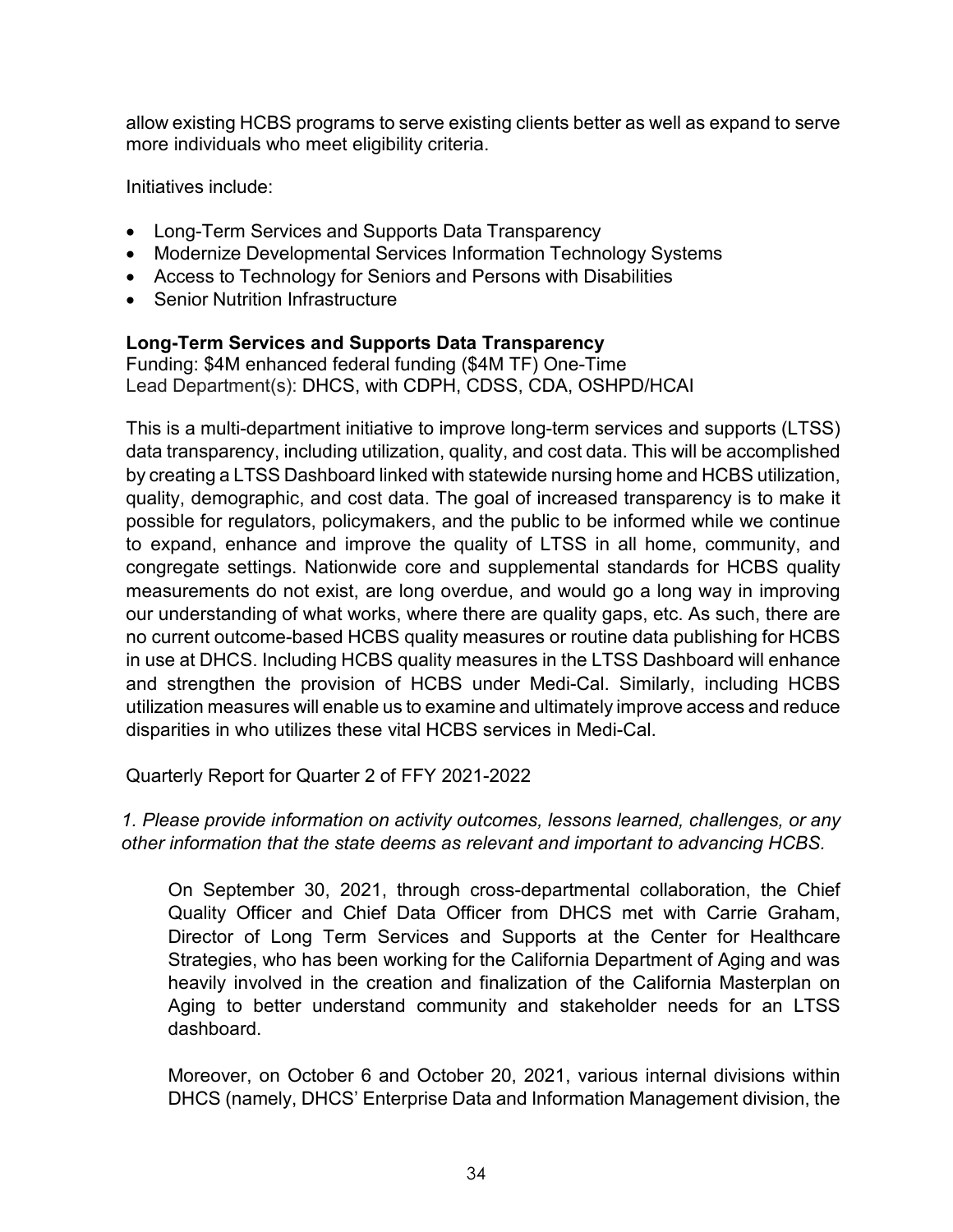Health Care Delivery Systems division, the Health Care Financing division, the Office of Medicare Innovation and Integration, and the Directorate) will further develop a work plan for this initiative to consider which quality and utilization measures can be leveraged for the dashboard.

*2. States should explain how they intend to sustain such activities beyond March 31, 2024.*

Beyond March 31, 2024, activities for this initiative will be sustained by the continued maintenance of the LTSS dashboard. Moreover, DHCS leverages the data from the measures being tracked on the dashboard to assess utilization and conduct statewide quality improvement.

*3. Updates or modifications to the quarterly HCBS narratives concerning California's HCBS initiatives should be highlighted for ease of CMS review.*

Nothing to report.

**Modernize Developmental Services Information Technology Systems** Funding: \$6M enhanced federal funding (\$7.5M TF) One-Time Lead Department(s): DDS

The one-time investment supports the initial planning process to update the regional center fiscal system and implement a statewide Consumer Electronic Records Management System.

- a. Uniform Fiscal System The current information technology systems for billing and case management are disjointed and unable to quickly adapt tochanging needs given the age of the systems and lack of standardization. Changes require DDS and regional centers to create and apply patches independently to each individual regional center (RC) system. The process for reporting data from the regional centers to the department is delayed, resulting in significant data lags that can delay identification of problems and hinder decision-making given outdated information. The existing fiscal system was implemented in 1984. Replacement of the RC fiscal system, which processes provider payments, will improve efficiencies as the system is modernized and provide more detailed expenditure data consistent with CMS payment system expectations.
- b. Consumer Electronic Records Management System The regional centers do not have a statewide standardized client case management system. Securing timely and accurate data is extremely challenging due to system differences. Additionally, there is not an outward-facing option for self-advocates and families to access their information, such as IPPs, current authorizations, appointments, outcomes data, etc.; instead, that information is being delivered by mail or email. This proposal will increase the availability and standardization of information to include, measures/outcomes, demographics, service needs, special incident reports, etc.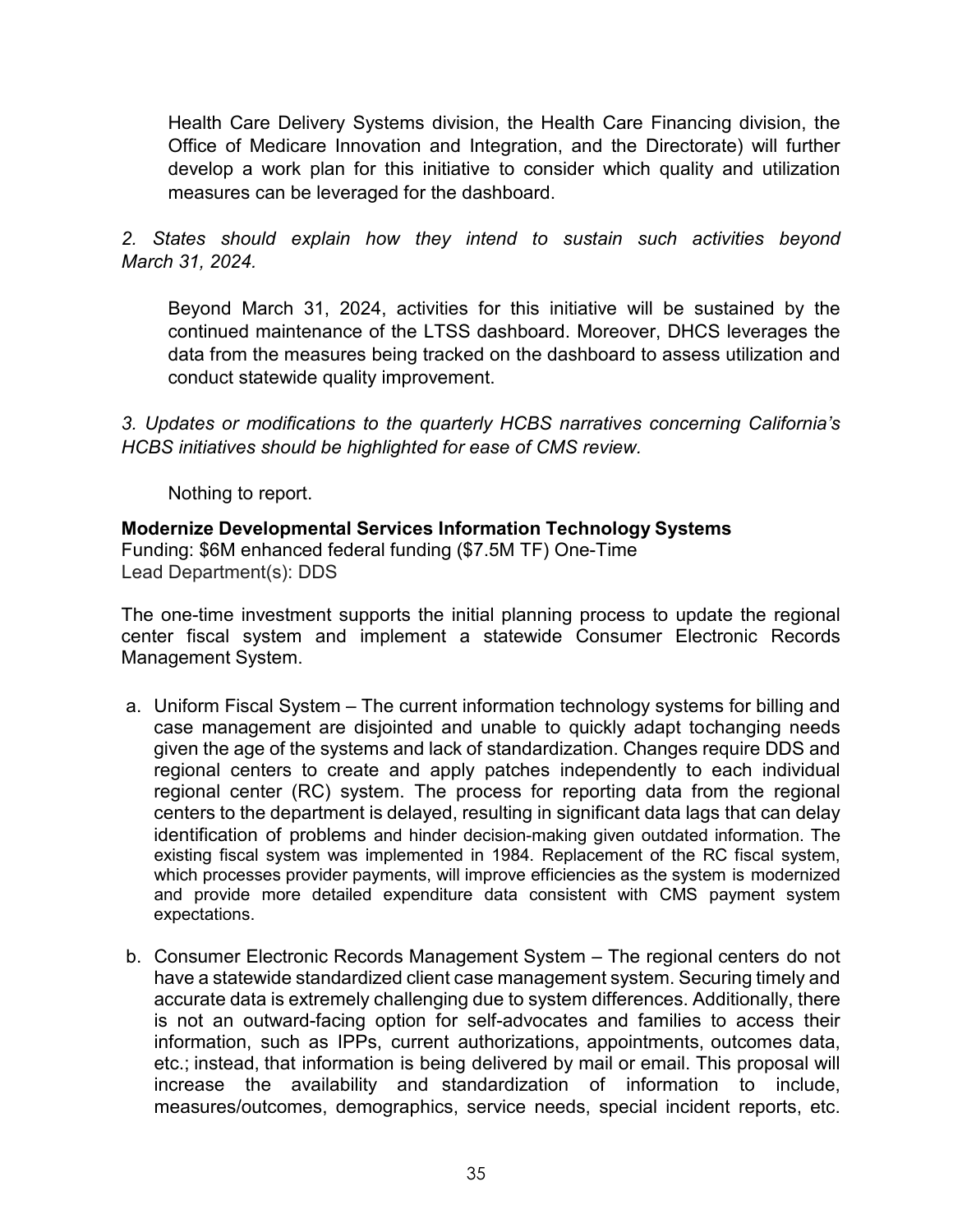Lastly, the system will allow consumers, via the web or app, to access their records. This investment will also support the efforts to develop an outcomes-based system for purchase of services.

Quarterly Report for Quarter 2 of FFY 2021-2022

*1. Please provide information on activity outcomes, lessons learned, challenges, or any other information that the state deems as relevant and important to advancing HCBS.*

DDS has gathered preliminary stakeholder feedback, assembled an internal team that will lead this initiative and will develop an operational plan for this multi-year effort, including State of California's information technology protocols.

*2. States should explain how they intend to sustain such activities beyond March 31, 2024.*

The 2021-22 budget for DDS identified the initial multi-year funding for this effort. Additional resources will go through the State of California's budgeting process for information technology projects.

*3. Updates or modifications to the quarterly HCBS narratives concerning California's HCBS initiatives should be highlighted for ease of CMS review.*

Nothing to report.

**Access to Technology for Seniors and Persons with Disabilities**

Funding: \$50M enhanced federal funding (\$50M TF) One-Time Lead Department(s): CDA

This initiative includes \$50 million to fund the Access to Technology Program for Older Adults and Adults with Disabilities pilot program. The purpose of this program is to provide grants directly to county human services agencies that opt to participate in the pilot program and to increase access to technology for older adults and adults with disability in order to help reduce isolation, increase connections, and enhance self-confidence. California proposes to pay for devices, training, and ongoing internet connectivity costs for low-income older and disabled adults for two years, as part of the activity to provide Access to Technology for Seniors and Persons with Disabilities. Internet connectivity will enhance, expand, and strengthen HCBS services and outcomes by providing low-income older adults and individuals with disabilities in community settings access to vital services on-line such as telehealth, social engagement/isolation prevention, and information about services in their communities such as nutrition, transportation, and long-term services and supports.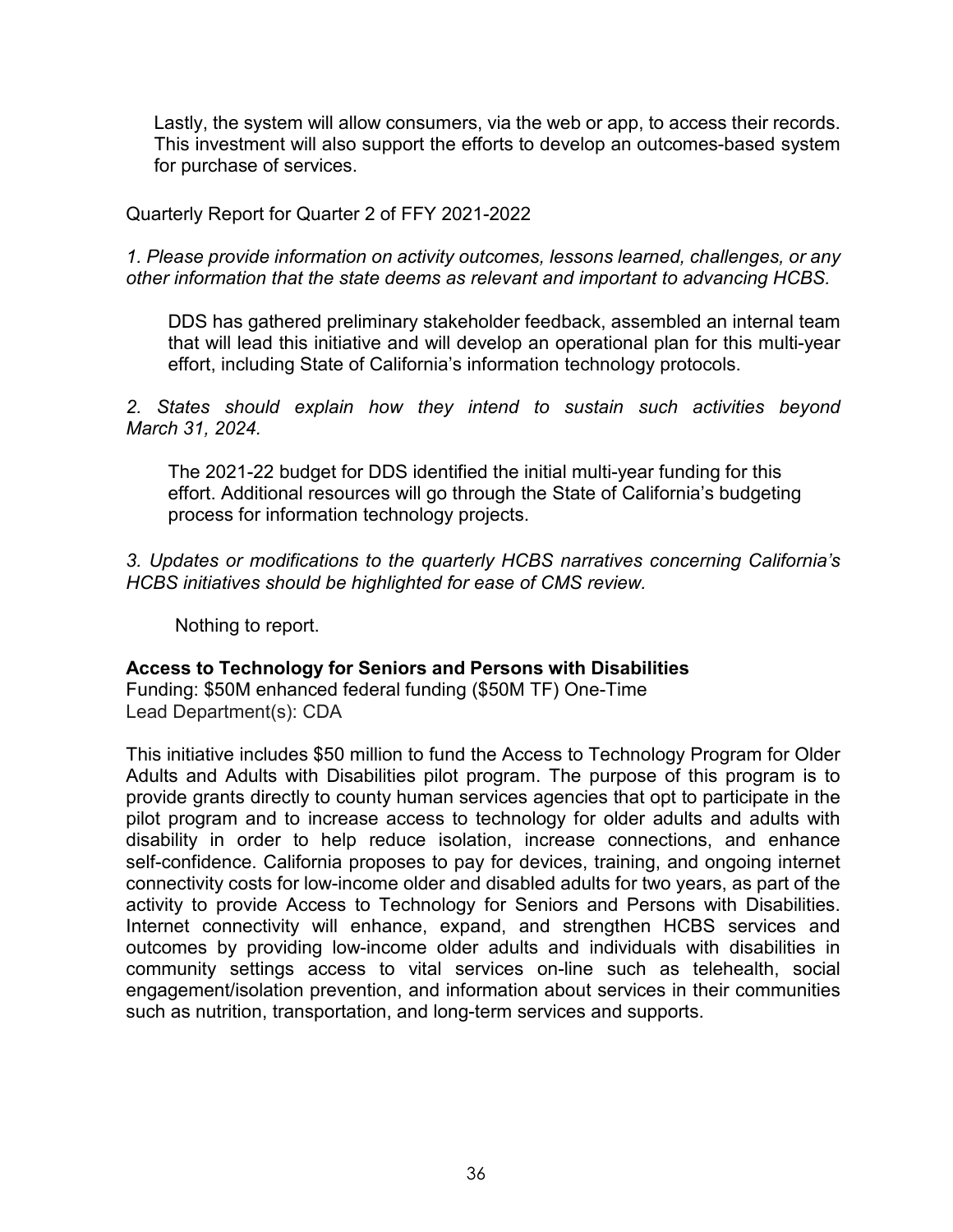Quarterly Report for Quarter 2 of FFY 2021-2022

*1. Please provide information on activity outcomes, lessons learned, challenges, or any other information that the state deems as relevant and important to advancing HCBS.*

Nothing to report.

*2. States should explain how they intend to sustain such activities beyond March 31, 2024*.

Nothing to report as yet for these one-time expenditures.

*3. Updates or modifications to the quarterly HCBS narratives concerning California's HCBS initiatives should be highlighted for ease of CMS review.*

Nothing to report.

#### **Senior Nutrition Infrastructure**

Funding: \$40M enhanced federal funding (\$40M TF) One-Time Lead Department(s): CDA

This initiative includes \$40 million to fund capacity and infrastructure improvement grantsfor senior nutrition programs under the Mello-Granlund Older Californians Act. The grants shall prioritize purchasing, upgrading, or refurbishing infrastructure for the production anddistribution of congregate or home-delivered meals, including, but not limited to, any of the following: Production-scale commercial kitchens; warming, refrigeration, or freezer capacity and equipment; food delivery vehicles; improvements and equipment to expand capacity for providers of meals; and technological or data system infrastructure for monitoring client health outcomes. Congregate meals sites are based in the community, offered in senior centers, schools, churches, farmers markets, and other community settings. In addition to a hot meal, congregate meals in the community offer participants opportunities for socialization and building stronger informal support networks in the communities in which participants live. Grants are intended to be awarded through Area Agencies on Aging (AAAs). All contracted meal-providers and AAAs are directed to work collaboratively to develop a coordinated and consolidated request for proposal on behalf of each Planning and Service Area to obtain funding through this grant program. CDA may make additional grants, to CBOs or local governments, if needed to ensure equitableaccess to funds. California does not plan to pay for major building modifications or ongoing internet connectivity as part of the Senior Nutrition Infrastructure activities.

//

//

//

//

//